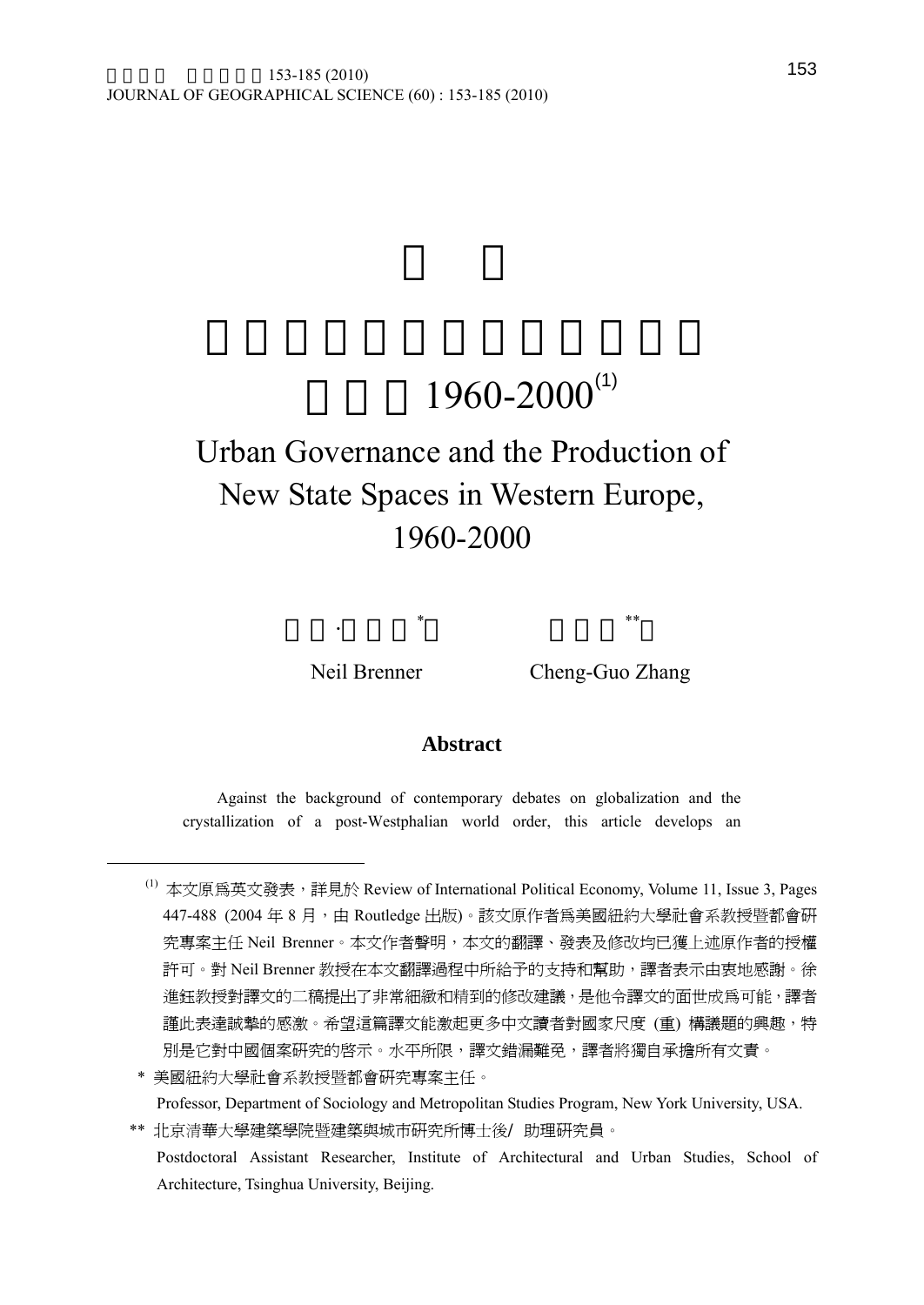interpretation of state spatial restructuring in post-1970s western Europe. While many analyses of globalization and the changing state have focused on the construction of new supranational political regimes, such as the European Union, it is argued here that subnational scales, particularly those of major urban regions, represent strategic institutional arenas in which far-reaching transformations of state spatiality are unfolding. I suggest, in particular, that processes of *urban governance* represent a key mechanism for the rescaling of state space. First, managerial-welfarist forms of urban governance are shown to have played a major role in the consolidation and eventual crisis of Keynesian welfare national states between the 1950s and the mid-1970s. Second, the entrepreneurial approaches to urban governance that have proliferated during the post-1970s period are interpreted as significant expressions and catalysts of 'glocalization strategies' oriented towards a fundamental rescaling of national state space. In contrast to the project of national territorial equalization associated with Keynesian welfare national states, glocalization strategies promote the formation of Glocalizing Competition State Regimes (GCSRs) in which (a) significant aspects of economic regulation are devolved to subnational institutional levels and (b) major socioeconomic assets are reconcentrated within the most globally competitive urban regions and industrial districts. Urban governance therefore represents an essential institutional scaffolding upon which the national and subnational geographies of state regulation are configured as well as one of the major politico-institutional mechanisms through which those geographies are currently being reworked. The article concludes by underscoring the ways in which GCSRs exacerbate intra-national uneven spatial development, leading in turn to the introduction of new crisis-management strategies that further differentiate the institutional and scalar landscapes of state regulation.

**Keywords: urban governance, state rescaling, state spatiality, glocalization strategies, path dependency, Europe.** 



在全球化和後威斯特伐利亞世界秩序形成的當代論辯背景下,本文對 1970 年代以來西歐的國家空間再結構 (state spatial restructuring) 進行了詮釋。當眾多 有關全球化和國家變貌的分析已聚焦於新型超國家政體的建構 (如歐盟),本文 的爭辯則在於,次國家尺度 (特別是那些主要的都市區域) 凸顯了一個至關重要 的制度性場域,影響深遠的國家空間性轉型正於此得以展開。筆者認為,**都市管** 治的過程其實是國家空間尺度重構的一種關鍵機制。首先,由 1950至 1970 年代 中期,從凱恩斯主義全民福利國家的鞏固到其最終危機,管理-福利主義 (managerial-welfarist) 形態的都市管治業已彰顯出其重要角色。第二,自 1970 年 代中期以來,散播甚廣的企業家主義 (entrepreneurial) 都市管治進路已被視為 「全球地方化戰略」的重要體現及其催化劑,而這些戰略正是以全國性 (national) 國家空間的根本性尺度重構作為導向。與凱恩斯主義全民福利國家密切相關的是 一種全國性的領域平等化方案,相比之下,全球地方化戰略推動形成的則是全球 地方化的競爭國家體制 (Glocalizing Competition State Regimes-GCSRs),其特質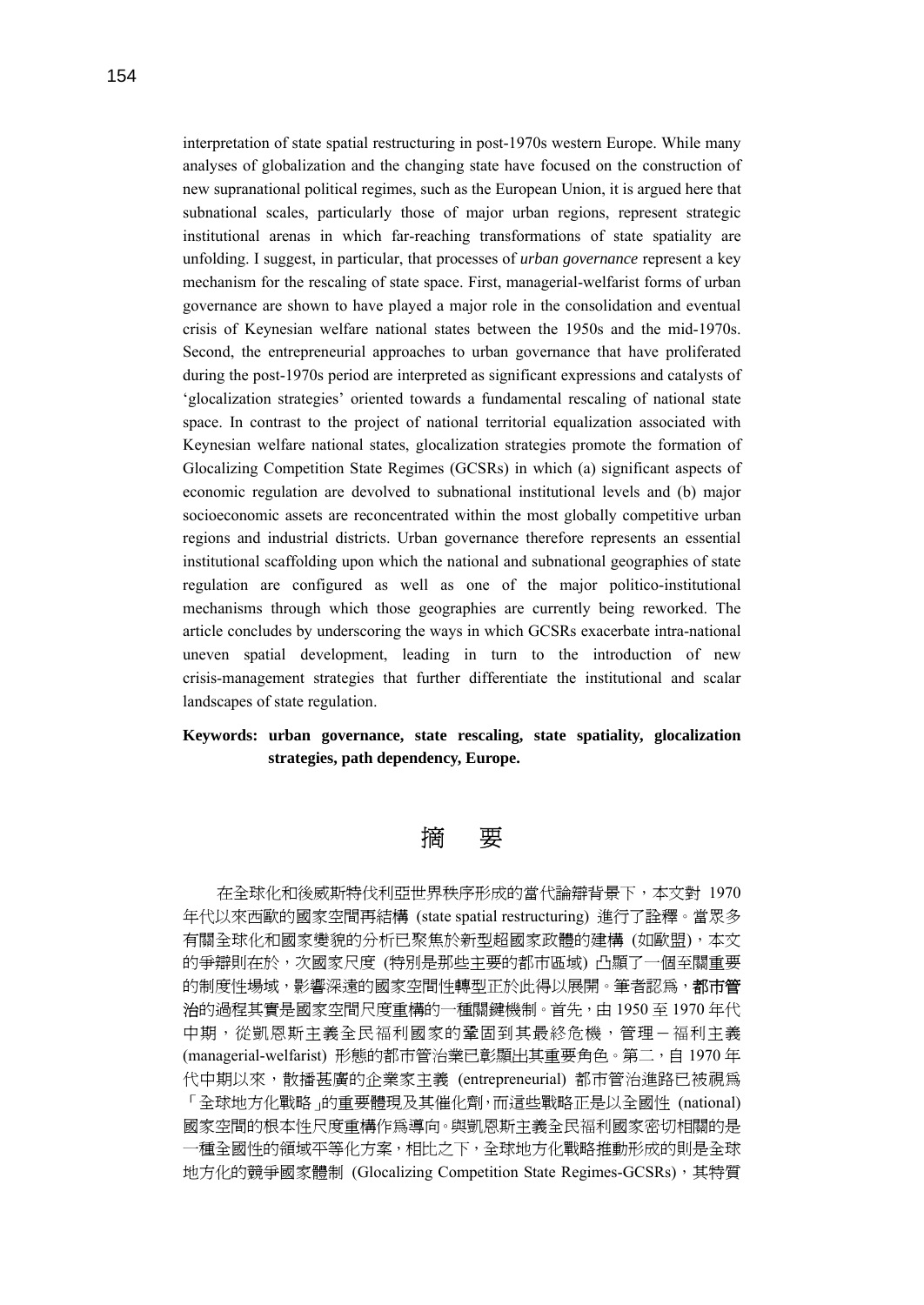在於:一方面,經濟管制的重要面向被下放至次國家的 (subnational) 機構層級; 另一方面,主要的社會經濟資產被集中於最具全球競爭力的都市區域和產業地 區。由此,都市管治便成了關鍵的制度架構,在此基礎上,國家管制的全國性和 次國家地理得以被形構;同時,都市管治亦是一種重要的政治-制度性機制,國 家管制的地理也經由它得以被重制 (reworked)。在結尾處,本文將凸顯全球地方 化競爭國家體制加劇一國內部 (intra-national) 不均衡空間發展的方式,而新的危 機-管理策略亦因此出現,並導致國家管制之制度及尺度 (scalar) 地景發生進一 步的分化。

## 關鍵字:都市管治、國家尺度重構、國家空間性、全球地方化戰略、路徑依賴、 歐洲

### 引言:超越領域陷阱的國家理論?

長期以來,國家理論研究者都在強調現代世界中政治權力的領域維度。在威斯特伐利亞式的地緣 政治秩序中,國家被認爲是由自我封閉、綿延且相互排他的領域空間構成,這些空間將「內」(一種政 治秩序和公民資格的領域) 與「外」(一種國家間的暴力和無政府狀態領域) 加以區分 (Walker 1993)。 雖然領域性 (territoriality) 是現代地緣政治組織的基本特徵,但大多數時候,在主流的社會科學中,它 卻被當作一種相對固定、毋庸質疑且無關宏旨的國家主體性 (statehood) 本質來處理。大多數戰後的社 會科學家都把民族國家的領地視為被社會政治生活預先設定的自然環境 (Taylor 1994: 157)。沿用阿格 紐 (Agnew 1994) 的措詞,一種 「領域陷阱」(a 'territorial trap') 已支配了政治-經濟分析的主流進路, 國家的領域性 (state territoriality) 被想像為管制過程的一種靜態背景結構,而不是該過程的一個構成性 維度。

不過,在過去的十年間,伴隨著全球化的爭論和後威斯特伐利亞世界秩序的形成,上述這些根深 蒂固的預設已有所鬆動。許多分析者注意到,1970 年代以後,全球政治-經濟轉型已通過兩種方式—— 其一,將全國尺度的國家管制活動去中心化;其二,降低國民經濟和國內市民社會的內部一致性 (internal coherence) ——重塑了威斯特伐利亞式的國家領域形態 (Agnew and Corbridge 1995)。面對當代 全球資本主義體制中國家主體性地理 (geographies of statehood) 的動態變化,社科學者們開始有了更 直接的回應。迄今為止,有關國家空間的再思考 (reconceptualization) 至少已被引向了兩個非常重要的 議題:

**1.** 國家的再領域化 (*State reterritorialization*):國家領域邊界的組織、意義和功能正被重新審視。 邊界不再被視爲國家主權排他性的區隔標誌。相反,它們正被當作多維度的符號和政-經實踐來分析。 通過這種實踐,國家權力得以與一系列的地理尺度和制度性場所實現連結 (articulated),同時,它也須 面對隨之而來的質疑與爭辯 (Newman and Paasi 1998; Perkmann and Sum 2002)。

**2.** 國家尺度重構 (*State rescaling*):相較於此前對全國尺度之 (the national scale) 政治權力的物化 崇拜,學者們已開始著手分析一系列的尺度重構過程,國家機構組織、政治權威和管制性衝突的新型 多尺度等級體系即由此產生。相應地,國家權力的尺度性組織也不再被視為一個預先設定的背景結構, 而是日益被當作政治-經濟諸過程中,一個構成性的、受質疑的,並因此具備潛在可塑性的維度來看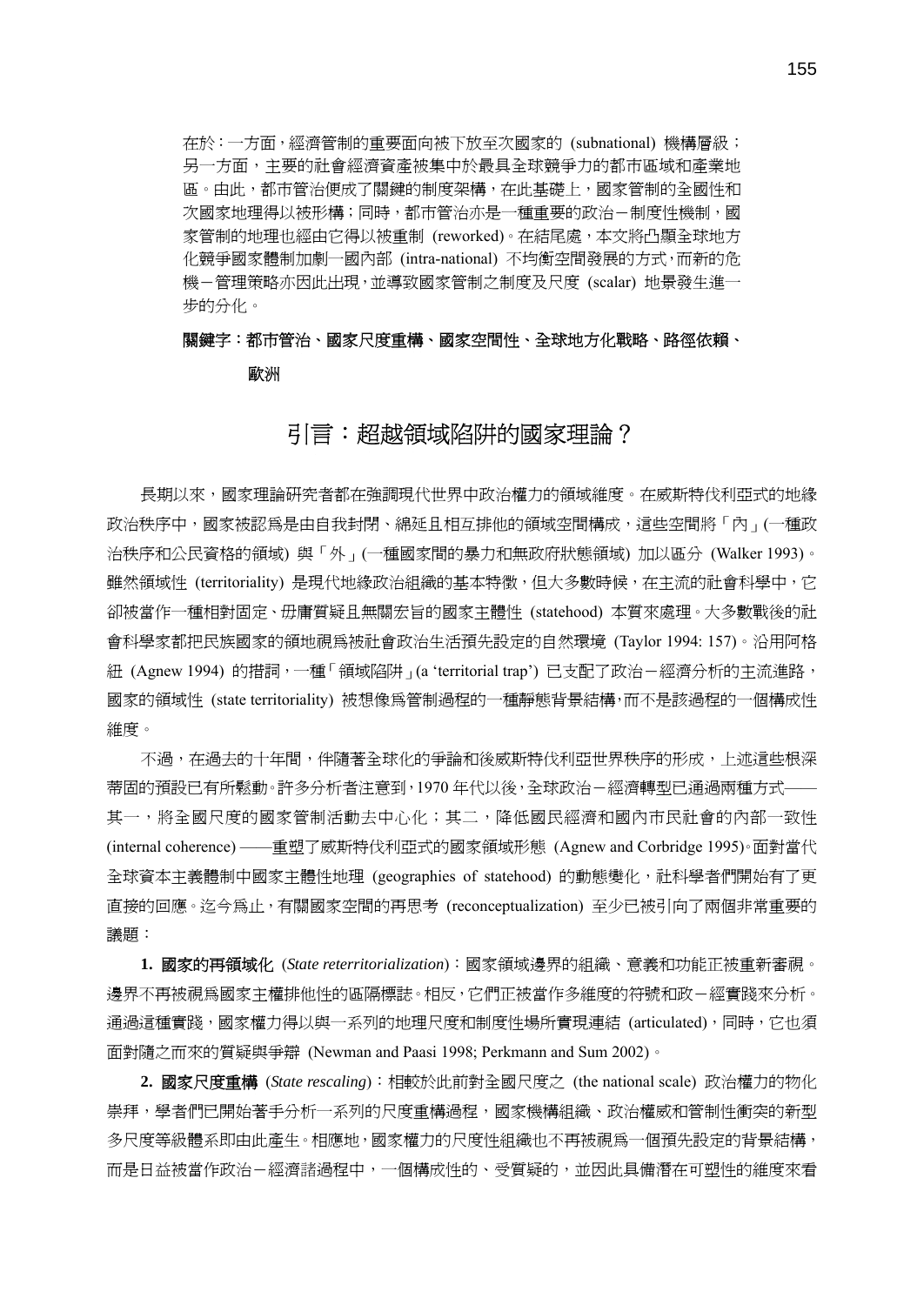待 (Boyer and Hollingsworth 1997; Jessop 2002)。

目前,對於浮現中的新國家空間,我們的理解仍舊粗淺。不過,新近的研究卻提供了一些富有成 果的論點,藉此,二十一世紀早期資本主義體制下的國家權力地理將可望得到更有系統的探究 (新近 的綜述,參見 Brenner et al*.* 2003a; Peck 2001, 2003)。

在這些論辯背景下,當歐盟的鞏固已為西歐政治空間的深刻轉型打下了基礎,本文則將對發生於 該區域內的國家空間再結構展開詮釋。雖然超國家層次的 (supranational) 再結構過程 (如歐洲範圍內 政治機構和管制安排的體制化) 具有不容否認的深刻含義,但本文的著眼點還是全國性及次國家層面 的國家空間性 (state spatiality) 轉型。相較於受到全球化議題之新自由主義影響的激進評論者連篇累牘 分析之國家尺度上向重構 (upscaling),對於當代歐洲政治空間的重整而言,國家尺度下向重構 (downscaling) 的現象——即管制任務向次國家行政梯級 (tiers) 的下放及去中心化,並伴隨次國家級 制度構造的重組——也應具有根本性的意義 (Gill 1998)。筆者尤其認為,**都市管治**的重整實際上正是 國家尺度重構過程得以在歐盟範圍內全面展開的一個關鍵機制。

從福特-凱恩斯主義階段的管理-福利主義模式,到 1970 年代以後都市管治面向企業家主義競 爭框架的重新定位,都市批判論者在過去的十年間已就此展開了廣泛分析 (Hall and Hubbard 1998; Harvey 1989)。除了一些值得注意的例外,在都市管治的再結構與更廣闊範圍內國家空間性構造的轉型 之間,卻尙未有學者系統性地審視其相互關聯。」本文認爲,都市管治爲探究當前國家空間性的尺度重 構及其對西歐政治和經濟地理分化的影響提供了一扇分析與闡明問題的視窗。透過該視角,1970 年代 以後散播甚廣的都市管治企業家主義進路應可被看作是「全球地方化戰略」的重要體現及其催化劑—— 這些戰略以全國性國家空間的根本性尺度重構作爲導向。<sup>2</sup> 與凱恩斯主義全民福利國家密切相關的是一 種全國性的領域平等化方案,相較而論,全球地方化戰略推動形成的則是全球地方化的競爭國家體制 (Glocalizing Competition State Regimes-GCSRs),其特質在於:一方面,經濟管制的重要面向被下放至 次國家的機構層級;另一方面,主要的社會經濟資產被集中於最具全球競爭力的都市區域和產業地區。 全國性國家空間既定形熊的尺度重構,爲試圖把握國家主體性轉型的當代社會科學家們提出了重要的 理論及方法論挑戰。同時,因這些尺度重構能增大一國領域內部的差異,它們也為那些意在推動歐洲 體制秩序建設的進步力量帶來了嚴峻的政治挑戰——這些力量關注的是民主、平等和社會公正,而不 是純粹的經濟要務如競爭、增長和效率。

本文的分析將以如下方式組織:下一節將展開一種有關國家空間性的過程性思考 (a processual conceptualization),並點出國家空間再結構的路徑依賴特徵。接著,針對現代資本主義國家空間構造的 生產和轉型過程,筆者將審視都市管治於其中發揮的作用。接下來的部分探討國家空間性的路徑依賴 式演化,它始於 1960 年代早期,並與西歐都市管治進路的轉變相關聯。都市再結構和國家空間重組的 四個明顯階段將得到檢視,即空間凱恩斯主義 (1960 年代初-1970 年代初);危機中的福特主義 (1970 年代初-1980 年代初);全球地方化戰略之第一回合 (1980 年代);以及全球地方化戰略之第二回合 (1990 年代)。結尾部分將總結新近浮現的全球地方化競爭國家體制 (GCSRs) 對二十一世紀早期西歐資 本主義政治地理的影響。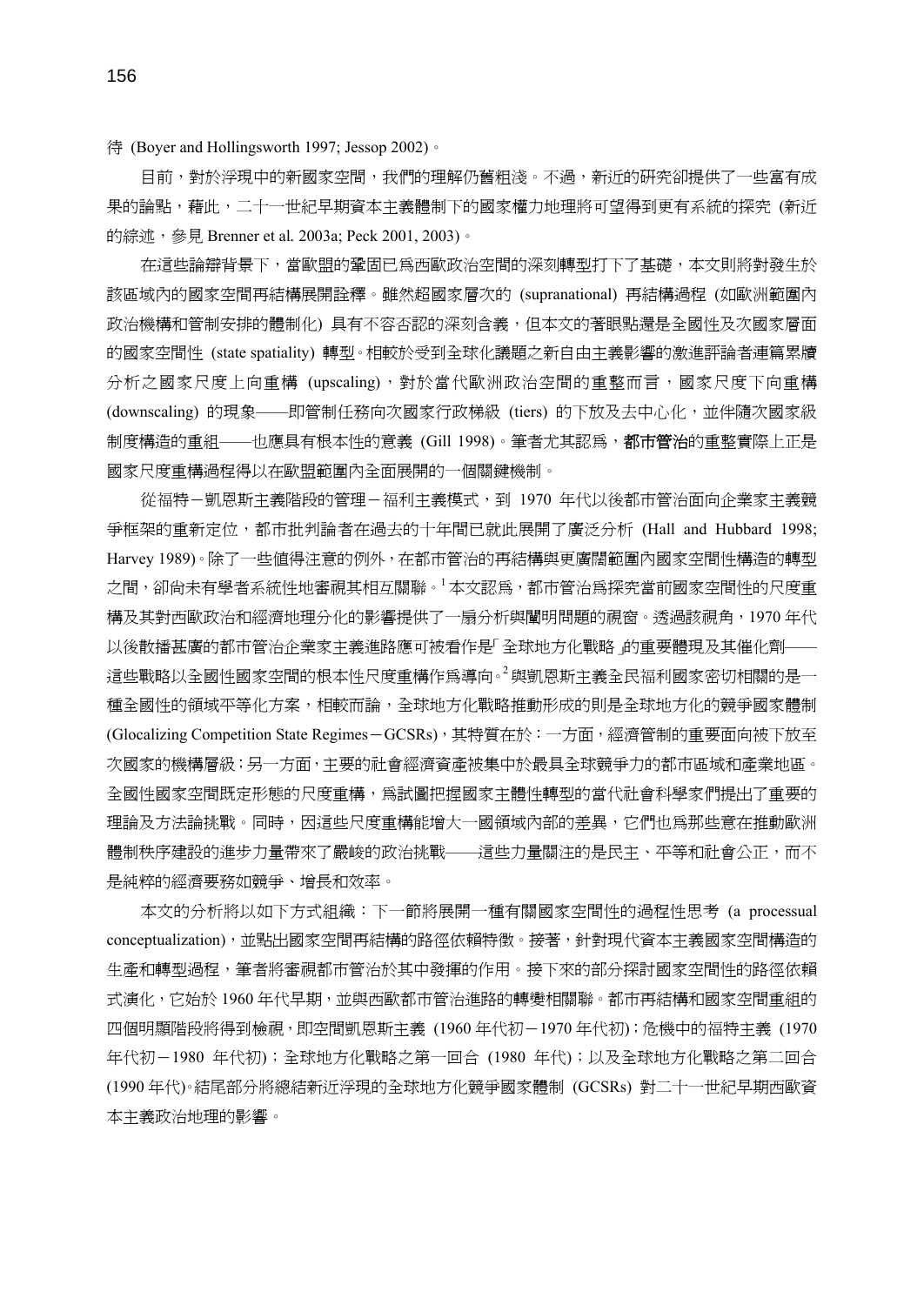## 資本主義體制下的的國家空間化過程

「**國家**的秘密不是在…空間中尋獲嗎?」列斐伏爾 (Lefebvre 2002 [1978]: 6)

筆者將國家空間性設想為動態轉化的過程,而不是一個固定的事物、容器或平臺。始於激進都市 主義者如列斐伏爾 (Lefebvre 1974)、哈維 (Harvey 1973) 和柯斯特 (Castells 1977) 的啟發性貢獻,有 關社會空間性生產的過程性 (思考) 進路 (processual approaches) 已在都市及區域的批判研究中得到 了廣泛動員 (Soja 2000)。然而令人驚奇的是,在當時關於國家再結構過程的主流討論中,都市批判硏 究者和其他具有地理學傾向的社會科學家們在方法論上的洞見並不多 (Brenner 1999)。儘管如此, 筆 者卻以為,從這些都市空間性的先導分析中發展出來的社會空間動力學思考還是大有可為,可促進有 關國家空間性生產及轉型的研究。

在何種意義上,國家空間性是一個過程呢?很類似「城市」這個詞,「國家」在字面上就意味著 一個固定的、事物般的實體——以此看來即是一種佔據了界限化地理領域的封閉體制系統,正如世界 地圖上分配給不同國家的色塊所顯示的那樣。不過,已有辯證法論者 (Harvey 1996; Ollman 1993) 爭 辯說,對變化過程的物化 (reification) 已在主流社會科學的概念語法中根深蒂固,以至於當學者們置 身於變遷、流動和轉化這些最顯而易見的證據當中時,他們依然預設了靜止、固著及連續性的存在。 與其他基礎性的社會學概念如經濟、社會和文化一樣,在把社會動力普遍物化的現代社會科學中,城 市和國家的觀念大概也都是典型例證。

二十年前,激進的都市學者開始突破這些知識侷限,他們爲描述當代的城市引入了更辯證、更具 過程性的概念——如**都市化** (urbanization), 或依哈維 (Harvey 1978) 更精確的用詞, 都市進程 (the *urban process*)。不同於都市區位分析的傳統進路——它依歐幾里德-笛卡爾式的說法將空間設想為一 個經濟活動得以延展的平面,哈維引入了一個更具動態和歷史特定性的觀點。對他而言,都市 (the urban) 必須被理解為資本主義社會持續變化的、衝突性人際互動的前提、媒介及結果。從這個視角來看,都 市空間性的任何歷史構造都既是早前社會交往模式的沉澱與結晶,也是體現未來社會關係可能性及局 限的演化網格。

筆者以為,類比的論證策略應有助於概念化資本主義體制下的國家空間化進程 (*state spatial process*)。正如城市的地理,國家空間性的地理必須被視為社會關係持續發生變化的前提、場所和結果。 它不是一個事物、容器或平臺,而是一個關乎人際互動的、充滿衝突且動態演進的社會空間基體 (matrix)。國家的空間並不只是被「填充」,就好像它們只是預先給定的領域容器。恰好相反,國家空 間性會因應發生在不同制度場所及地理範圍內之社會及政治鬥爭而轉化。處於靜止的、自我容納式領 域場所中的傳統威斯特伐利亞國家形象因此必須被取代;取而代之的是一種辯證的、過程性分析,它 揭示出國家空間具備歷史特定性的構造何以被生產,並如何通過社會政治鬥爭被不斷重制。

囿於上下文,此處並不能對現代資本主義體制下的國家空間化進程展開系統性的理論闡述 (或可 參見 Brenner 2004)。不過,筆者將對其中的一些關鍵要素作槪略式勾勒。有鑒於此,對國家空間性兩 個緊密糾結的面向——狹義的國家空間和整合性的國家空間——進行區分將有所裨益 (Brenner *et al*. 2003b: 6)  $\cdot$  <sup>3</sup>

首先,**狹義的**國家空間是指國家空間組織的獨特形熊,它是一種互不相連、領域中心化、自我容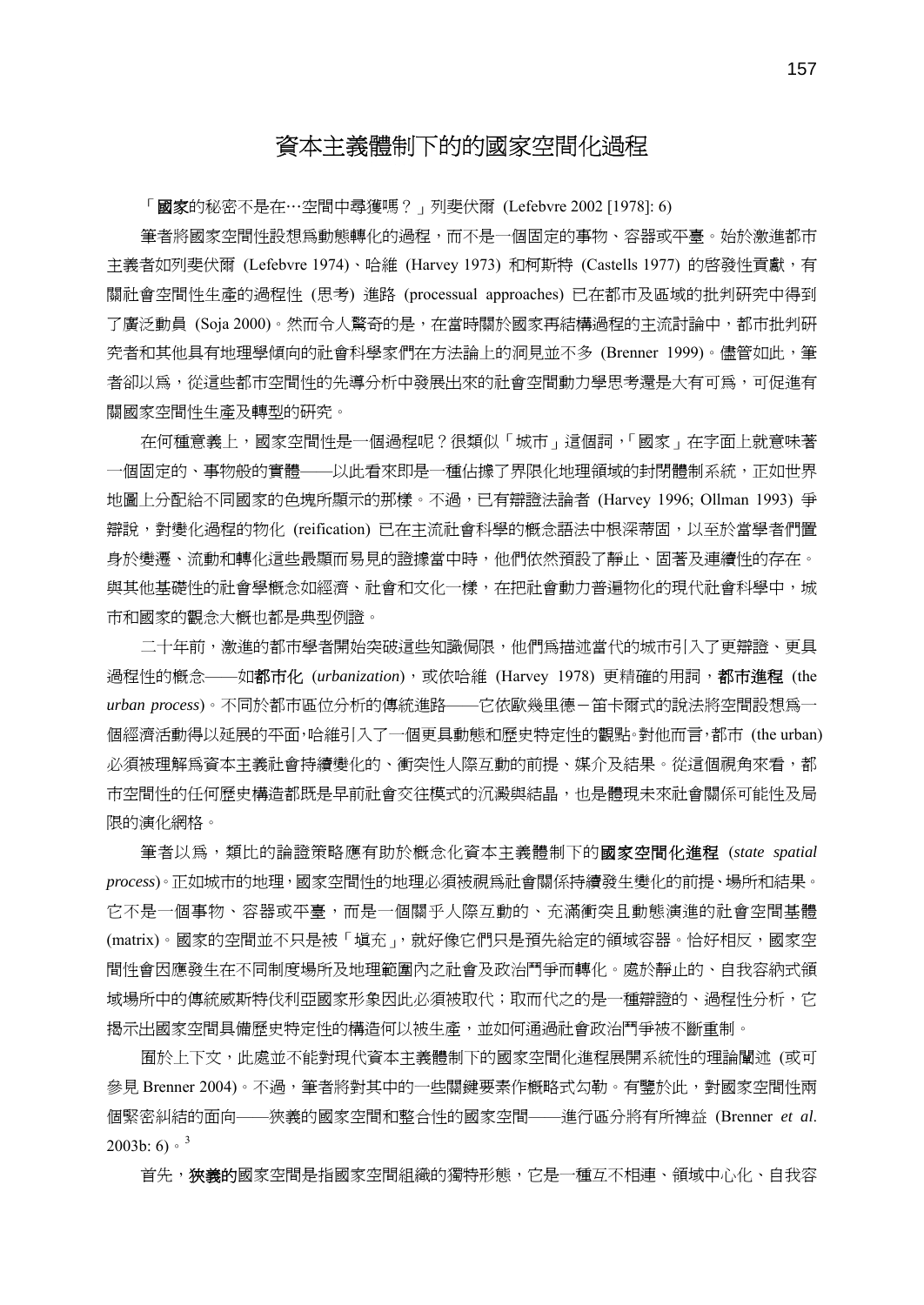納且內部分化的制度性裝置。國家空間的這個層面首先指的是國家空間性的構造變化,以及疆界、畛 域和邊境在現代國家間體系中的角色演化。始自威斯特伐利亞條約這個歷史地理的分水嶺,雖然國家 領土主權的原則已隨之被體制化,但疆界從來都不是國家權力靜態的預設特徵。毋寧說,它們於現代 地緣政經體系內的功能已被社會政治鬥爭 (時而劇烈地) 修正 (Agnew and Corbridge 1995)。自從十六 世紀以來,國家作為領域性權力容器的角色完全取決於一整套擴張性的管制活動——包括 (1) 發動戰 爭和軍事防禦;(2) 控制及提升國民經濟財富;(3) 推動國家化的政治-文化身份;(4) 政治合法性之 民主形式的體制化;以及 (5) 社會福利的提供 (Taylor 1994)。因此,從早期現代歐洲的戰爭機器和重 商時代的財富容器,到第二次工業革命時期的發展主義民族國家 (national developmentalist state) 和福 特-凱恩斯主義時期的全民福利國家,國家 (機器) 動用了多樣的管制策略,試圖通過領域性原則去 控制各種類型的社會活動。貫穿現代資本主義的大部分歷史,當國家「憑其領域性像渦流一樣吸入社 會關係並將之塑造 」的時候 (Taylor 1994: 152),這種政治生活的領域化過程卻從來都不是 「 一蹴而就 」 的。相反,它必須被視為一些具備歷史特定性之國家規劃的後果,其間危機四伏而又充滿爭議 (Jessop 1990)。因此,最好不要把領域疆界作為空間封閉模態 (modalities) 的角色視為一種固定及恒久的狀 況。與其如此,還不如把它想像成爲意在型塑一國內部和國家間社會交往地理之特定歷史政治策略的 仲介與結果。從表面上看,即便國家似乎已達到憑其領域性將政治俘獲的程度,但這種情況卻無時不 呈現為一種暫時性的穩定,與此同時,事關地理構造、管制運作和政治定位的鬥爭仍在持續。

除了其領域性面向,狹義的國家空間還包含一國管轄界限範圍內的國家領域組織及行政分化。小 規模的城市-國家 (city-states) 或存在例外,大多數的國家體制都展現出一種相當程度的內部領域分 化,它們被細劃為分配了特定管制任務的多個行政梯級 (Painter and Goodwin 1996)。這種現代國家的 內部領域分化牽涉到:(1) 政府間等級體系的建立;以及 (2) 特定地方和區域的機構制度建設。對後 者來說,特定種類的空間——如都市區域、都會 (metropolitan) 經濟、農業邊緣地帶、邊界地區等等—— 均被包含在特別的行政安排之下。由此產生的國家管制之尺度分工便能為一定時期內的國家管制活動 提供相對穩定的框架。不過,這些尺度安排也會被彼此對立的社會政治力量鬆動,其原因是:它們要 通過鬥爭重新組織次國家級行政單位的體制結構、邊界及∕或功能 (Cox 1990)。

第二,整合性 (*integral*) 的國家空間是指那些通過調動國家機構來管制並影響社會關係區位地理 的,具有領域、地方和尺度特定性的方式。在既定的領域管轄範圍內,國家對社會經濟過程實施干預, 而在國家干預之下變動著的地理正是國家空間之核心意義所在。國家空間性的每種歷史形態都與瞄準 了特定管轄範圍、地方和尺度的政策框架相關,國家管制、公共投資以及∕或者資金援助由此便有了 焦點 (Jones 1999)。通過這種空間定位 (spatial targeting) 過程,國家力圖提升具備領域特定性的區位 資產 (location assets)、加速資本迴圈、再生產勞動力、處理特定地方的社會經濟問題,以及 / 或者維 持領域的一致性。因此,早期的工業資本主義國家將大量的公共投資導向大規模的領域性基礎設施, 如鐵路、公路、港口和運河。這些策略最終被由國家主導的 (state-led) 行動所補充,在主要的大都會 地區,上述行動管制了都市生活及工作條件,並建立起大規模的公共事務設施 (如醫院、學校、能源 網、公眾交通網絡、廢物管理系統)。第二次工業革命後,西歐大規模的官僚制國家機器開始將全部的 國家領土當作一個整體性的地理框架來推動經濟增長。在這種背景下,相對非工業化的農村和邊緣地 區成了國家再分配計畫的目標,這些專案著眼於將都市的工業增長更均衡地散佈至全國領土。最近,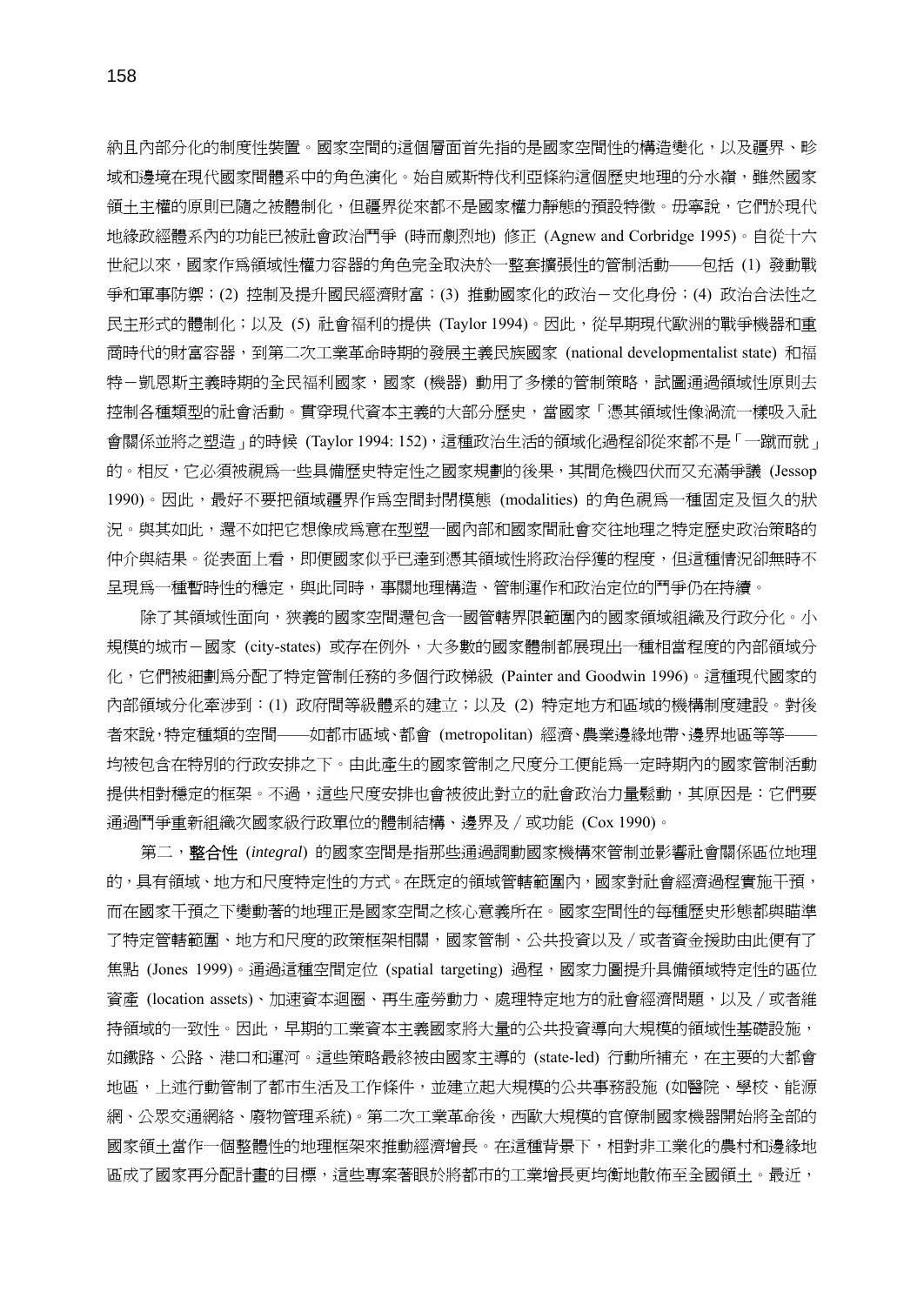緊隨 1970 年代的全球經濟危機,整個西歐的都市和區域經濟已成為一系列社會經濟、產業及基礎設施 政策的重要戰略性空間目標,而提升國家的競爭優勢則是這些政策之目的所在。

除了這些明確的空間政策,整合性的國家空間還包括由表面上非空間性的政策 (aspatial policies) 所引致的間接性社會空間效應。這種現象內含兩個不同層面 (Jones 1999: 237-8)。一方面,表面上非空 間性的政策會以獨特的方式影響特定地點、或處於此地的特定社會群體。比如,美國的軍事開支不只 是一種補貼特定行業的產業政策 (航空和造船即是例子),它還是一種為主要工業區域 (諸如洛杉磯和 西雅圖) 帶來顯著就業增長的空間政策形式。與此類似,由美國政府出資的按揭補貼和房主減稅也勢 在把利好導向郊區,而不是以住房租賃作為主導的城市。另一方面,由於與地方具體條件的互動,許 多全國性政策產生了不均衡的空間效果。舉例來說,全國性的工作福利政策 (workfare policies) 會在 促進勞動力市場暢旺地區就業率提高的同時,亦給經濟低迷地區帶來相反效果 (Jones 1999: 238)。相 似的是,因為特定地方產業條件、制度性遺產以及政治聯盟之影響,由中央下放的、旨在創造新形式 區域經濟管治的計畫專案,可能會在不同的地方衍生出極為分化的政策議程 (MacKinnon 2001)。因 此,國家管制的不均衡發展也是演化著的國家社會空間構造的一個重要面向 (Duncan and Goodwin 1989)。

國家空間狹義和整合性層面——包括領域性、領域分化、空間定位和間接性空間效應——的互動 造就了國家空間性的特定歷史形態。這些國家空間構造是先前管制實踐的結果,並進而爲鍛造新的管 制安排提供暫時穩定的制度-地理場所。因襲 (*inherited*) 的國家空間地理分割與意圖工具化、再結構 或是轉變這種狀況的適時 (*emergent*) 政治策略之間存在著衝突性互動,如此看來,國家權力的空間性 既是這種互動的前提和媒介,亦是其產物。隨之而生的辯證關係是,既定的國家空間結構被多種社會 力量的爭鬥所修正,而其意圖正是要根據特定目的重制國家主體性之地理。這些爭鬥把具備特定歷史 形式的空間選擇性賦予國家機構及其政策,在這種空間的選擇性當中,各國領域內的某些空間、地方 和尺度從中獲益,而餘者則被忽視、邊緣化或排除 (Jones 1999)。

國家空間性的再結構很少牽涉到固有政治地理的全盤解組。因為,正如利皮耶茨 (Lipietz 1992) 指 出,人類並不在他們自己選擇的條件下創造新的社會空間結構。毋寧說,所有社會行動者的計畫都有 限制,他們重整領域、空間和地方時所憑藉的地理構造是從過往中因襲而來,對於未來的發展,這些 構造既是限制,也是開端。因此,國家空間性的再結構是不均衡、非連續和不可預測的:它最好被想 像爲一種疊加的過程 (a layering process),於其間,新規劃的空間安排加諸於國家空間組織的固有形態 之上。任何歷史節點上的國家空間組織都呈現為一種多層疊加的領域馬賽克 (territorial mosaic),於不 同歷史時刻被確立的政治地理在此緊密交織。一如先前數回合的資本主義工業化在大多數當代城市建 成環境中所留下的清晰印記,國家空間性的構築也同樣帶有顯著的源自先前管制性規劃、制度妥協及 政治鬥爭的領域性標記。

這種概念化思考進一步喻示:並非國家空間構造的所有面向都同時、或是以組織上同構的 (isomorphic) 模式發生變化;這也闡明了其與都市空間性的相似之處。就像工業城市早期的聚居形態, 其基本輪廓在經歷了一連串的經濟增長和社會空間再結構之後仍被保留了下來,而即便周圍的疊層已 被重制,國家空間管制的某些固化物 (ossified layers) 卻依然如故。確實,就像許多其他的社會歷史過 程,如技術變遷和制度再結構 (North 1990; Pierson 2000),國家空間性的演變顯現出強烈的路徑依賴,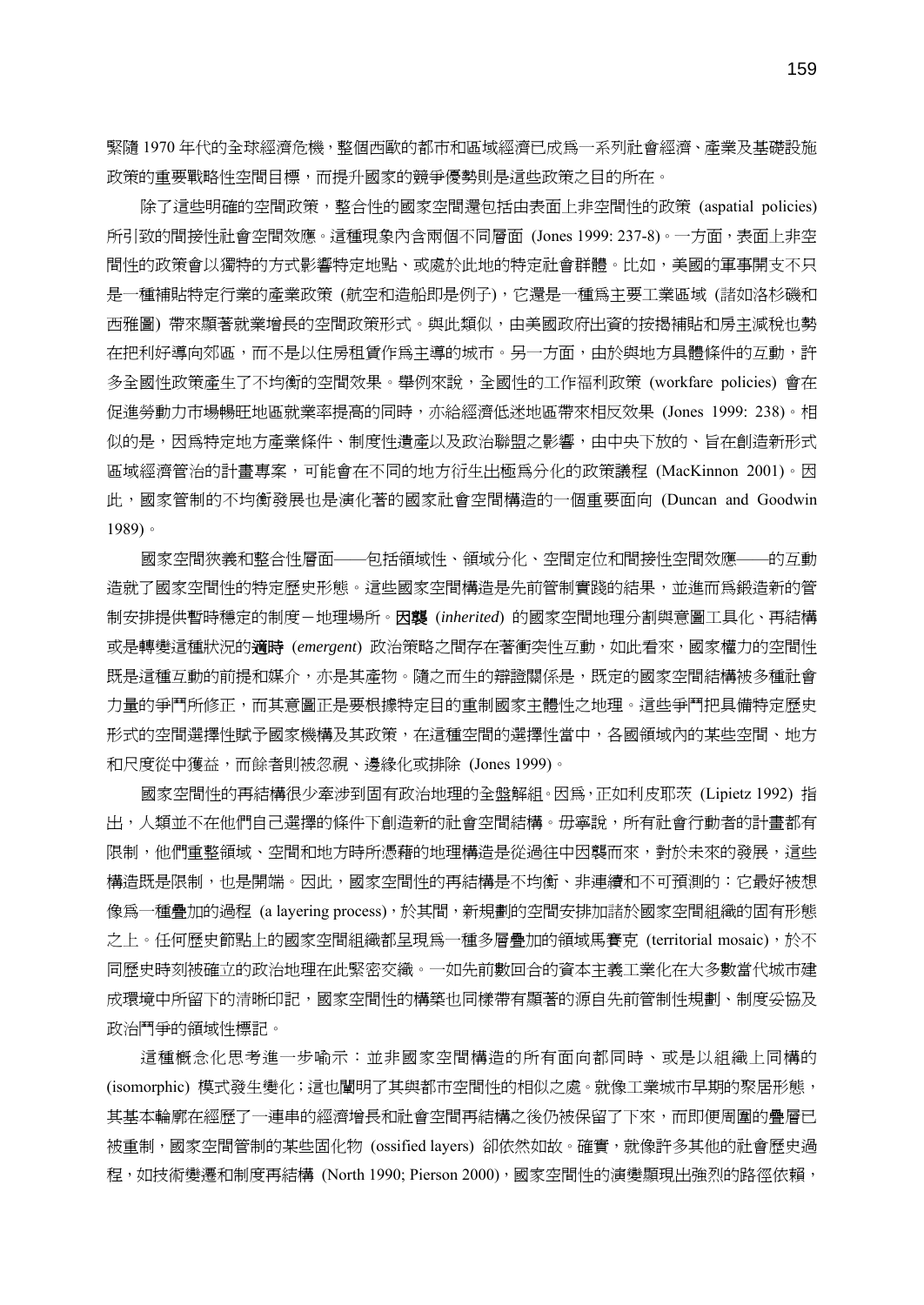它的許多特徵可以通過歷史發展的過程被再生、強化乃至鎖定。國家空間性的系統轉型要等到它的選 擇性 (selectivities) 被修正到相當的程度才會發生,這種修正即是要創造本質上新型之國家領域組織和 ∕或國家管制活動的地理。這些有關國家空間化過程的概念化思考要素在表 1 中有所歸納。

#### 表 1 國家的空間化進程:關鍵要素

Table 1 The state spatial process: Key elements.

#### 國家空間化進程

國家權力的空間不僅僅是被「填充」,彷彿它們是事先給定的領域容器。相反,國家空間性之轉化取 決於各種地理尺度範圍內所發生的社會政治鬥爭。國家主體性的地理因此必須被視為演化之社會關 係的前提、場域及結果。

| 狹義的國家空間                | 整合性的國家空間                       |
|------------------------|--------------------------------|
| 意指一種互不相連、領域中心化、自我容納且   | 意指涌渦調動國家機構來管制並影響社會關係區          |
| 內部分化的制度性裝置。            | 位地理的那些具有領域、地方和尺度特定性的方          |
| • 領域性 / 劃界:國家空間性的變動構浩和 | 式。                             |
| 疆界、畛域及邊境在現代國家間體系中的     | • 空間定位:涌過動用國家管制、公共投資以及         |
| 角色演化。                  | /或者資金補貼來修改或轉化一定管轄範圍            |
| • 內部領域性分化:國家領土在各種管轄單   | 內及特定尺度上的社會狀況。                  |
| 位之間的再劃分。這涌過建立—— (a) 政  | •間接性空間效應:來白明顯非空間性國家政策          |
| 府間等級體系和 (b) 特定地方和區域的機  | 的非預期且不均衡分佈的社會空間後果。它因           |
| 構形式——得以實現。             | 應 -- (a) 表面上一般性 (generic) 國家政策 |
|                        | 的潛在地理選擇效果和 (b) 全國性政策與地         |
|                        | 方特定之次國家層面狀況的互動——而發生。           |

#### 國家的空間選擇性

在既定的國家領域範圍內,國家機構和政策的每種歷史形態都趨向於將優勢導向特定的空間、地方 和尺度,並同時忽視、邊緣化或排除餘者 (Jones 1999)。當因襲的國家空間組織形態與旨在創造國家 政策和政經生活新地理的適時政治策略發生互動時,這種選擇性便浮現出來、並被持續地加以修正 (Brenner 2004)。

#### 國家空間再結構

因襲的國家空間性模式很少 (如果有的話) 會在國家空間再結構的過程中被徹底破壞。毋寧說,在 系統性的變動時期,新規劃的空間安排是加諸於國家空間組織固有的模式、形態和尺度之上。因此:

- •任何歷史節點上的國家空間組織都呈現為一種多層疊加的領域馬賽克,在不同歷史時刻與當下 的政治地理緊密交織。
- •國家空間性的演變顯現出強烈的路徑依賴,其許多特徵可通過歷史的演進過程被再生、強化乃 至鎖定。

儘管有這種路徑依賴,國家空間性的系統化轉型將在其選擇性被修正到相當程度時發生,而這種修 正即是要創造本質上新型之國家領域組織和國家管制活動的地理。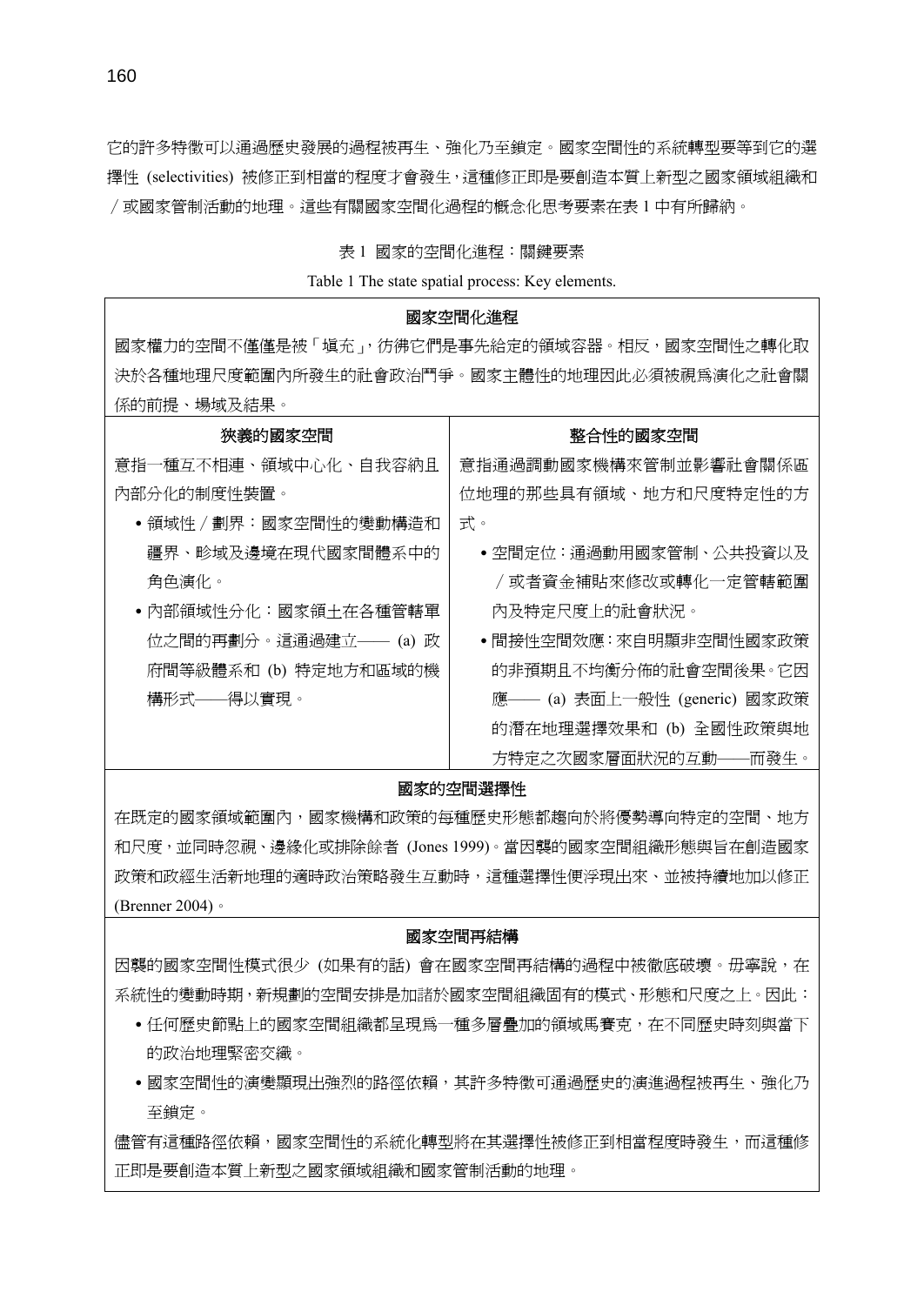在接下來的分析中,筆者的目標就是要探究一個特定的管制性場域——**都市管治**——在國家空間 性 (重) 整過程中的角色。於更廣泛的意義上,本分析也意在表明:對國家空間性的過程性思考如何 可被用作批判當代國家主體性轉型的研究工具。

## 都市管治作為國家空間再結構的場域和媒介

此處所使用的都市管治指的是當今資本主義體制中型塑都市發展之社會、政治和經濟力量的廣泛 群集 (constellation)。資本主義的都市化過程既已涵蓋了單獨的城市、都會區域、跨界 (都市) 群、全 國性的城市體系和超國家的都市等級系統,都市管治也在一系列的地理尺度上發生 (Lefebvre 2003 [1970])。始自二十世紀早期以來組織化資本主義 (organized capitalism) 的鞏固,國家對都市發展過程 的影響顯著增強 (Läpple 1978; Lipietz 1977; Lojkine 1978)。正是在這個時期,特別是第二次世界大戰 以後,西歐國家開始廣泛地投資於服務資本迴圈和社會再生產的大規模基礎設施建設;從事複雜而具 長期性的都市、區域和空間規劃;並直接介入對資本不均衡地理發展的管制 (Dunford 1988; Hudson 2001)。一旦國家開始運作成為各國領域內「社會基礎設施生產和再生產的全面管理者」(Harvey 1982: 404),全國經濟發展的政治便與各種影響都市增長和擴張的國家策略更為緊密地扣聯起來。因此,都 市管治必須被視為國家試圖影響其領域內資本積累地理和日常社會再生產的關鍵性制度場域。

同樣關鍵的是,當都市化進程鋪開時,都市管治的制度-領域基體本身也被持續地再結構,通常 隨之而來的,還有國家管制之地理在都市尺度內及超越該尺度的廣泛轉變。既然國家自身的空間構造 影響著它回應特定地方、尺度和領域內管制問題之能力,國家也就經常被迫重構其內部的領域等級體 系及管轄框架——此舉並不僅限於主要的都市區域 (Duncan and Goodwin 1989)。在經濟危機持續時, 現有的都市管治框架或會被認為無助於達到目的,而強勢的社會力量便會藉此推動地方及∕或區域因 襲之國家結構的重組。在這種狀況下,不管是作為一種建設更可行之產業基礎設施的手段、一種為都 市更新創設附加經濟條件的策略,抑或是一種危機管理的機制,新的國家組織的地理都將被引入。當 一國領域內部互相競爭的地點、城市和區域競相把公共資源和私人資本導向自己的管轄範圍,國家空 間的都市地理也會因應隨之而來的分配壓力而重新形構 (reconfigured)。亦是在這種背景下,國家的領 域性結構——舉例來說,在城市∕郊區的管轄邊界內,城市的 (municipal) 財政體系或行政安排的相 對 (去) 中心化——就會成為社會政治鬥爭的直接對象 (Cox 1990)。因此,都市管治是一種重要的政 治-制度角力場,國家活動的地理 (the geographies of state activity) 其本身便持續在此被鍛造和重制。

接下來,筆者將探討過去四十年於西歐所展開的都市管治和國家空間性之多尺度轉型。始於 1960 年代初,隨著高度福特主義 (high Fordism) 時代的到來,都市管治已先後形成了四種構造型態,其中 的每種都依次與國家空間管制的特定歷史策略緊密糾結。通過這種階段化方法來把握都市管治的轉 型,就會知道那並不是一種簡單和線性的轉化,也就是說,都市管治的轉型並非從一個穩定的管制框 架向另一個邁進。毋寧說,它們涉及到一種路徑依賴式的疊加過程,國家空間管制因襲的和適時的規 劃在各種空間尺度上都發生著衝突性互動。筆者以為,每種都市管治的構造型態都與歷史上特定的、 由國家主導的「尺度整治規劃」('scale-making project') 相聯繫 (Tsing 2000)。這些規劃一般由以下政 治策略構成:其一、將城市嵌入超地方 (supralocal) 的機構等級和管制框架;其二、把城市定位於超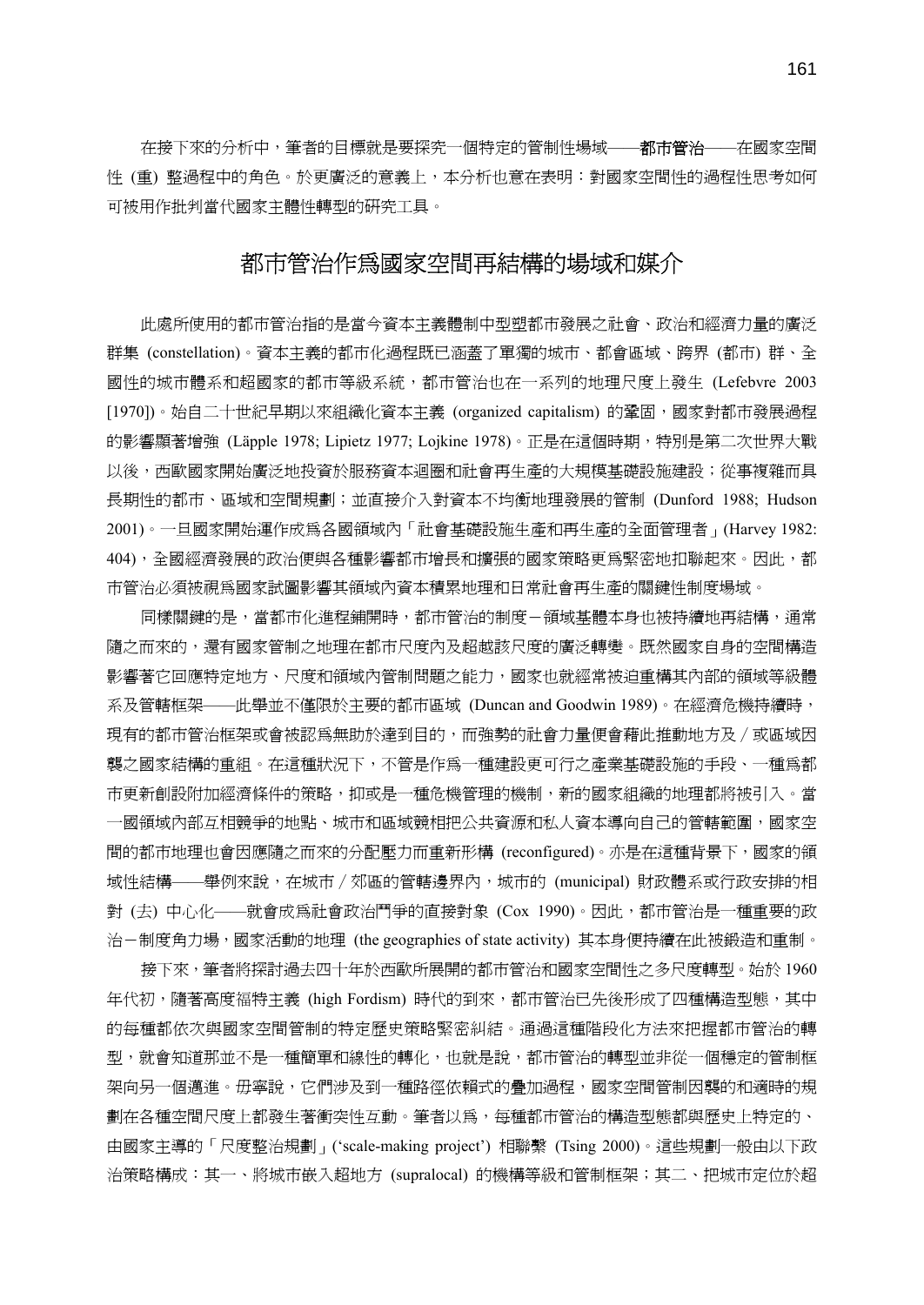地方的資本積累迴圈 (circuits) 當中。即便國家機構成功地為資本的都市化建構了一種臨時的結構一 致性 (structured coherence) (Harvey 1982),這也得有賴於其域內都市管治的前述兩個面向——城市嵌入 和城市定位——彼此配合方能實現。正如我們將要看到,1980 年代以來,在都市管治領域,本質上新 的尺度整治規劃之鞏固已經為整個西歐國家空間性的根本重制打下了基礎。

## 都市管治和空間凱恩斯主義 **(Spatial Keynesianism)** 的地理: **1960** 年代初-**1970** 年代初

西歐戰後福特主義的經濟地理由一種多尺度的空間功能性分化組成 (Lipietz 1994)。空間的分工以 大規模都會區域之間的等級關係形式出現在各國領域內——具備主要推動力的奉行福特主義的公司行 號聚集於大型都會,而分廠、供貨和服務提供商,以及其他的從屬經濟功能則坐落於較小的城市 (鎭) 及其周邊區域。福特主義積累體制的地理腹地一直從義大利北部的工業大三角 (the Industrial Triangle) 延伸到德國的魯爾工業區、法國北部、直至英格蘭的中部地區 (the English Midlands)。其中的每個區 域生產複合體都逐一嵌入了特定的全國性生產體系。整個戰後階段,歐洲最主要的都市區域及周邊的 產業衛星城都以一致的人口增長和產業擴張為其特徵 (Dunford and Perrons 1994)。當福特主義積累體 制已趨成熟,持續的資本投入去中心化過程也隨著大公司開始從核心區域向邊緣空間動遷分廠而得以 鋪展 (Rodriguez-Pose 1998)。在這種狀況下,都市管治從一系列尺度整治的全國化 (*nationalizing*) 規 劃中獲得了一個關鍵角色;適逢其時,西歐國家正試圖建設中央化的官僚等級體系、建立資本生產及 集體消費的全國化標準框架、支援都市和區域的增長,並緩解遍佈於國家領域內部的不均衡空間發展。 就本文主旨而言,這種都市管治的全國化框架中有三個關鍵部分值得特別強調。

## 都市管理主義 **(Urban managerialism)** 和「二元國家」**('dual state')**

為了將福利服務的提供標準化及協調全國性的經濟政策,國家中央化了管制都市發展的工具手 段,並隨之把地方政府 (local states) 轉化成中央決策體制之傳送帶 (Mayer 1992)。在這個都市管治的 管理主義框架中,國家在都市尺度上的統轄功能即是要通過對住房、交通、社會服務和其他公共產品 的公共投資,來實現勞動力的再生產,而所有這些 (舉措) 都意在於全國領域內複製 (replicate) 某些 社會福利和基礎設施供應的最低標準 (Castells 1977)。通過這種方式,為「實施一種基於區域平衡和均 衡增長承諾的全國性策略」,地方政府被工具化了 (Goodwin and Painter 1996: 646)。全國性的經濟既已 被視為國家行動的首要領地,地方和區域經濟也只能被當作相對以自我為中心的全國性經濟空間之次 級單位 (subunits) 來對待。這些由中央財政承擔的地方福利政策為福特主義增長所仰賴之大眾消費實 踐的推廣做出了重要貢獻 (Goodwin and Painter 1996: 641)。正如二元國家論者後來認識到,戰後國家 集體消費功能的普遍地方化實爲更廣闊尺度範圍內管制分工的一種制度性特徵,生產導向的國家政策 正是藉此得以在全國的尺度上組織起來 (Saunders 1979)。相應地,貫穿這個時期,推進經濟發展 (包 括都市經濟發展) 的國家策略主要在全國的尺度上——而不是自上而下地通過區域或地方動議——被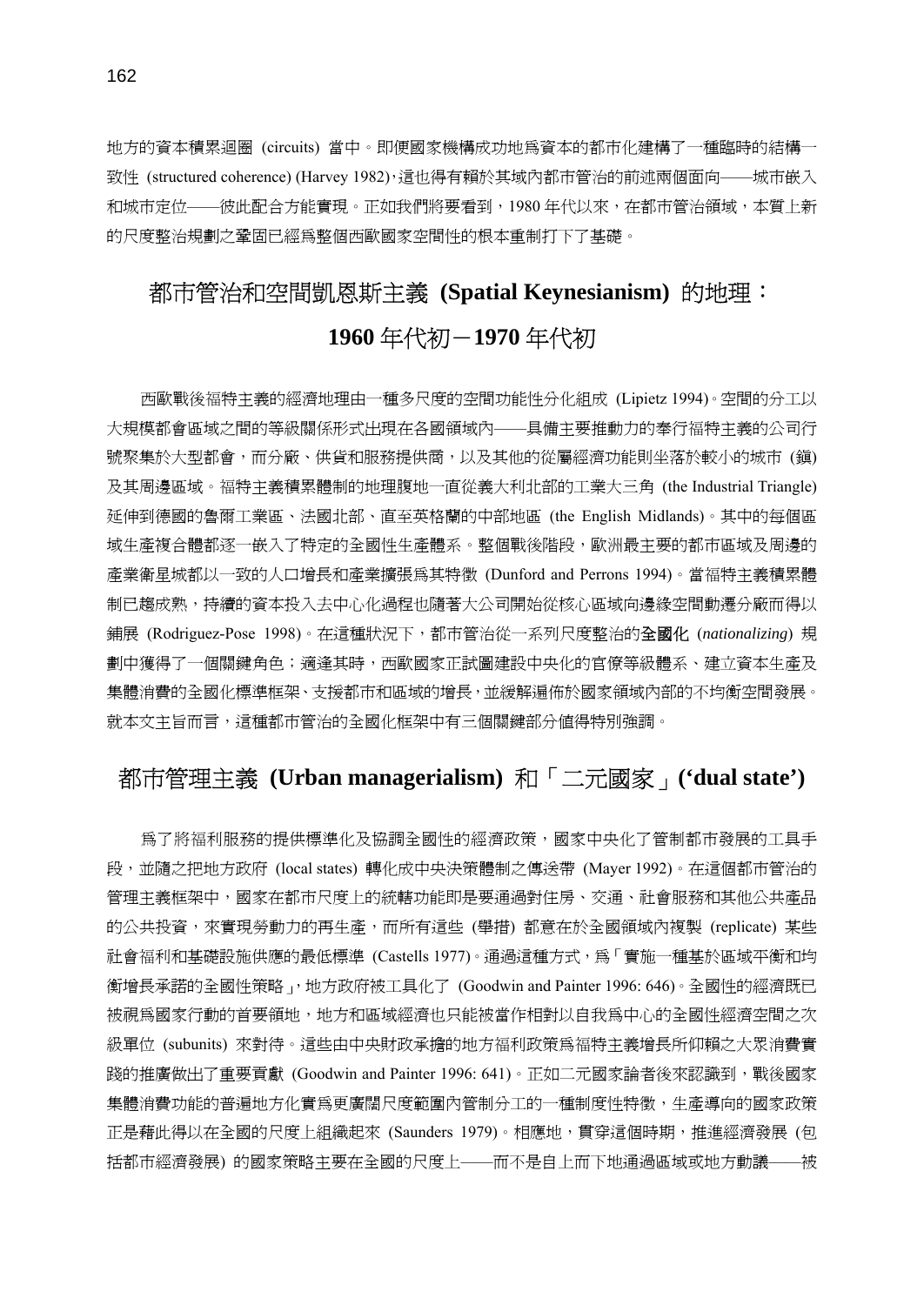調動起來。於此背景中,一系列全國性的社會和經濟政策——包括需求管理政策、關鍵行業的國有化、 公共行業就業的擴張、軍事開支,以及用於住房、交通和公共設施的主要支出——都服務於對主要都 市及區域經濟增長的支援 (Martin and Sunley 1997: 280)。

## 補償性空間政策

福特-凱恩斯主義時代,各國的中央政府引入了一系列意在緩解其國內領域性不平等的空間政 策。因其高密度的人口,都會區域接受了福特-凱恩斯主義時期大部分大規模的公共基礎設施投資和 福利服務。儘管如此,通過多種將增長分散至全國各欠發達區域及農業邊緣地帶的國家支出、貸款專 案和補償性區域措施,這種以城市為中心的全國性國家行動亦得到了制衡 (counterbalanced)。從義大 利的南部 (Mezzogiorno),到西班牙的安達盧西亞 (Andalusia) 和法國的西部及南部、西德的農業邊緣 地帶和邊界區域、比利時北部的林堡 (Limburg) 煤礦區、荷蘭的東北部邊緣、丹麥的西北部區域和島 嶼、斯堪的那維亞半島北部、西愛爾蘭和英格蘭北部的工業衰退地區、南威爾士、蘇格蘭局部和北愛 爾蘭大部分地區,每個歐洲國家都有其所謂的「問題地區」或「落後區域」; 通常,它們由那些被此前 工業發展回合邊緣化,或是被過時的技術-工業基建所禁錮的經濟空間構成 (OECD 1976)。這些空間 在全國性的產業版圖上被想像為空白區域,而正如這樣的虛空 (voids) 在第三世界也要被填充,上述 區域也應該被同樣的發展策略所填補 (Sabel 1994: 126)。相應地,直至 1970 年代末的整個戰後階段, 內容廣泛且明確定位於這些邊緣化空間的區域和空間政策亦為西歐所普遍採用 (見圖 1)。

通常以應對優先事項 (如平衡全國發展及空間平等化) 為名,這些再分配性質的區域政策牽涉到 多種形式之資金補助、區位誘因及轉移支付 (transfer payment) 的介入,其目的在於推動主要城市核心 以外的工業增長和經濟再生;這些政策還經常將重要的公共基礎設施投資導入上述地方 (Clout 1981)。因為它對大多數西歐國家人民之平均收入前所未見的趨同做出了貢獻 (Dunford and Perrons 1994),這種區域間的資源轉移對戰後不均衡發展的地理產生了重大影響。這些政策還把「[全國性的] 經濟區域和地點帶入了更強有力的國家控制與依賴」,令它們「服從於中央的宏觀經濟及宏觀再分配要 務 (imperatives)」(Martin and Sunley 1997: 279-80)。這種全國性導向的工業去中心化、都市去集中化和 空間平等化規劃是空間凱恩斯主義 (暨整個福特-凱恩斯主義時期盛行之國家領域管制體系) 的一大 基石。

## 都會體制改革

在這個都市管治的全國化體制中,因其介於管理主義的地方政府和中央統一組織的、再分配式的 空間規劃二者之間,都會政治機構即由此獲得了一個重要的協調性角色。從 1960 年代中期到 1970 年 代初,各類強化了的都會機構隨之在西歐主要的城市-區域被建立起來——其中包括,大倫敦議會 (the Grater London Council) (1963),萊茵河河口區 (the *Rijnmond*) 或曰大鹿特丹港政府 (Greater Rotterdam Port Authority) (1964),法國城市中的城鎮聯合體 (*Communauté urbaine*) 如波爾多、里爾、里昂和斯特 拉斯堡 (1966),英國城市中的都會郡 (metropolitan counties) 如曼徹斯特、伯明罕、利物浦、里茲、謝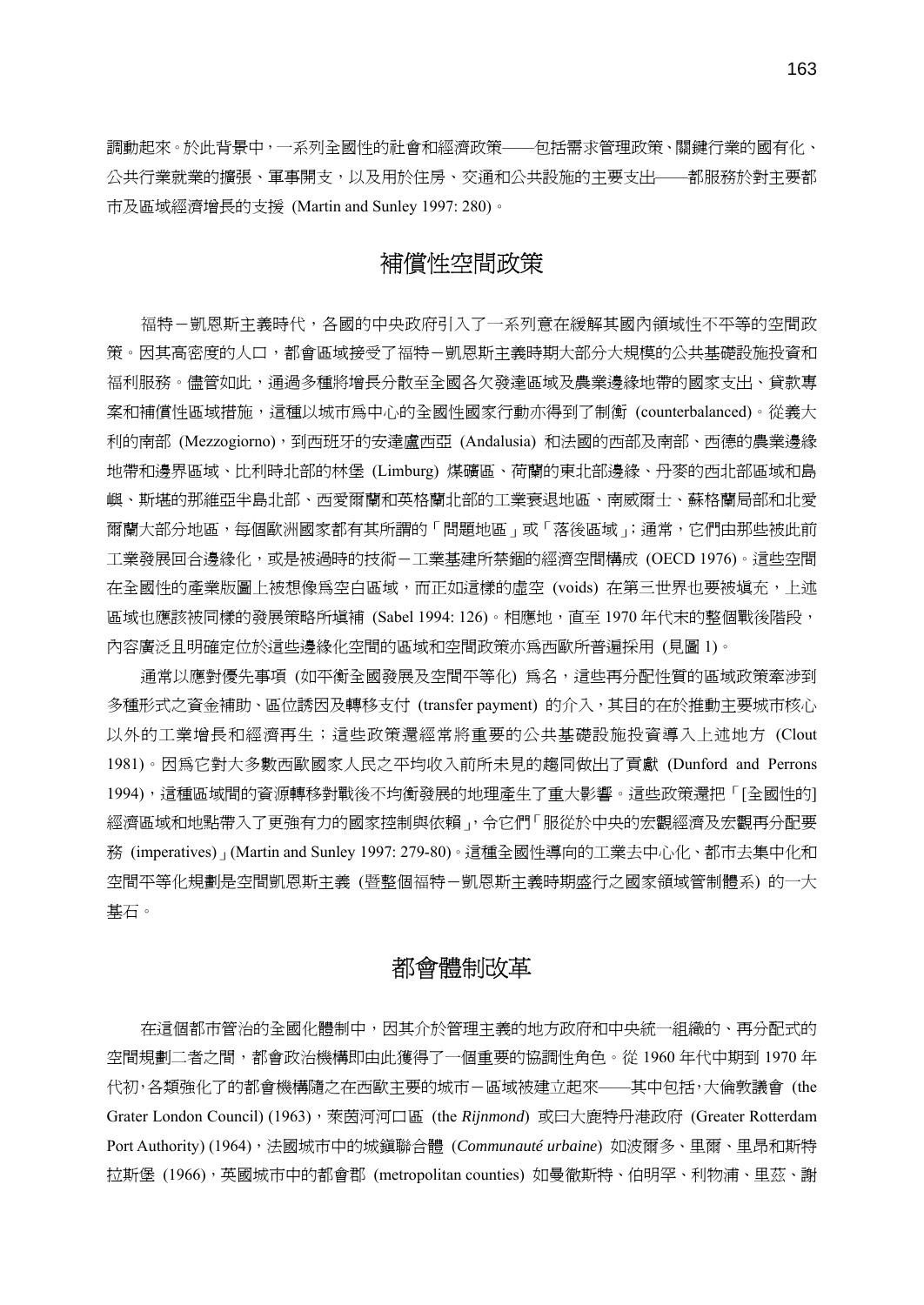

圖 1 資料來源: Hugh Clout, *Regional Development in Western Europe*. New York: John Wiley & Sons, 1981, p. 27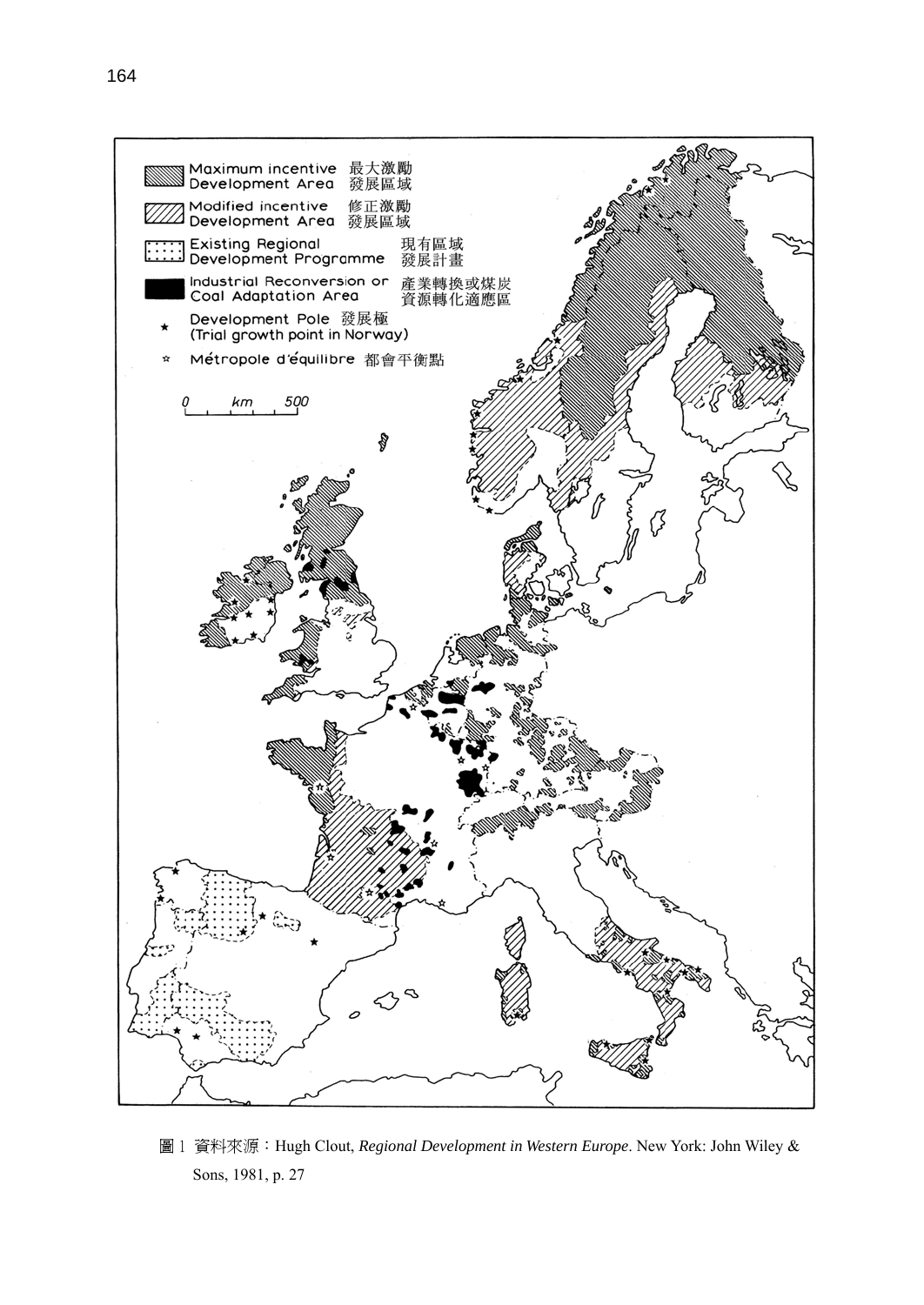菲爾德和紐卡素,巴賽隆納都會機關,大哥本哈根議會,大法蘭克福聯合會 (the Greater Frankfurt Association) (1974),以及魯爾市政機構 (the Ruhr Municipal Agency) (1975) (Sharpe 1995)。這些都會行 政主體被廣泛地看作是在擴張的都市群中,將福利服務提供理性化及減少行政低效的機制。從這個意 義上來說,在中央化的政府間關係等級中 (這是盛行於凱恩斯主義福利國家的體系設置),都會機構是 服務其間的關鍵協調性行政梯級。當郊區化和去中心化加劇,在政府結構和功能性地域之間,都會政 治機構也會隨之被合理化為一種能夠建立更緊密空間性對應 (a closer spatial correspondence) 的手段 (Lefevre, C. 1998)。及至 1970 年代早期,主要透過實施全面性的土地使用規劃,以及其他影響都會區 域內區位 (選址) 模式的機制,都會機關就已獲得了引導產業擴張、基礎設施投資,以及人口安置的 重要角色,而且,其範圍也已超出了傳統的城市核心進入到郊區邊緣。從這個意義上來看,都會機構 已深刻地影響了高度福特主義時期的都市化地理。

總而言之,都市管治是空間凱恩斯主義全國化體制中的一個基本支柱,而這一體制從 1950 年代 末至 1970 年代初盛行於整個西歐。空間凱恩斯主義最好被理解為全國性國家策略的廣泛群集,這些策 略旨在通過減輕各國經濟的不均衡發展來促進資本主義的工業增長。由此可見,空間凱恩斯主義體現 了一種在雙重意義上由國家主導的尺度整治規劃。其一,它牽涉到一個為都市發展之領域性管制而建 立起來的次國家機構體系。其二,在一個結構等級化而且著眼於全國的政治經濟地理中,它牽涉到主 要地方及區域經濟於其中的鑲嵌。整個戰後階段,地方政府都包含在全國化的制度基體當中,其特徵 包括:對地方社會和經濟政策的中央化控制、都會管治的技術官僚框架、廣泛的區域間資源轉移,以 及再分配式的全國性空間規劃。整體而言,通過 (1) 把城市和區域轉化為國民經濟發展的地方化構件 (building blocks),以及 (2) 將都市化盡可能均衡地散佈於全國領域,這些政策和制度都試圖爲資本主 義的增長確保其結構的一致性 (見表 2)。

不過,到了 1970 年代初,在一個相對封閉的國民經濟內部,通過推進平衡的都市化而達至超越 不均衡空間發展的幻想顯然已是曇花一現,而這種幻想所植根的福特主義積累體制也不能例外。

### 都市管治和福特主義的危機:**1970** 年代初**—1980** 年代初

隨著福特主義發展體制在世界範圍內進入到一個系統性的再結構階段,一種新的都市管治和國家 空間管制構造也於 1970 年代初開始成形 (Lipietz 1994)。有一些地緣經濟轉型發生在這個年代:作為 政治經濟協調的焦點,全國尺度的主導性角色被去中心化;隨之而至的還有國家管制能力的上下(雙) 向尺度重構——向上達到的是超國家的機構形式如歐盟,向下則到達的是區域和地方層級。不均衡、 漸進及存在爭議是這些尺度重構過程的共同特徵,在都市管治領域,這些特徵已被清晰闡明。1970 年 代期間,都市管治因襲的管制性安排和尺度等級體系已被明顯地重組。

根據利皮耶茨 (Lipietz 1994: 35) 的說法,資本主義再結構的過程是以鬥爭的形式被連結,它發生 在「舊空間的維護者」(他所指的是「保守陣營」) 和「新空間」的支持者——或言「新的發展模式」 (他所指的是「現代派陣營」) 之間。對利皮耶茨來說,在各種尺度上,保守∕保護主義者和以現代化 及再結構爲導向的政治力量之間存在著衝突性互動,新空間的生產即是要通過這種互動才能發生,它 將帶來一種新的領域形熊——這一形熊兼具舊地理秩序的元素和 (新自由主義和 / 或淮步的) 現代化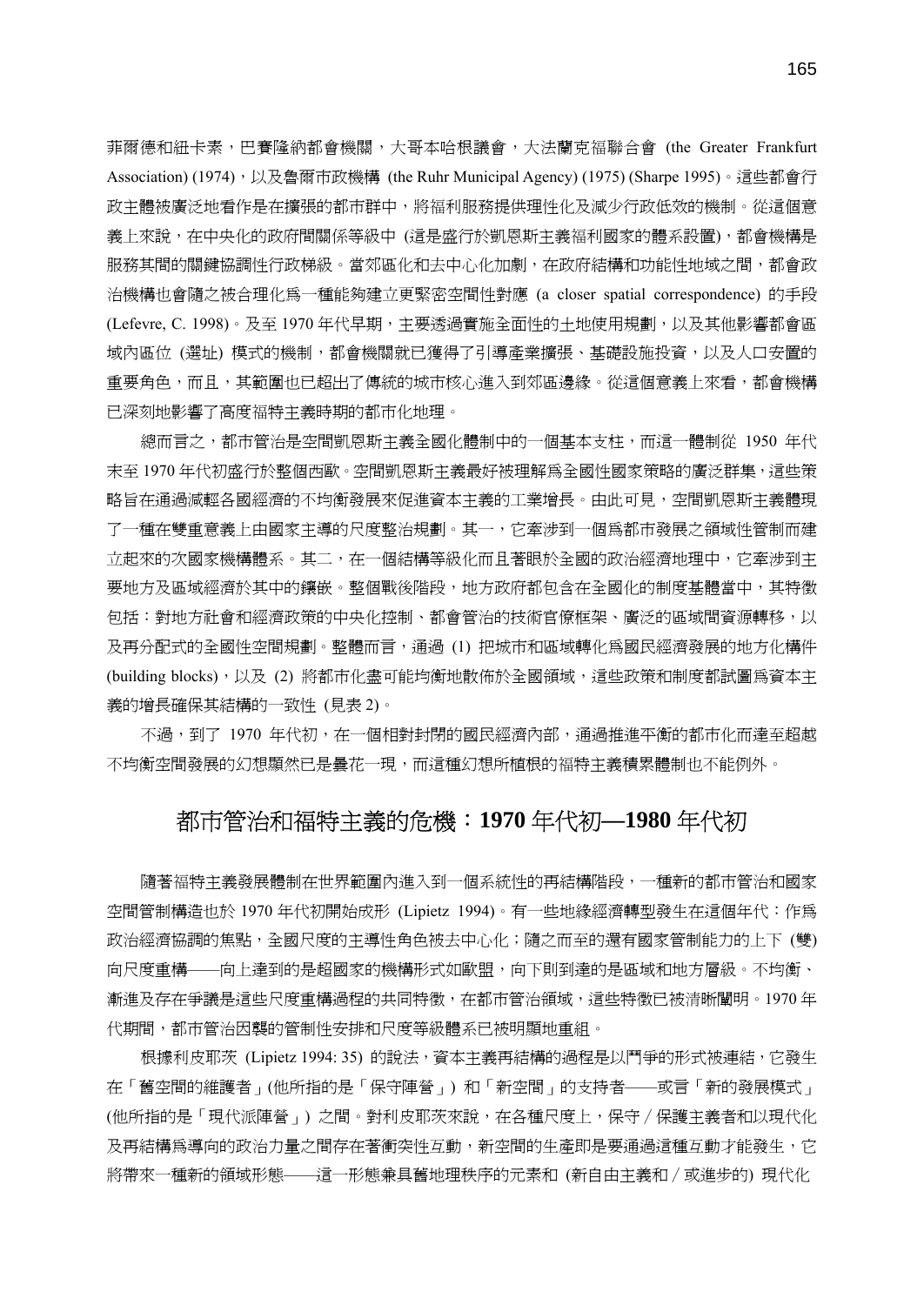表 2 空間凱恩斯主義和歐洲福特主義體制下的都市管治地理

Table 2. Spatial Keynesianism and the geographies of urban governance under European Fordism.

#### 地緣經濟和地緣政治背景:

- ․1960 年代早期至 1970 年代早期:高度福特主義。
- •福特主義積累體制下,各國經濟體系之間的全球經濟活動分化。

#### 優先的空間目標定位:

․全國經濟。

#### 主要目標:

- 人口、產業和基礎設施投資從主要都市中心向農業邊緣地帶和「欠發達」地區的去中心化。
- •複製既經標準化又含蓋全國領域的經濟資產、投資和公共產品。
- 建立適用於全國經濟系統標準化之內建基礎設施。
- ․減輕國民經濟的不均衡發展:不均衡的空間發展被視為穩定產業增長的限制或障礙。

#### 主導的政策機制:

- ․對大公司的區位 (選址) 補貼。
- ․地方性社會福利政策及集體消費投資。
- ․再分配式的區域政策。
- ․全國性的空間規劃體系和公共基礎設施投資。
- ․大規模都會機構和區域性規劃機構 (agencies) 的建立。

#### 經濟發展的時空性 **(Spatio-temporality)**

․「全國發展主義」 ('National developmentalism'):整個國民經濟的發展被當作一個整體上自我封 閉的領域單位,它沿著一條線性的發展軌跡行進。

支持者所尋求之「被規劃空間」 ('projected spaces') 的某些面向。這種思考闡明了 1970 年代間都市管 治再結構和國家尺度重構的關鍵因素。貫穿這個年代,保護主義者和以再結構為導向的政治陣營間之 激烈衝突在不同的空間尺度上展開,這對福特-凱恩斯主義時代建立起來的管制地理產生了非常不均 衡的影響。

在全國性尺度上,為了維護福特-凱恩斯主義秩序之基礎設施,保護主義陣營動用了各種危機管 理策略。從 1973 年第一次石油危機到 1979 年前後,因各國的中央政府試圖重新創浩福特主義增長的 良性迴圈條件,全國性需求管理的傳統處方盛行西歐。不過,正如傑索普 (Jessop 1989: 269) 對英國 個案的評論,因其並不能同時解決通脹升級和大規模失業的雙重問題 (Scharpf 1991),這些反週期的 (countercyclical) 手段加起來也不過是一種「在最後時刻由國家所支持的福特主義現代化」。同時,由 於福特主義的繁榮區域經歷了持續的經濟危機,空間凱恩斯主義的政策框架亦被進一步分化,去工業 化的、困頓的城市和製造業中心被列為國家幫扶和資助的關鍵對象。相對於基本上完全聚焦欠發達區 域和邊緣地帶的傳統戰後區域空間政策形式,在當時的一些西歐國家,全國性的**都市**政策卻是爲了應 對大城市特殊的社會經濟問題——如大規模失業、勞動力的去技能化 (deskilling)、資本外流和基礎設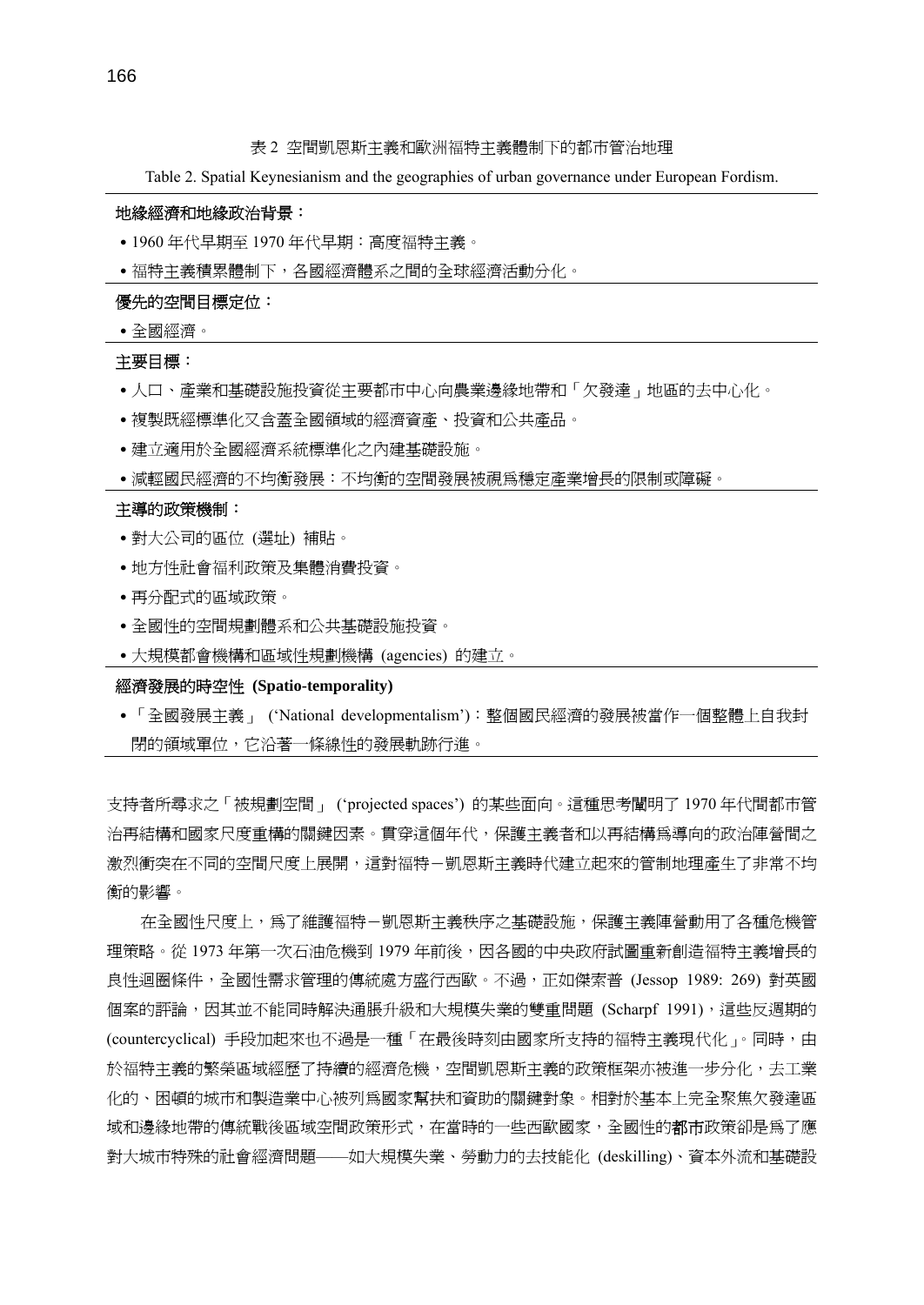施老化——才被採用。這種政策的主要實例包括,西德都市發展援助法 (the Western Germany Urban Development Assistance Act)、法國就業和產業重組行動計畫 (the French Plan of Action for Employment and Industrial Reorganization)、荷蘭大城市瓶頸專案 (the Dutch Big Cities Bottleneck Program),以及不 列顛內城地區法案 (the British Inner Urban Areas Act) (Fox Przeworski 1986)。透過這種方式,許多與空 間凱恩斯主義相關的再分配式政策接力於 1970 年代顯著擴張。不過,即便區域政策的空間目標在當時 發生了分化,使都市地區被納入接受國家資助的主要對象,但在全國的尺度上,中央政府對空間平等 化規劃的基本承諾仍舊得到了強化。雖然面臨著福特主義發展模式被系統化削弱的地緣經濟狀況,1970 年代卻的確可謂是戰後時期各種全國性社會空間再分配項目得以推廣實施的歷史高峰。

1970 年代的前半段,保護主義政治聯盟在全國性的尺度上佔據優勢,到了後半段,潮流即開始發 生變化。此時,在西歐大部分地區,對以現代化及再結構為導向的政治規劃來說——其目標在於拆除 許多與福特主義全民福利國家相關的再分配式政策接力,全國性的尺度變成了一個日益重要的制度場 所。特別是為了動搖此前盛行且根深蒂固的管理-福特主義都市管治框架,一系列的全國性政策動議 和政府間機構再調整 (realignments) 被調動起來。在 1970 年代後的衰退期,當中央政府被迫將政府的 開支理性化,面向次國家行政層級的全國性撥款也隨之減少。這些財政緊縮的新形式令整個西歐的地 方政府對本地稅收和非稅收入 (如各種收費和使用費) 變得更加依賴 (Mouritzen 1992)。因應這些轉 變,通過延遲資本支出、藉助流動資產及增加自身負債,許多西歐的地方政府試圖去適應這種新的財 政狀況,不過,這些終究被證明只是臨時而過渡性的 (stop-gap) 措施。接著,經濟發展專案也成為尋 求地方性附加收入的其中一個來源 (Fox Przeworski 1986)。這一時期,雖然新的全國性都市政策的引 入爲許多城市截獲了輔助性的公共資源,但大多數地方政府依舊面臨著新形式的重大預算限制,這些 限制乃源自於全國性財政緊縮及地方社會經濟問題加劇之雙重影響。因此,1970 年代全國性財政壓縮 最重要的體制性後果之一,即是迫使各地方通過對當地經濟發展專案和對內投資 (inward investment) 策略的積極調動來尋找新的收入來源。

 在這種狀況下,當所謂的「自舉」('bootstraps') 策略 (自下而上地推動經濟增長,而且並不大規 模依賴國家補貼) 廣爲散播,鞏固於福特-凱恩斯主義時期的管理主義、福利主義式的地方經濟管治 明顯地受到動搖 (Bullmann 1991)。與其早先聚焦於福利的再分配形成對照,地方政府現在開始採用一 系列振興地方經濟的策略,這些策略始於土地整合計畫 (land assembly programs) 和土地使用規劃方案 (land-use planning schemes),並隨後擴展到各種以公司、地區為基礎的行業及就業創造措施 (Eisenschitz and Gough 1993)。雖然這種都市經濟發展的新局勢必會被西歐城市體系的各種派系政治散播開來,但 1970 年代間,它主要在那些以製造業為基礎、因產業再結構招致極具破壞性社會經濟問題的城市和區 域佔據著優勢 (Parkinson 1991)。所以,當大多數的西歐國家政府仍在全國的尺度上繼續推進經濟整合 和領域平等化,新統合主義的 (neocorporatist) 聯盟闡述的卻是具有區域特定性的行業、技術及就業政 策;這些聯盟介於國家機構、工會和其他地方性組織之間,存在於從德國的魯爾地區到英格蘭中部的 鏽帶 (rustbelt) 城市及區域,其政策闡述意在推動已被普遍標籤化了的「內生性增長」('endogenous growth') (Stöhr and Taylor 1981)。整個 1970 年代,這些新統合主義聯盟的目標就是要建立產業再結構 的協商策略,因為經濟再生直接關聯到 (再結構過程中的) 社會性優先事項 (social priorities), 比如區 域內的再分配、就業創造、職業再培訓以及階級妥協 (compromise) (Hahne 1985; Sabel 1994)。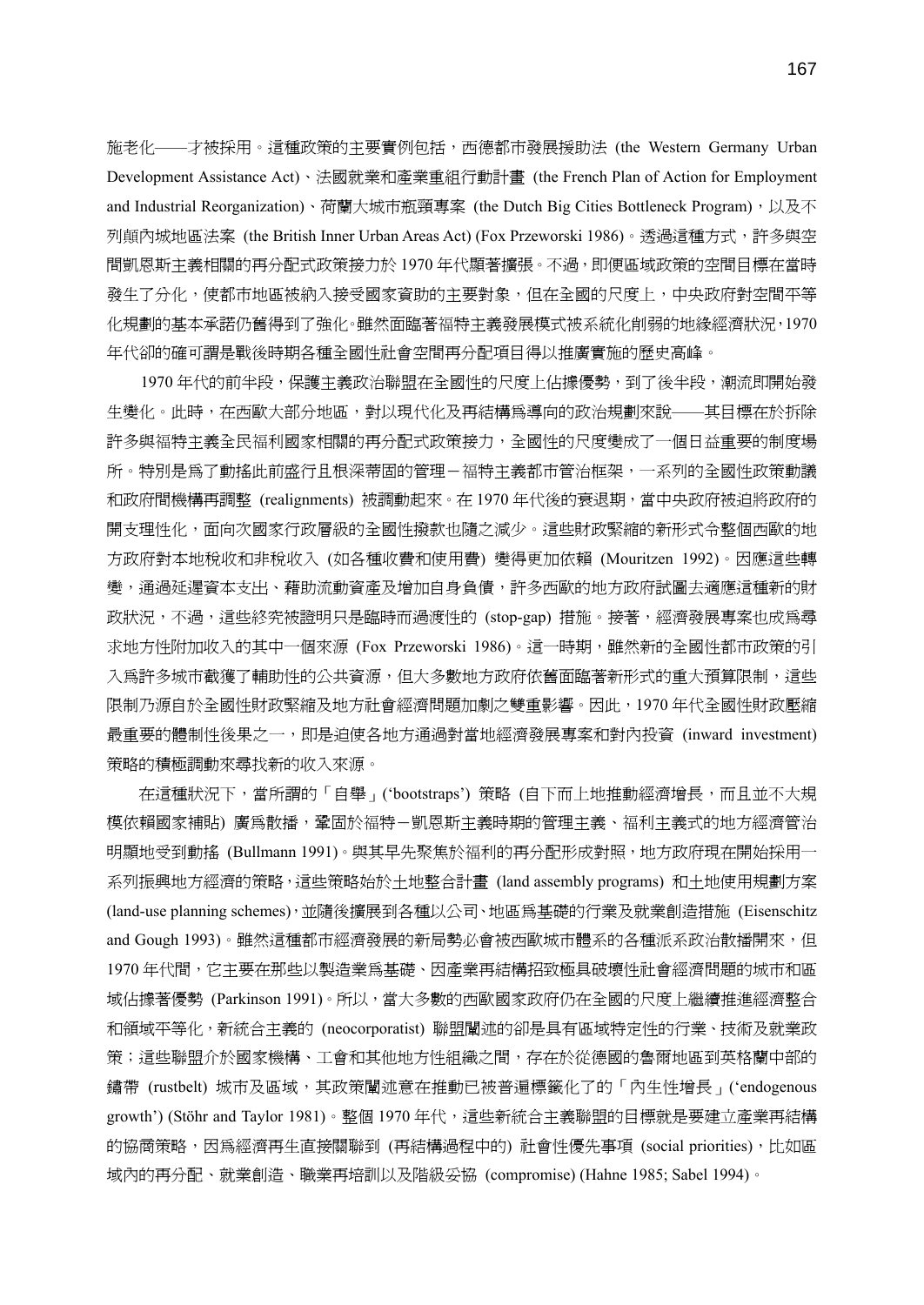這些行動根植於一個本質上新福特主義的 (neo-Fordist) 政治規劃,它旨在對空間凱恩斯主義的制 度性基礎設施進行尺度重構,以令其實現從全國到區域或地方層級的轉變。此時,區域和地方經濟被 意識到具有其自身特定的發展軌跡和結構性問題,而不純然是單一國民經濟空間內部的次級單位。與 此同時,社會再分配、領域平等化,以及階級和解這些福特-凱恩斯主義的基本優先事項也被保留了 下來——雖然這只是囿於更有限的區域和地方性經濟範圍、而不是被延伸至全部國家領域的一種規 劃。相比中央政府的全國性領域再分配政策,出現在這一時期的內生性增長新政治 (the new politics of endogenous growth) 則主要被導向具有地方特定性的管制問題、社會經濟困境及政治衝突。儘管地緣 經濟環境已經轉化,這些新統合主義的許多地方性經濟行動卻仍將在 1980 年代持續。此處的要點是, 這種內生性增長策略首先出現在一個新凱恩斯主義仍舊在全國層面上繼續盛行的時期。在這種狀況 下,由於它們對地方經濟的分化式影響,1970 年代次國家層面的新統合主義明顯和當時大多數西歐中 央政府依然追求的全國性空間平等化規劃存在著對抗 (counteracted)。

簡言之,1970 年代最好被看作一個轉型期,它以激烈的尺度間 (interscalar) 鬥爭為特徵,鬥爭的 一方是關注於維護空間凱恩斯主義全國性制度基礎設施的政治聯盟,而另一方則是致力於採用更為去 中心化之領域發展和都市管治框架的新型政治聯合。雖然這些現代派聯合所尋求的新管制空間仍舊相 對不成熟,但它們卻都有一種對內生性增長目標的寬泛承諾和對全國性領域發展包圍模式的明確拒 斥。在這個意義上,地方及區域性管制實驗的廣為散播與本質上新型的尺度整治規劃產生了連結,這 些規劃使空間凱恩斯主義下全國化形式的都市管治產生明顯動搖 (destabilized)。當中央政府繼續推行 這種全國化的空間再分配議程,1970 年代間自舉策略的擴散看上去則已引發了空間凱恩斯主義因襲制 度框架的重要改變。

不過,鑒於這些地方性管制實驗和尺度整治規劃不夠穩定並存在爭議的特質,若要認定它們為建 立都市發展新的結構一致性做出了什麼貢獻,卻仍不無誇大之嫌。在一定程度上,這些自舉實驗最好 被視為危機管理的地方化策略,經由這些策略,在都市管理主義時期盛行的全國性政治地理之上,一 個新的國家管制性安排的空間疊層就此被添加。新出現的國家空間管制次級疊層與空間凱恩斯主義因 襲的全國性地理之間存在著衝突性互動,而正是通過這種互動,一種新型國家空間性尺度重構地景的 大致輪廓才會出現在 1970 年代後期。1970 年代的內生性增長規劃已然引發了空間凱恩斯主義全國性 平等化及再分配議程的明確分歧 (divergence),而接下來,它們也將為更為激進的都市管治和國家空間 性尺度重構確立重要的政治-制度性開端。<sup>4</sup>

# 都市企業家主義 **(Urban Entrepreneurialism)**

## 和全球地方化戰略的興起:**1980** 年代

福特主義發展模式的危機在 1980 年代加劇,隨之而至的是一個產業轉型、領域重新構造和國家 空間再結構的新階段。1970 年代引入的危機管理策略既沒能為新的增長週期恢復條件,也沒能成功地 解決西歐城市和區域內部深化的經濟停滯、失業增長和工業衰退問題。接下來的 1980 年代間,大多數 的歐洲國家政府放棄了傳統的凱恩斯主義宏觀經濟政策,轉而支持貨幣主義 (monetarism):一種競爭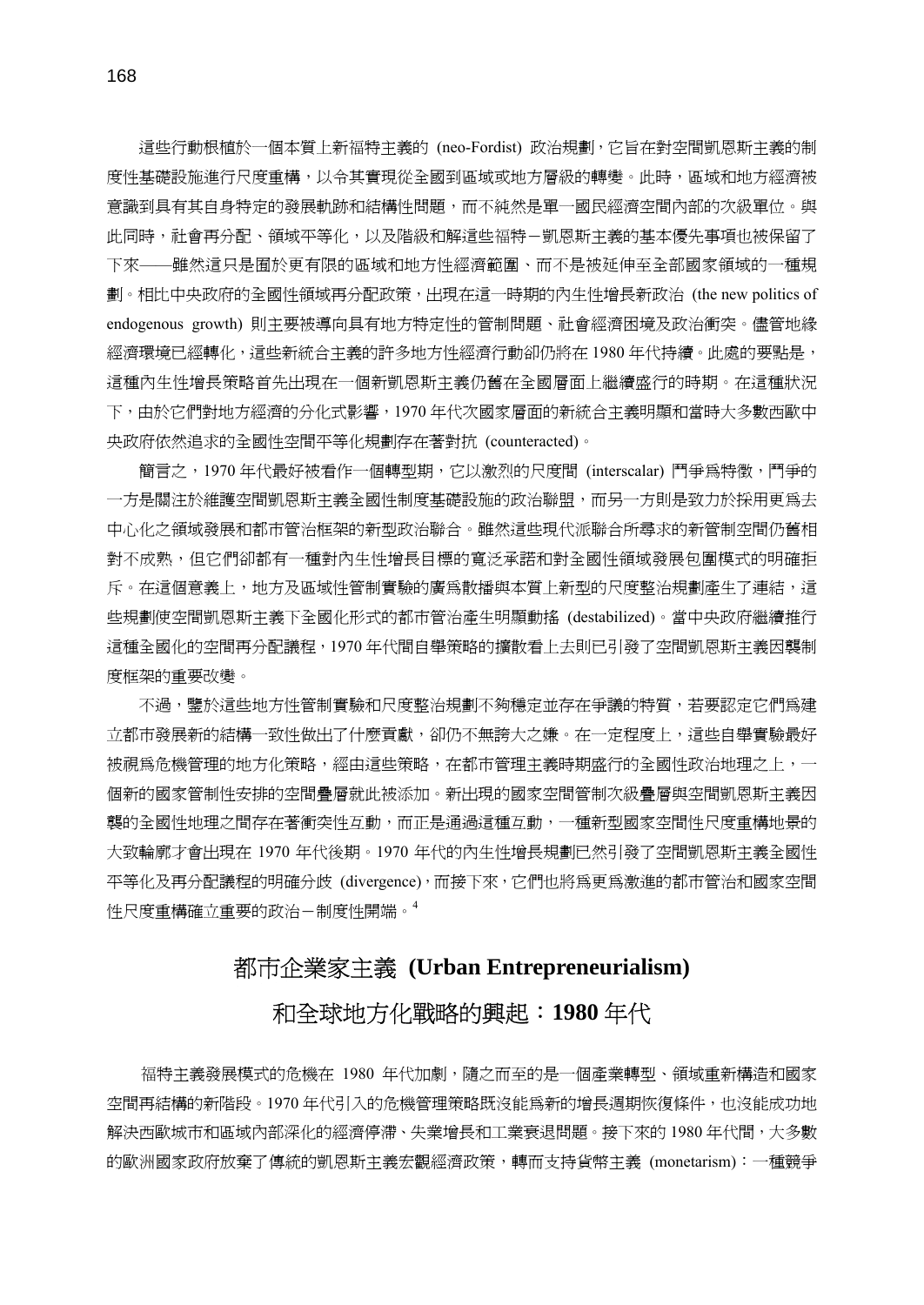性的支付平衡取代了全面就業,成為貨幣和財政政策的支配性目標 (Scharpf 1991)。到 1980 年代末, 新自由主義的政治議程 (如福利國家的收縮、貿易自由化、私有化以及去除管制) 不僅在柴契爾任內 的英國及科爾在任的德國被採納,在許多傳統的社會民主或社會∕基督教民主國家,如荷蘭、比利時、 法國、西班牙、丹麥和瑞典,情況也是如此 (Brenner and Theodore 2002)。

這種地緣政治的重大變化 (sea-change) 導致額外的財政限制被加諸於大多數的城市和都會政府 之上,而在此前的十年間,它們的稅收業已被嚴重削減。對大規模戰略性規劃專案的政治支持出現退 潮,福利國家的官僚體系被裁減 (downsized)。而這些現象並不單單發生在都會和城市的層級。主要都 會機構,如大倫敦議會、英格蘭的都會郡、巴賽隆納都會機關、大哥本哈根議會和鹿特丹的萊茵河河 口區,都在 1980 年代中被廢止。在其他地方,由於中央下加的預算壓力,以及城市核心和郊區邊緣地 帶之間對資本投資和國家補貼的進一步爭奪,都會機構在事實上被弱化之後,卻於形式上被保留了下 來 (Barlow 1991)。全民福利國家的收縮過程開始於 1980 年代,城市與區域性的公共財政壓縮和都會 管治的解體或弱化都是這一過程重要的在地表現形式。近十年來,為了給管制活動一個財政基礎,地 方和都會政府被迫「自謀出路」('fend for themselves'),而與此同時,城市凱恩斯主義 (municipal Keynesianism) 的全國性先決條件也正在被侵蝕 (Mayer 1994; Rödenstein 1987)。

同一時期,都市和區域發展的新版圖也在整個西歐的城市體系中形成。北大西洋福特主義的危機 觸發了西歐許多大型製造業區域的衰退狂潮,這些區域曾主要根植於福特主義的大規模生產行業。與 此同時,已確立的都會核心,如倫敦、阿姆斯特丹、巴黎、法蘭克福、米蘭和蘇黎世,正在轉型成為 全球及歐洲金融網路的戰略節點 (strategic nodal points)。正如維爾茨 (Veltz 1993) 解釋說,1970 年代 以後的階段見證了一種「島嶼經濟」的鞏固,其間,公司總部、主要決策中心和最高附加值的經濟活 動被集中到了世界城際網路 (inter-urban network) 最強有力的都會節點。對維爾茨 (Veltz 2000) 而言, 都會化 (metropolitanization) 的趨勢是領域性不平等明顯加劇的一項重要指標,這種狀況在 1970 年代 後的西歐全面顯現。歐洲內部 (intra-European) 產生各種區域分割。一國內部的各種分隔諸如輸區或 贏區;繁榮的都市核心和衰退的製造業區域或蕭條的農業邊緣地帶。甚至還有中心城市內核與周邊腹 地之間的區域內部 (intra-regional) 分隔;以及富裕或縉紳化地區與弱勢、貧困鄰里之間的都會內部 (intra-metropolitan) 分隔。

眾所周知,在當時一篇著名的為法國空間規劃機構 DATAR 所準備的報告中 (那時還是在單一歐 洲市場被強化之前),布努內 (Brunet 1989) 將歐洲「島嶼經濟」的核心都市區域形容為一隻「藍色的 香蕉」 ('blue banana'),當地緣經濟及歐洲經濟的一體化繼續前行,(這個區域的) 戰略重要性亦將進 一步被提升 (見圖 2)。

尤爲値得注意的是,布努內的歐洲都市化繁榮區域地圖展現了一個與空間凱恩斯主義時代所建立 之發展區域地理幾乎完全相反的狀況 (見圖 1)。早前的空間及區域政策建基於累積因果 (cumulative causation) 的觀念, 增長潛力的空間擴散被視為對核心和邊緣地帶都有益處。相反, 布努內的模型卻 意味著,獲勝的城市和區域將形成一個強大、緊密互聯且相對自主的都市網路,它將被先進的基礎設 施和高附加值的活動所主導,並把其他的區域遺落在後,讓它們自求出路,或是在新的地緣經濟背景 中去承受進一步被邊緣化的風險。正如布努內的模型令人印象深刻的描繪,1980 年代的經濟轉型將使 得空間凱恩斯主義的地理由裡向外地發生翻轉 (inside-out)。在這個十年中,增長不再從各國領域內發

169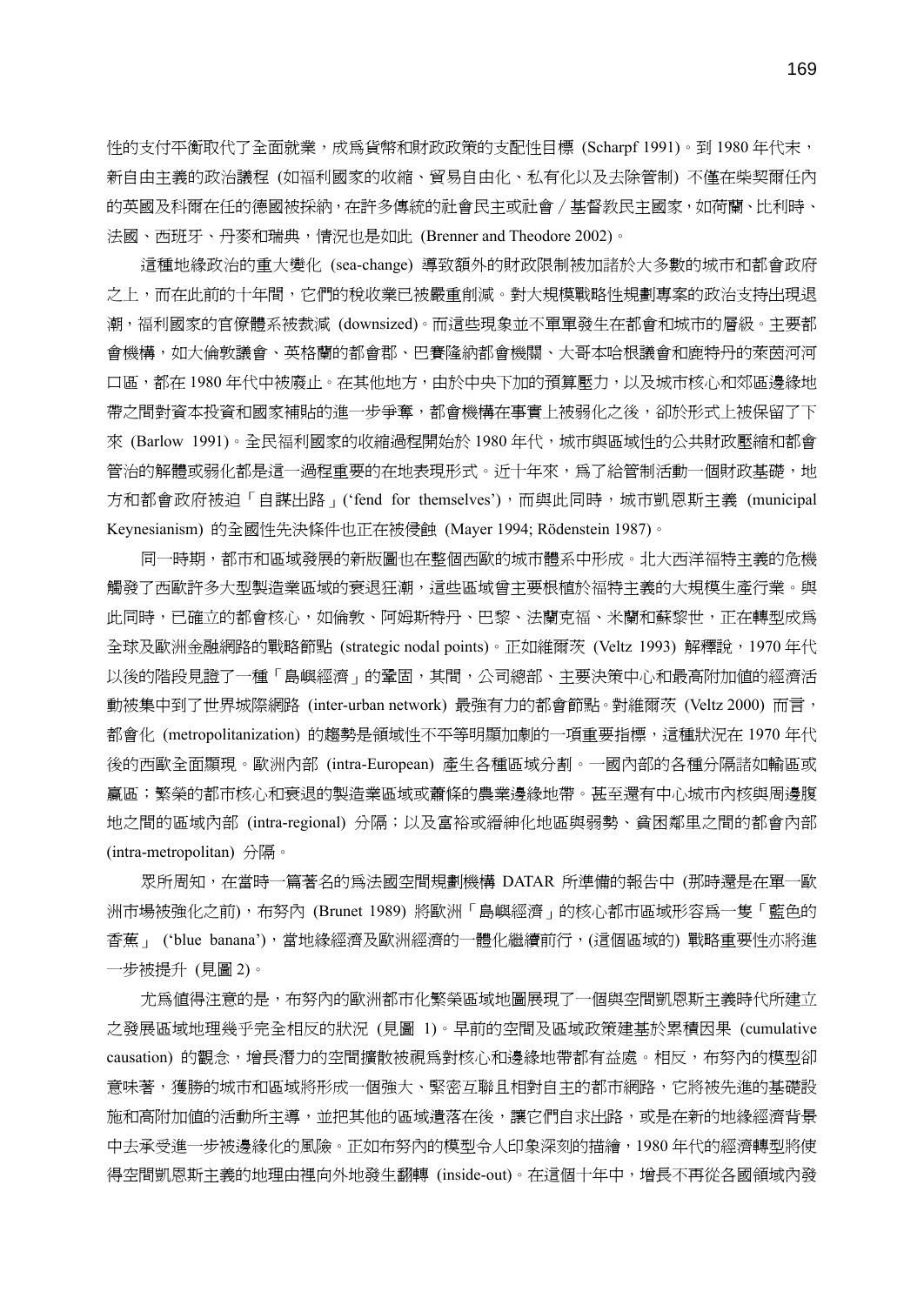達的都市核心被散佈至欠發達的邊緣地帶,與此相反,增長被系統性地集中於空間分工最強有力的歐 洲都市群當中。



圖 2 資料來源:DATAR, *Les villes'Europeennes'*. Paris: La Documentation Française, 1989

整個 1990 年代,布努內有關歐洲城市體系的論證被無數的政策報告和規劃文件所援引。這些書 面工作源自各類國家機構的委託,以期用來評估特定國家領域、區域和城市在「新歐洲」的未來前景。 <sup>5</sup>布努內歐洲「藍香蕉帶」模型的廣泛影響是一種症候,它表徵著 1980 年代間開始在整個西歐展開的 一種舉足輕重且由國家主導的都市管治重新定位。當都市經濟再結構連同全球及歐洲一體化的進程加 劇,西歐的國家政府亦開始更明確地把目標定位於主要的城市和城市-區域,以將其作為國家經濟競 爭力的區位要衝。在「區域的歐洲」('Europe of Regions') ——這是一個在 1980 年代中期的國家政策討 論中變得日漸重要的振興主義 (boosterist) 標語——城市不再僅只被視為衰退產業和社會經濟問題的 容器。相反,它們被日漸看作是確保國家繁榮的動力增長引擎。1980 年代末,當國家及地方政府試圖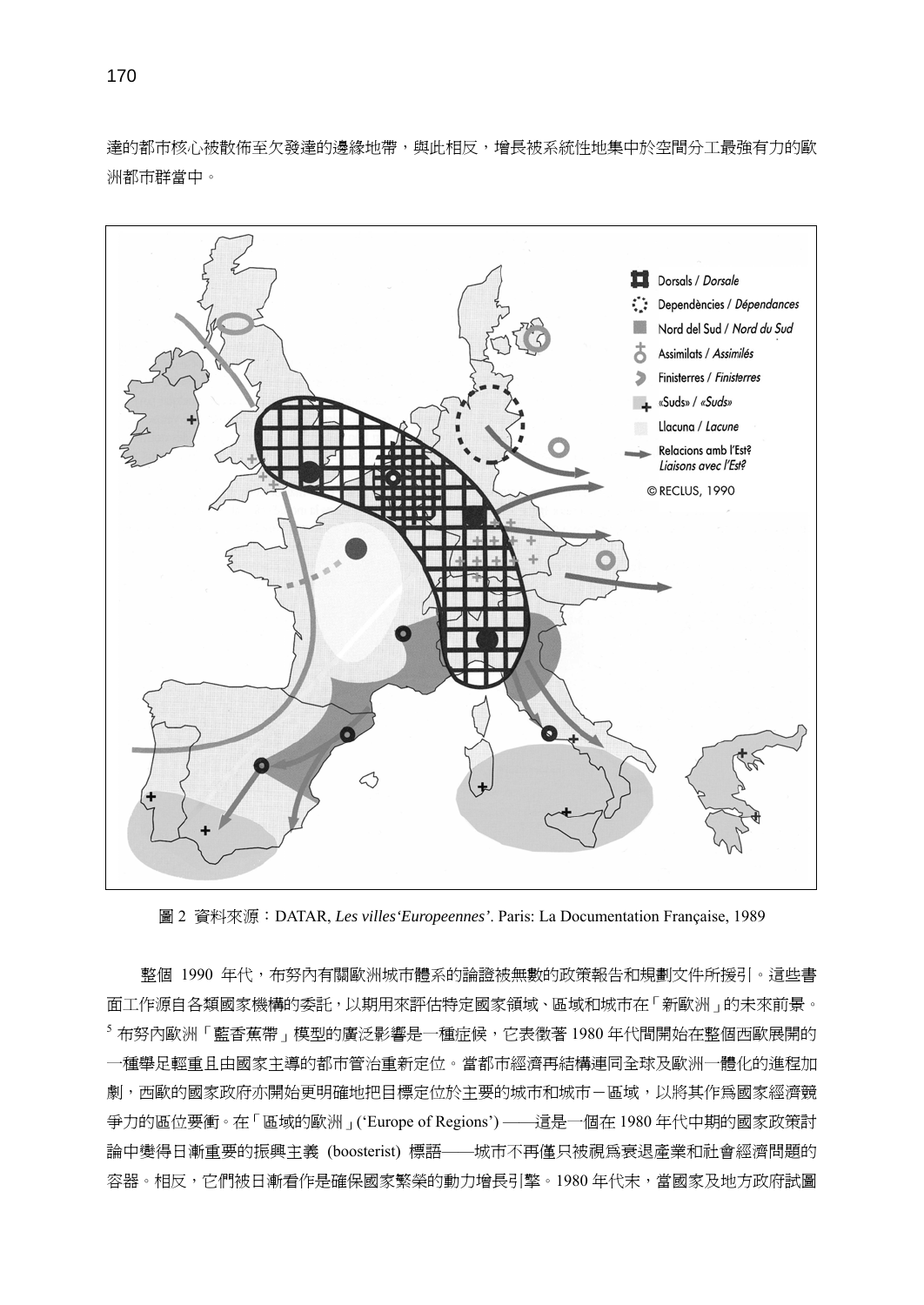爲單一歐洲市場的引入做準備時,這種將城市當作國家基本經濟資產的觀點便在主流的政策圈內廣泛 地流行開來。

正如麥爾 (Mayer 1994) 注意到,都市管治的一些根本性再調整隨即而至:

- ․地方機關因受到限制而更廣泛積極地投身於地方性的經濟發展專案;
- 地方性的福利和集體消費政策被日益邊緣化或是從屬於生產導向的政策;以及
- ․新形式的地方管治,如公私合作,變得日漸流行。

到 1980 年代末,財政羸弱的地方和區域政府調動了一系列經濟再生策略以吸引對內投資和進行 物業重建 (property redevelopment),而企業家主義的都市管治新形式也適時在整個歐洲的城市體系中 被散播 (Harding 1997)。雖然都市企業家主義在此階段連結了不同的政治形式——包括新自由主義、 社會民主和中間派的變體 (centrist variants) (Eisenschitz and Gough 1993) ——但它們卻全都為橫跨歐 洲各地方相互之間的競爭做出了貢獻;在這些「以鄰為壑」('beggar-thy-neighbor') 的競爭中,地方和 區域政府彼此激烈鬥爭著要把有限的投資與就業供應吸引到自己的領域範圍 (Cheshire and Gordon 1996)。

一如在 1970 年代,在某種程度上,1980 年代間都市管治的重新定位是由自下而上的地方政治聯 合所發動,這些政治合力爭取透過特定的 (*ad hoc*)、非協調性的政策調節手段來管理經濟再結構過程 的破壞性效應。然而,1970 年代的地方經濟行動出現在一個中央政府依舊堅定致力於以全國性的空間 平等化為優先事項的政治環境中。對比鮮明的是,1980 年代企業家主義的都市策略是在 (另一種) 狀 況下被連結:新自由主義政策的正統做法 (orthodoxies) 正獲得空前影響,導致傳統上全國化的補償性 區域政策被有系統地邊緣化 (Ansell 2000)。面臨這個轉型後的政治環境,在全國領域內均衡經濟發展 能力的目標被日益視為與新的優先事項不相容,因為後者要在各國最強大的城市及城市區域推銷具備 地方特定性的地域資產 (Albrechts and Swyngedouw 1989)。相應地,除了那些削弱傳統上再分配式區 域政策接力的策略,國家政府此時發起了許多制度性的再結構行動,這些行動是為了在其領域內給都 市經濟的增長建立起具有競爭力的新型基礎設施。

• 面向次國家層級的全國性財政轉移雖被削減,地方政府卻被授予了新的徵稅權以及確定地方稅 率和使用稅 (user fees) 的更大許可權 (Fox Przeworski 1986)。

․事關計畫、經濟發展、社會服務和空間規劃的新職責被下放至次國家級的 (區域和地方) 政府。 在一些西歐國家,地方性經濟發展專案是這種下放行動的關注點。雖然這些趨勢在傳統的中央集權國 家最爲明顯,如法國和西班牙,但提升區域和地方自主性的各種政策也在中央集權較弱的歐洲國家被 制定 (Parkinson 1991)。對每個個案來說,去中心化政策都被看作是一種手段,其意在「限制都市區域 數量可觀的福利需求,以及鼓勵較低層級的政府為可能減輕福利負擔的增長政策擔負起責任」 (Harding 1994: 370)。即便是在柴契爾體制下的英國 (一個地方管治的重要面向受中央控制強化的國 家),地方性的經濟管治仍然是政府部門相互之間關係再結構的關鍵議題 (Duncan and Goodwin 1989)。

• 全國性空間規劃體系被重新定義。經濟性優先事項,如提升結構競爭力,取代了傳統的福利主 義均分式考慮,如此一來,領域性公正 (equity) 及空間平等化不再是優先專案。同時,在許多歐洲國 家,最具全球競爭力的都市和產業區域取代了全國性經濟而成為重大空間規劃行動及基礎設施投資的 優先目標。這種再調整的突出例證包括:荷蘭的空間規劃於 1980 年代中期朝蘭斯塔德巨型都會區 (the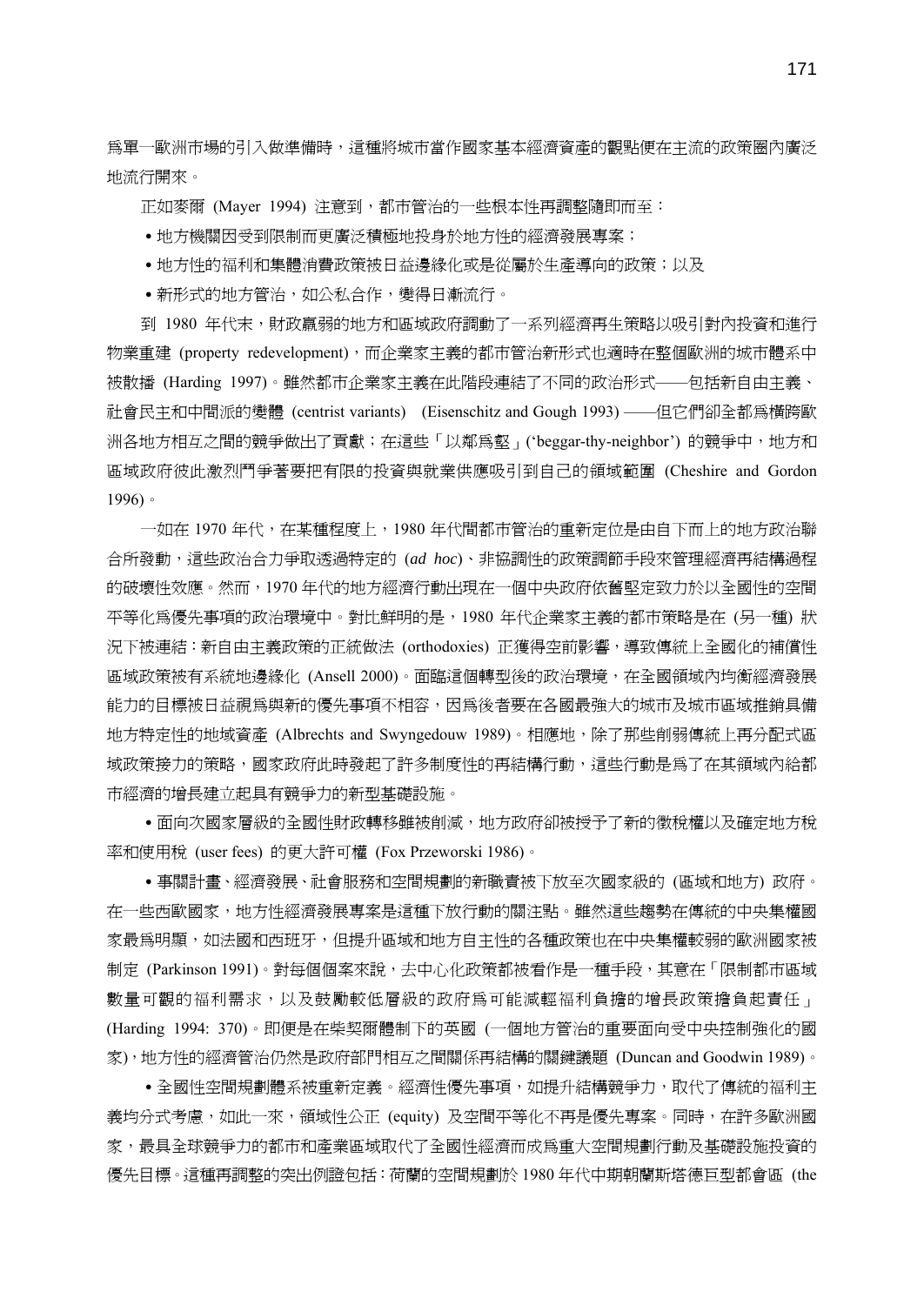Randstad megalopolis) 重新定位、法國中央政府1980年代末在大巴黎地區 (the Paris/Île de France region) 推行「巨型都會化」('megapolization')、丹麥區域規劃在 1990 年代初對哥本哈根地區進行重新聚焦、 1991 年後義大利採取了新的全國性都市增長政策,以及德國在統一後所採用的以城市為中心的空間規 劃方式。

․全國性、區域及地方政府採用了新的、具有領域和地方特定性的制度和政策設計——從企業 區、都市開發公司 (urban development corporations) 和機場開發機構,到培訓及企業議事會、對內投 資機構和發展規劃委員會——來重新集中或提升城市中的社會經濟資產。這些機構通常是自主存在於 地方政府機構之外、並由不具備可問責性的 (unaccountable) 政治和經濟精英所主導。倫敦港區 (the Docklands) 的再發展計畫以及荷蘭阿姆斯特丹和鹿特丹的主港 (mainports) 政策即是明證,西歐的國 家政府將大量的公共補貼導向了戰略性區位的都市經濟發展專案。

• 地方政府的形式和功能被系統性重新定義。戰後西歐的地方政府曾著力於各種形式的福利服務 傳遞,而這些機構在轉型之後卻首先被導向推動其領域內的經濟發展。這種轉型主要以三種基本形式 出現。第一,面對預算限制的增加,地方政府私有化或外包了 (contracted out) 為數眾多的公共服務、 並試圖將其公共行政的體系現代化。第二,地方政府嘗試通過尋求補貼來推動經濟再生,這些補貼來 自於 (各國) 中央政府和∕或歐洲對產業及行業的資助方案。第三,也是最關鍵的,地方政府——在 聯邦制國家通常包括區域性的州政府——引入了一系列的新政策來推動地方的經濟增長,其中包括勞 動力市場項目、產業政策、基礎設施投資、地方營銷 (place-marketing) 行動,以及物業重建運動 (Eisenschitz and Gough 1993; Jessop 1998)。

總而言之,這些制度性再調整不僅牽涉到都市管治重要的重新構造,它們還關係到國家空間性地 理的一種根本轉型。企業家主義形式的都市管治得以鞏固的前提,在於次國家級新疊層以及超國家級 制度機構的建立,在戰略性經濟功能的全球與歐洲空間分工中,城市可以因此被當作定制化 (customized)、專業化和競爭力最大化的地點來營銷。與此同時,1980 年代的權力下放和去中心化行動 從根本上重構了根深蒂固的政府間等級體系及管制的尺度分工,這給次國家的行政單位下加了強大壓 力,迫使它們在一個日益不確定的地緣經濟環境中自求出路。因此,與福特主義體制下標準化的國家 空間地理 (其間中央政府力圖在全國領域範圍內提供最低層次的服務) 大相徑庭;1980 年代間,在各 種空間尺度上,企業家主義的、以競爭為導向的都市管治暨其制度性基礎設施都導致了國家管制性活 動的日漸分裂 (*splintering*)。<sup>6</sup> 支援福特-凱恩斯主義都市管治模式的全國化尺度整治規劃由此被廣泛 取代,取而代之的是一種可被稱之為「全球地方化」的尺度整治規劃,它的中心目標就是要將戰略性 的地方空間競爭性地定位於全球或超國家的資本積累迴圈之中 (Martin and Sunley 1997; Swyngedouw 1997)。比起戰後爲減輕國家內部不均衡發展做出了貢獻的空間凱恩斯主義策略,新浮現的全球地方化 戰略通過—— (1) 在各國領域內最具競爭力的地方推動產業和人口的系統性重新聚集;(2) 在不同的地 方和區域經濟內允許甚至鼓勵多樣化的、具備地方特定性的經濟管治、福利提供和領域管理形式,以 及 (3) 不管是為了公共補貼還是私人投資,在主要的次國家級管理單位中強化制度性的競爭關係—— 激化了國家內部的不均衡發展。派克 (Peck 2002: 356) 對新自由主義工作福利政策如何促進而不是最 小化了空間不均衡的論述爲當代西歐的全球地方化戰略提供了同樣適切的描述: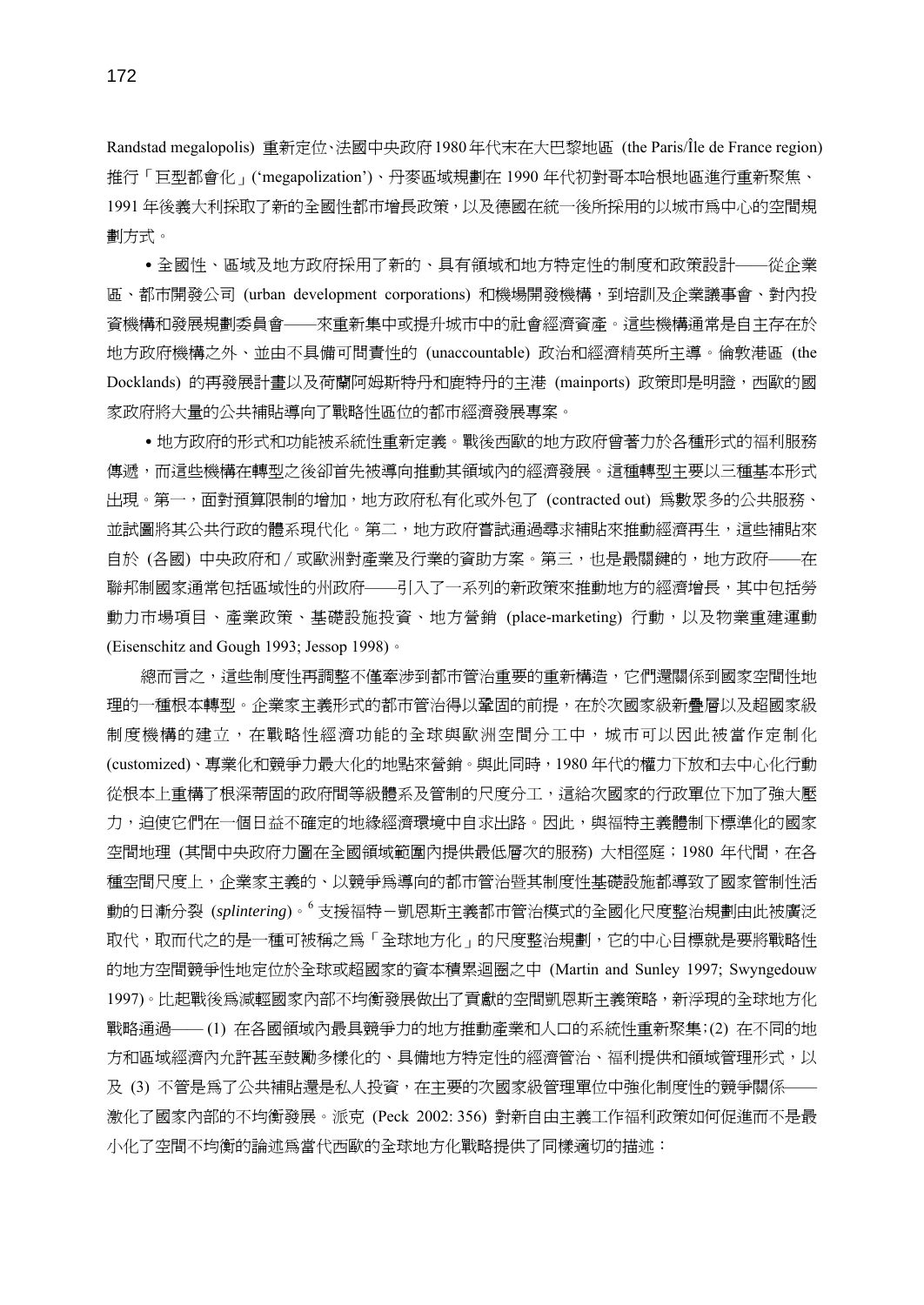當地方實驗及仿效似乎正成為政策制定過程的固有特徵,非均衡的地理發展也在被有意 識地確立,而不僅是兌現工作福利專案時的附帶特徵。在工作福利主義體制 (workfarism) 下,空間的差異性、計畫持續改進時的翻攪,快速的地方間政策轉移,以及對成熟可供複製 之地方成功故事的不斷搜尋,這些做法都已有效地實現了常態化。與福利體制 (welfare regimes) 下對待遇公正及平等的渴求相反 (空間不均衡、地方裁量和非常規 […] 待遇在福利 體制下通常已可逕自構成政策性問題),工作福利推崇的是地理上的分化、次國家的競爭,以 及 […] 因地制宜的干預。

全球地方化戰略的關鍵要素在表 3 中有所歸納。

全球地方化戰略於 1980 年代初開始在西歐的民族國家扮演一種關鍵角色,與此緊密關聯的還有 企業家主義形式都市管治的就位,以及整個西歐城市體系中地方間競爭的擴散。不過,既然全球地方 化戰略乃因襲福特-凱恩斯主義時代的國家空間性形態而來,其制度性後果就必然是高度不均衡的, 它們的變異在相當程度上源自 (1) 在各個國家及地方的背景中,由現代派政治聯盟所採取的特定之再 結構策略,以及 (2) 保守∕保護主義政治聯盟之反彈——他們試圖維護與福特-凱恩斯主義秩序相聯 繫之體制化的社會妥協方案。因此,總的來說,1980 年代後半段,在西歐形成的尺度重構後的新國家 空間性和都市管治可以被理解為一種衝突性的、路徑依賴式的互動表達——互動的一方是新近出現的 全球地方化戰略,其目標是推動都市的再集中及制度性的分裂,互動的另一方是全國化構造的管制地 理,它因襲自 (雖然以並不穩定的方式) 1970 年代的轉型階段。依此思路,1980 年代,全球地方化戰 略在西歐民族國家的擴散不只抹除了 (erase) 早前的國家管制地理,還在一系列的地理尺度上生成了 根據因襲之國家管制實踐而量身定做的空間再連結 (rearticulations)。

诱過這種有爭議的轉型而形成的尺度重構後的國家空間性形態可暫時被描述為一種**全球地方化** 的競爭國家體制 **(GCSR)** ——全球地方化 (*glocalizing*),因為它有賴於一致的國家政治策略將各種次 國家空間 (地點、城市、區域、工業區) 定位於超國家 (歐洲或全球) 的資本迴圈之中;一個競爭 **(**型**)**  國家 (*competition state*),因為它讓結構性競爭力的目標優先於福利主義諸如公正和均分的考量;一種 **體制** (regime),因其體現的是一種不穩定的、持續演化的制度拼貼,而不是一種已完全鞏固的國家形 式 (亦參見 Jessop 2002)。不管主要是自下而上地打造 (即通過地方及區域性聯合行動去管理經濟再結 構),還是自上而下地、通過中央政府戰略去提升地方和區域的競爭力,都市企業家主義的制度性基礎 設施很快就在新近形成的 GCSRs 尺度構造中佔據了至關重要的管制地位。正是在這個意義上,整個 1980 年代, 企業家式的都市管治為全國性國家空間的尺度重構提供了重要的制度機理。

## 都會區域主義 **(Metropolitan Regionalism)**

## 和全球地方化戰略的重組:**1990** 年代

一些評論者強調,長期來看,企業家主義的都市管治進路具有不穩定的特徵 (Leitner and Sheppard 1998; Peck and Tickell 1994)。因企業家主義的都市策略加劇了社會不平等、社會隔離及不均衡發展, 它們削弱了資本主義可持續擴張所必須仰賴的社會-領域性條件。企業家主義的都市管治或可在有限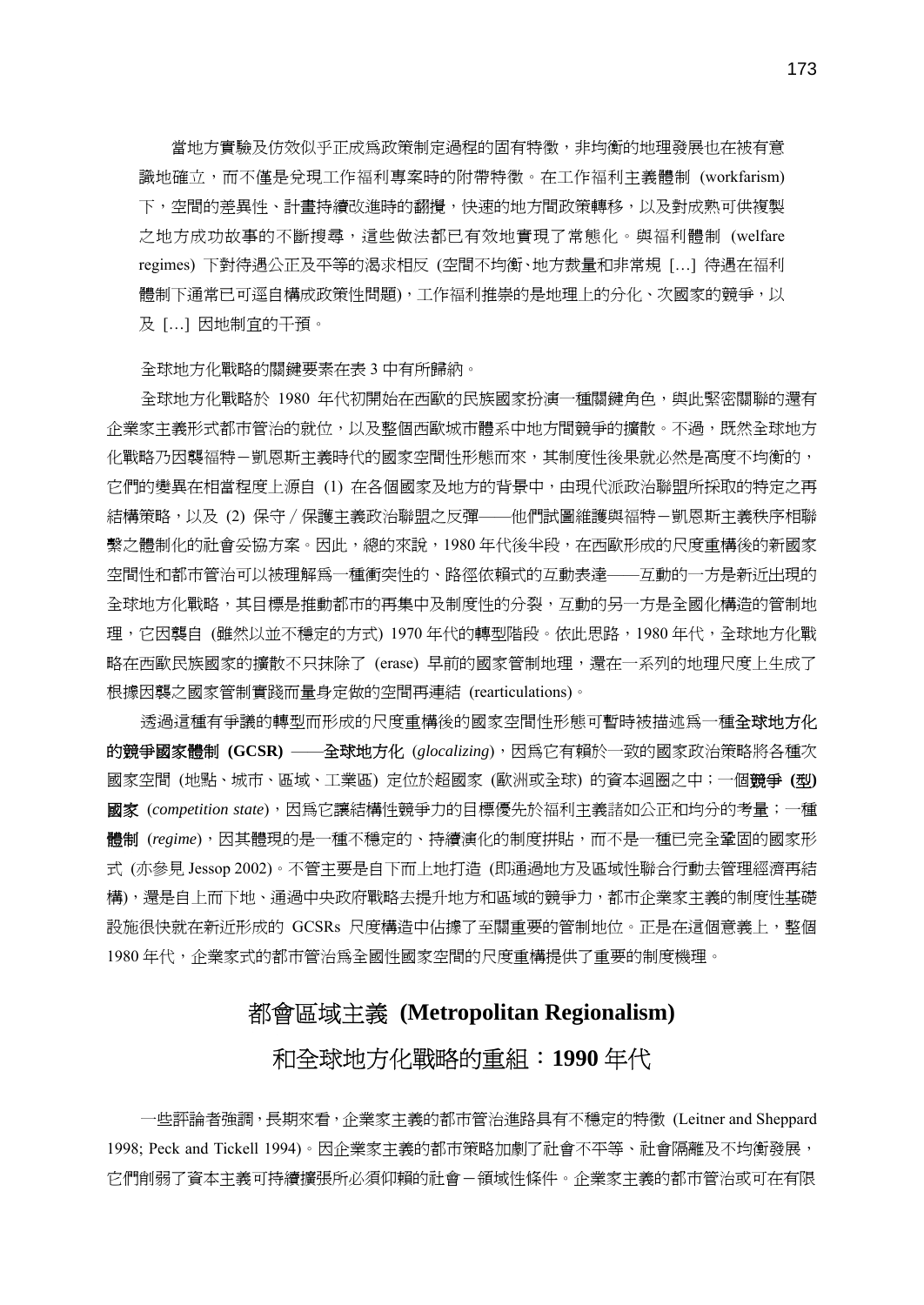表 3 全球地方化戰略,都市企業家主義和國家空間的分裂

Table 3 Glocalization Strategies, urban entrepreneurialism and the splintering of state space.

#### 地緣經濟和地緣政治背景:

- ․1970 年代末至今:伴隨北大西洋福特主義的危機和歐洲「島嶼經濟」的興起而持續之管制實驗過 程。
- 新的尺度間張力: 全球和歐洲經濟一體化繼續前行, 並伴隨著國家經濟對外國直接投資的日趨開 放和大型公司對本地方及區域化集聚經濟 (agglomeration economies) 的日漸依賴。
- 在一個被由美國主導之新自由主義統治所定義的地緣經濟環境中,全面尋求新的制度性修補 (institutional fix) 方案。

#### 優先的空間目標定位:

• 位於超國家和 / 或全球資本迴圈內的主要都市和區域經濟。

#### 主要目標:

- •戰略性都市和區域經濟內人口、產業和基礎設施投資的**重新集結 (Reconcentration**)。
- •日益專業化的都市和區域經濟裏全國經濟空間的分化和分裂。
- •推進定制化的、具備地方特定性的領域管理以及定位於全球和歐洲經濟流 (flows) 的基礎設施投 資。
- •在所有尺度上空間之間 (interspatial) 的加劇競爭: 不均衡發展如今被視爲經濟增長的*基礎*,而不 是一種限制或障礙。

#### 主導的政策機制:

- ․去除管制與福利國家的收縮。
- ․政府間安排、社會經濟政策和財政職責的去中心化或放權。
- 通常是在戰略性的城市、區域和工業區內,對先進的基礎設施進行具有空間選擇性的投資
- •建立具有地方特定性的區域和地方性制度安排、管治策略及工業政策。
- ․地方性經濟行動:「地方營銷」方案。

#### 經濟發展的時空性:

․「全球地方化發展主義」('Glocal developmentalism'):全國空間破碎為具備地方自身特定地域特 徵和發展軌跡的不同都市∕區域經濟。

的地方和區域經濟內部釋放出短期激劇的經濟增長,但它們卻通常無法將這種經濟態勢維持過中期時 段 (the medium-term)。企業家主義式都市管治的這些矛盾在 1990 年代隨著整個西歐內部 GCSRs 的鞏 固而加重。全球地方化戰略的主要影響便是提升了次國家行政單位的競爭壓力,並因此加劇了各國領 域內的不均衡空間發展。這些制度性再調整或許可以首先惠及指定數量的、可在全球競爭的都市區域, 但它們卻爲大多數的地方和區域經濟招致了一種削弱管制的邏輯,而這終究是一種可嚴重降低全國性 經濟表現的趨勢。與此同時,由全球地方化戰略引發的國家管制活動的持續地理分化「對於管制來說 既是阻礙也是助益」 (Painter and Goodwin 1996: 646)。因為,當能夠協調次國家級發展戰略的超-管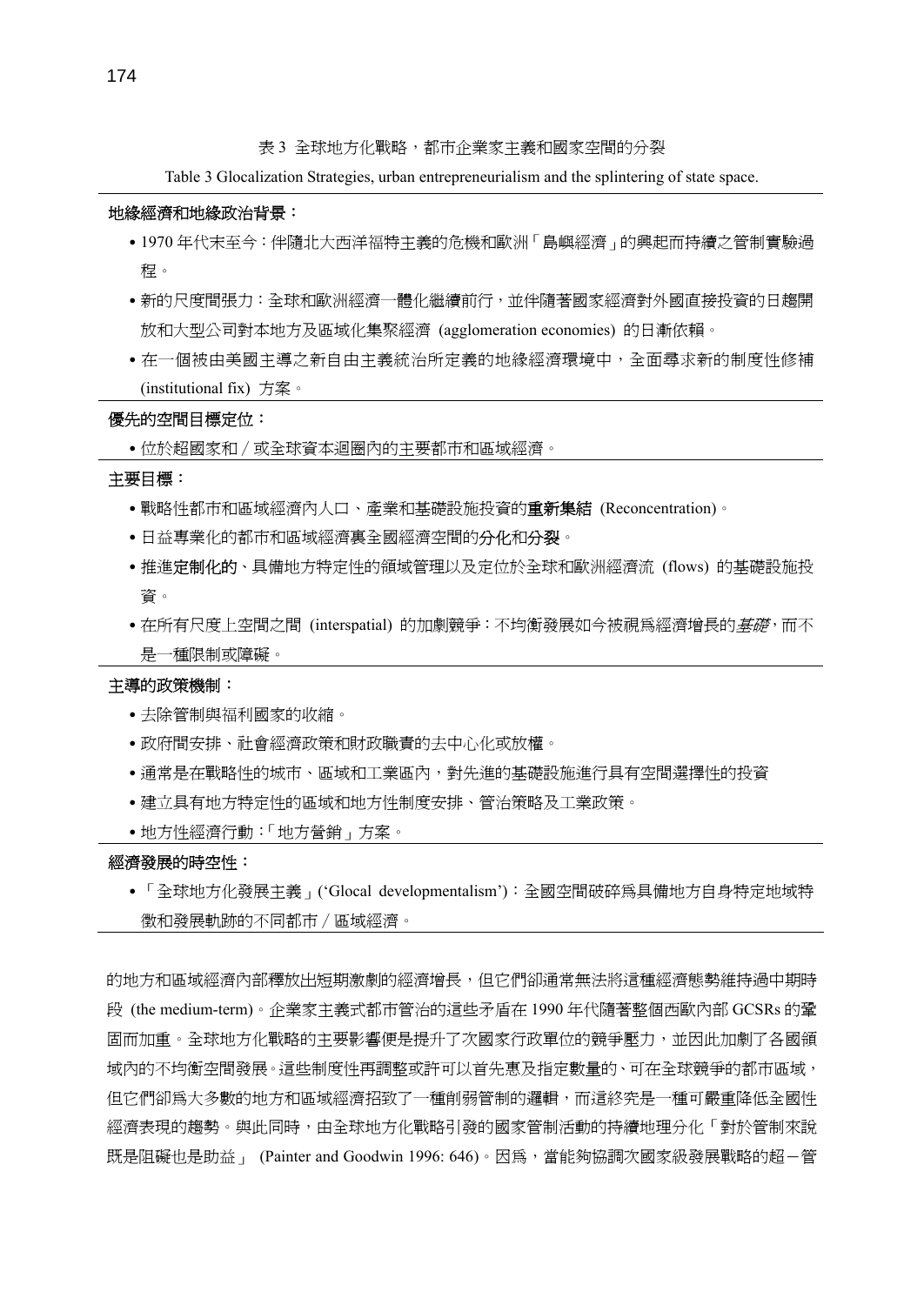治 (meta-governance) 機制依然缺位,這些持續的尺度重構過程就會削弱國家整體上的組織一致性和操 作統一性,進而導致嚴重的管治失誤、領域間衝突及合法化赤字 (legitimation deficits) (Gough and Eisenschitz 1996; Jessop 1998)。

時値 1980 年代,首波全球地方化戰略與企業家主義都市策略之間的矛盾開始在整個西歐變得相 當明顯; 它們接下來對 GCSRs 的制度及尺度構浩帶來了顯著影響。1990 年代間,面對主流經濟干預 策略普遍的管制性赤字,為了管理由無約束之地點間競爭所帶來的破壞性與非正常 (dysfunctional) 後 果, 許多 GCSRs 都調動了各種形式的制度再結構及尺度重構。因此, 當 1970 和 1980 年代都市管治的 尺度重構主要通過管理經濟危機和推動工業再生的策略來催化,1990 年代的尺度重構規劃則日益透過 能容納管治失誤的行動設計來協調 (上述管制失誤與先前回合的國家尺度重構有關)。通過這種方式, 1990 年代間,為了應對曾被奧夫 (Offe 1984) 稱為「危機管理的危機 ,一系列政治對策被加諸地方 性的經濟發展策略之上,這些策略在當時是緊隨 1970 年代的經濟低迷被調動起來的。簡言之,1970 年代以後那種由危機誘發 (crisis-induced) 的都市再結構過程看上去似乎已被取代,從 1990 年代初開 始,一種由再結構所引發的 (restructuring-induced)、本質上新型的都市危機已經登場 (Soja 2000)。

聚焦於區域的新尺度整治規劃在過去十年的廣泛散播應被置於如下背景中。1980 年代,面向國家 權力的地方梯級,第一波的全球地方化戰略主要聚焦於把此前全國化的行政能力及管制性安排進行下 向的尺度重構 (downscaling)。正是在這種狀況下,許多因襲自福特-凱恩斯主義時期的都會機構形式 被廢止或降格 (downgraded)。不過,在 1990 年代期間,區域或都會的尺度成了一個戰略性的重要場 所,改變國家管制活動地理的重大規劃專案在整個西歐的區域或都會尺度上展開 (Keating 1997)。從都 會機構改革的實驗及德國、義大利、法國和荷蘭的去中心化區域經濟政策,到布雷爾在聯合王國建立 拼貼式 (patchwork) 地方發展機構 (RDAs) 的規劃,這些發展變化令許多評論者預言道,一種「新的 區域主義」正在同時取代空間凱恩斯主義的地理和隨北大西洋福特主義初始危機而出現的都市企業家 主義形態 (相關綜述,參見 MacLeod 2000)。針對這些觀點,前述討論瞄準的是關於這些尺度重構行動 的一種危機-理論解釋 (a crisis-theoretical interpretation),這些行動是對 GCSRs 連同其內在矛盾的一 種重要演化性修正。雖然時下都會化及區域化戰略的政治-制度性內容依然是激烈爭辯的對象,但它 們卻已通過兩種基本形式在大多數的西歐國家裏得到了連結。

•一方面,聚焦區域的國家尺度重構策略往往試圖把地方性經濟政策的企業家主義進路,向上轉 移到都會或區域的尺度,這通常導致全國領域內不均衡空間發展的進一步加劇。如此一來,都市企業 家主義 (urban entrepreneurialism) 的矛盾就得通過將地方經濟整合入更大的、區域化構造之領域單位 的方式來解決,而這些領域單位則隨即被當作面向全球及歐洲資本投資的整體性競爭區位來推銷。在 這種國家尺度重構方式中,為了凸出都會區域而不是地點,GCSRs 的空間選擇性也有所修正;儘管如 此,空間再集中的基本議程、無約束的空間之間的競爭,以及加劇的不均衡發展卻依舊不受限制。

•另一方面,通過在戰略性的區域制度空間**內部**推動特定形式的空間平等化,許多時下的都會化 及區域化策略都試圖去暫時抵消無約束之地點間競爭的動能 (dynamics)。雖然這些行動通常不能顯著 削弱區域間不均衡的空間發展,但對主要都會區域內的第一波全球地方化戰略來說,它們卻仍可被看 作是修正其間最具破壞性內容的一些努力。誠然,在分裂的全球地方化國家管制性構造**內部**,區域國 家尺度重構的這個面向或可被視為是在試圖重新引入一種下向重構之後的空間凱恩斯主義。在劃定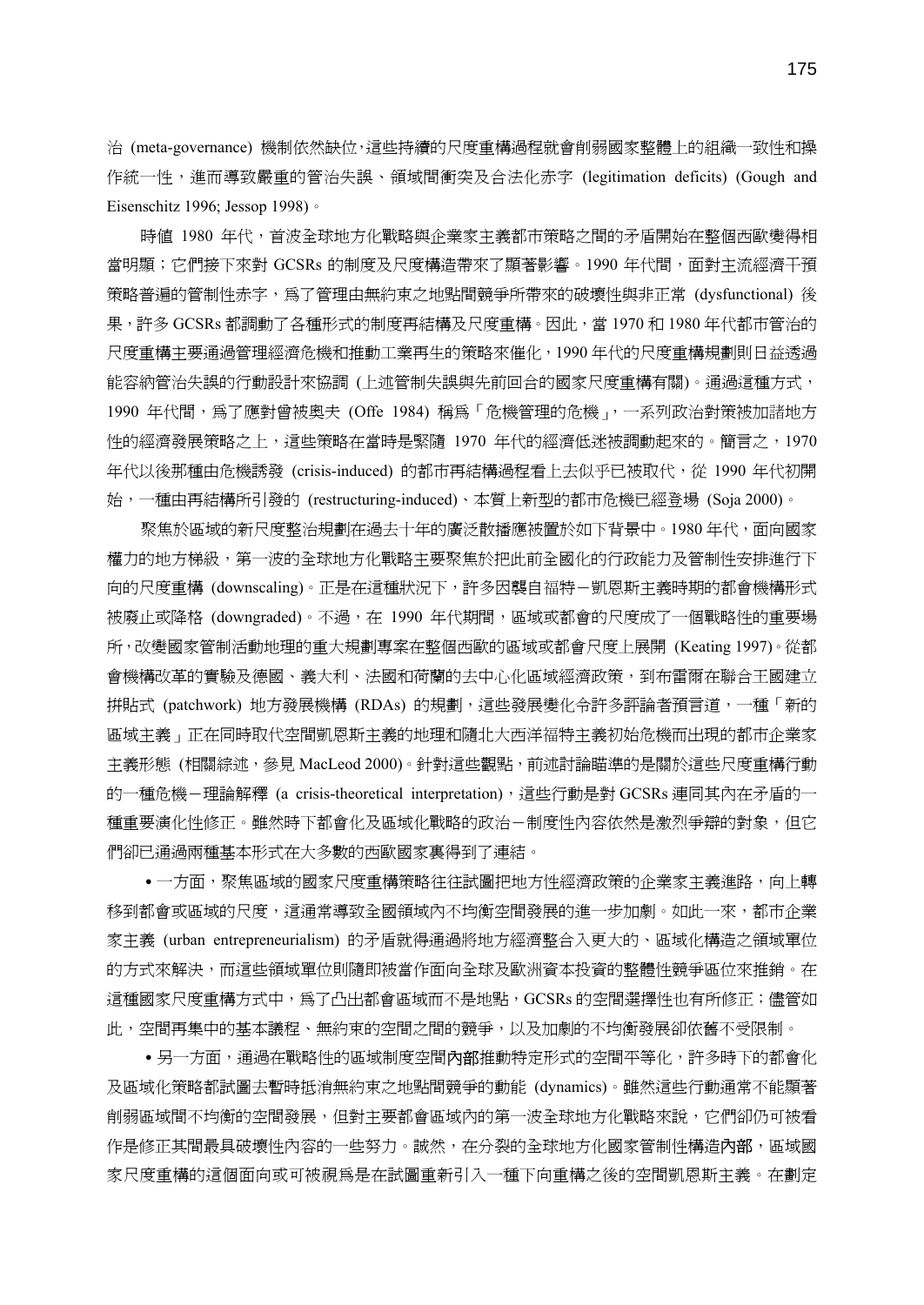(delimited) 的次國家區域而非整個國家領域內,促進平等化及平衡增長的優先性便藉此在都會或區域 的尺度上被推動。

在既定的全國、區域或地方性制度範圍內,對立的全球地方化戰略要以何種混合 (方式) 才能佔 據優勢地位,這須取決於各種社會力量之間的政治鬥爭——它們均著力於根據特定的政治目標去影響 國家管制活動的地理。不過,前述兩種危機管理的尺度重構形態均凸顯了 1980 年代間於 GCSRs 內部 被強化了的關鍵性尺度再連結 (scalar rearticulations)。在 1990 年代最新的尺度整治規劃中,經濟競爭 力和危機管理之雙重優先 (twin priorities) 被尷尬地並置於 (juxtaposed) 一個不穩定的、轉化的都市管 治制度和尺度基體之中。雖然現在仍少有證據顯示,這兩種區域化了的全球地方化戰略中的任何一者 會發出經濟再生或領域管治的可持續形態,但目前看來可能的是,它們將進一步強化整個西歐國家空 間的地理分化及其資本的不均衡發展。表 4 為本文所陳述的都市管治再結構以及國家的尺度重構提供 了一種概略式的分期。

### 結論:城市、全球地方化戰略和管制的新地景

在前面的分析中,筆者已提到,都市管治的企業家主義進路在西歐城市的散播是與其全國性國家 空間的廣泛再分化、分裂及尺度重構緊密交織在一起的。全球地方化競爭國家體制的概念意在提供一 個初始性的理論基礎,通過這些衝突性尺度重構過程所產生之國家空間性糾結的新層次可藉此得到探 究。在這個經過了尺度重構的國家空間性構造中,國家政府不單是向下或向上重構了管制的權力,作 為把地方和區域經濟戰略性地定位於超國家 (歐洲或全球) 資本迴圈的一種手段,它們還試圖將主要 次國家級管理單位之間的競爭關係制度化。在這個意義上,即便是在範圍甚廣的尺度重構過程中 (它 們動搖了傳統上聚焦於全國的管制性安排及機構形式),通過將主要的次國家級政治-經濟空間整合, 產生了在操作上已被尺度重構但仍然經過全國性協調的積累策略;國家政府亦力圖藉由此過程維持對 這些 (次國家級) 空間的控制。筆者提出,在此背景下,GCSRs 內部釋出的矛盾為其進一步的政治、 制度及地理演化提供了一種重要的推動力,而在很大程度上,這將透過國家空間管制新尺度的生產來 實現 (而危機管理策略即在 / 以此被調動起來) (亦參見 Jones 2001; Jones and Ward 2002)。筆者相信, 最近於整個西歐被觀察到的從「新地方主義」到「新區域主義」的轉變 (Deas and Ward 2000) 正應該 被置放入這種適時的、日漸尺度敏感的危機管理形式環境中來理解。

過去的二十年間,經歷了尺度重構的國家空間性構造已系統性地削弱了於福特-凱恩斯主義時代 在西歐建立起來的全國化形式的社會和空間正義。這種被重構的、以市場為導向的政治管制地景產生 了新形式的社會空間不平等及政治衝突,它們嚴重地限制了整個西歐進步力量的可能選擇。在時下的 地域經濟氣候裏,於全國性或次國家級政治單位內部推動領域平等化的規劃通常被看作是過往時代的 奢侈品,在一個全球化資本、精瘦管理 (lean management) 和財政緊縮的時代,它勢將成爲明日黃花。 這些尺度重構的過程看起來雖然關閉了一些政治管制和民主控制的管道,但它們也為其他空間尺度上 社會空間的 (sociospatial) 再分配和進步而激進民主的政治動員創造了新的可能。如今,歐洲的一體化 及其東擴過程已為正統的新自由主義議程所主導,這將強化乃至加劇空間之間競爭的企業家主義政治 (Agnew 2001)。不過,與歐盟相聯繫的超國家機構場域將可提供一種強有力的政治機制,進步的力量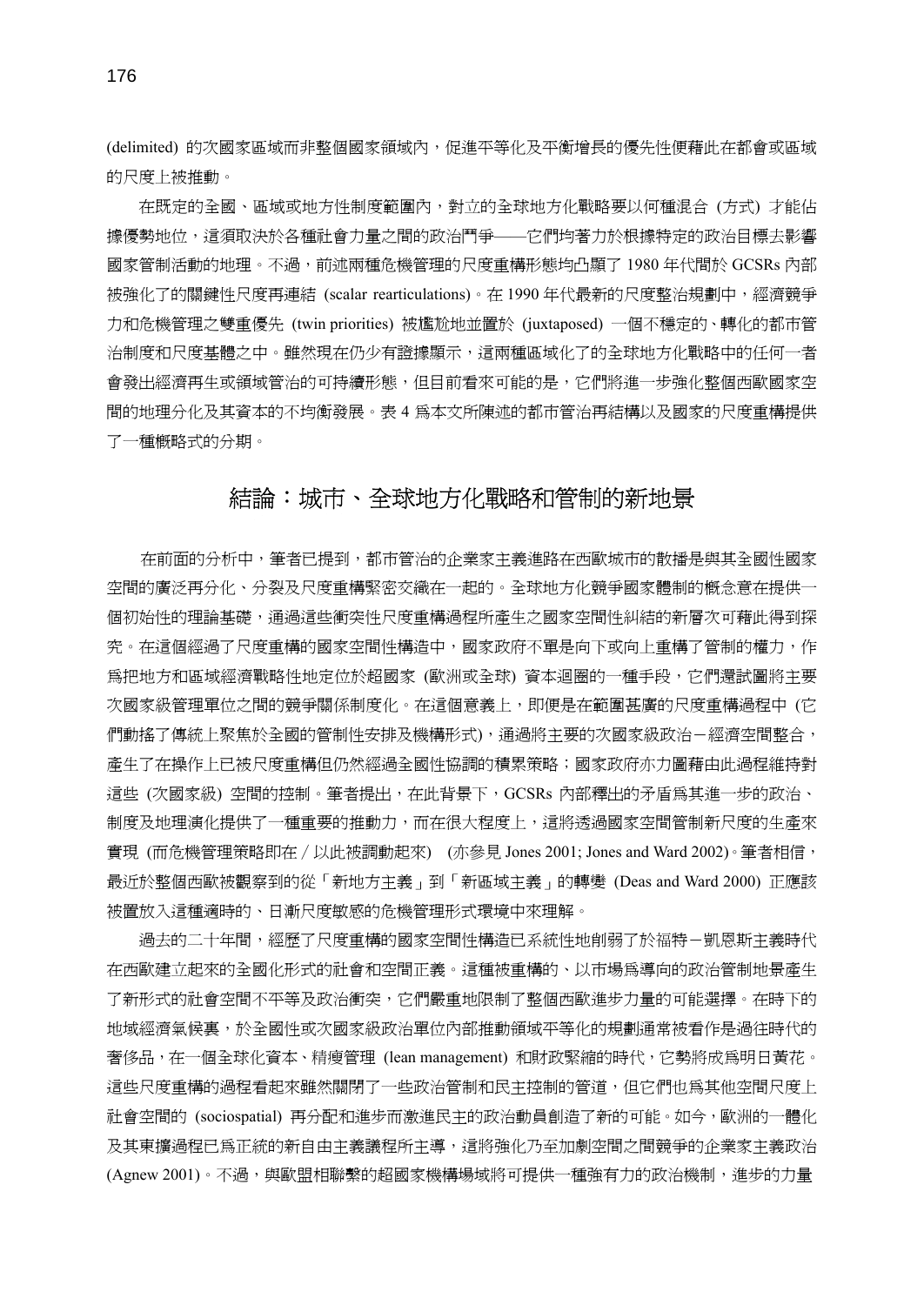表 4 國家空間策略和都市管治的地理——西歐個案的一個階段化圖表,1960-2000

Table 4. State spatial strategies and the geographies of urban governance: a schematic periodzation of the

| 歷史形態       | 國家空間選擇性的形態        | 都市-區域管制的形式         | 主要的衝突和矛盾            |
|------------|-------------------|--------------------|---------------------|
| 空間凱恩斯      | 中央政府通過在全國領域       | 都市管理主義:地方政府        | 都市核心和增長極            |
| 主義:1960年   | 內均衡地分佈產業、人口       | 作爲福利服務提供及集體        | (grwoth poles) 會因為快 |
| 代初 -1970   | 和基礎設施投資來推動經       | 消費的代理人而運作。         | 速成長和實體擴張而過熱         |
| 年代初        | 濟發展。              | 都會機構協調福利服務的        | (overheat) •        |
|            | 全國尺度國家主體資格的       | 提供及管理福特主義都市        | 當邊緣地區加強它們對中         |
|            | 首位性 (primacy):全國經 | 集群的實體 (physical) 擴 | 央政府補貼的需求,領域         |
|            | 濟和全國社會被視爲預先       | 張。                 | 間和尺度間的再分配鬥爭         |
|            | 給定的領域場所。          |                    | 隨之激增。               |
| 危機中的福      | 中央政府內部的保護主義       | 逐漸地,全國性的均分政        | 當適度的增長平衡與平均         |
| 特主義 (轉型    | 聯盟最初要維護它們對全       | 策收縮,迫使區域和地方        | 分配之間的鬥爭加劇,全         |
| 期): 1970 年 | 國性平衡增長和空間凱恩       | 政府在升級的地域經濟不        | 國及地方性的財政危機也         |
| 代初 -1980   | 斯主義再分配計畫的承        | 確定性狀況下自求出路。        | 隨之而來。               |
| 年代初        | 諾。                | 內生性增長的「自舉」新        | 在關注於維持福特主義制         |
|            | 隨著全國性的都市政策被       | 政治出現在受危機侵襲的        | 度安排的保護主義社會力         |
|            | 用於處理衰退工業城市及       | 工業區域:其目標是要調        | 量和趨向於系統性重組因         |
|            | 區域的結構性問題,空間       | 動定制化的政策以面對地        | 襲管制安排的「現代化」         |
|            | 凱恩斯主義的地理亦再次       | 方特定形式的經濟衰退。        | 聯盟之間,政治衝突加          |
|            | 被分化。              |                    | 劇。                  |
|            | 全國尺度作爲政經協調基       |                    |                     |
|            | 點之固有角色被動搖。        |                    |                     |
| 全球地方化      | 第一波全球地方化戰略的       | 都市企業家主義:地方政        | 加劇的不均衡發展及零和         |
| 戰略之第一      | 興起:中央政府在其域內       | 府成爲推動地方經濟發展        | (zero-sum) 形式的地點間   |
| 回合:        | 推動經濟能力和先進基礎       | 和地方營銷的關鍵角色。        | 競爭削弱了全國經濟的穩         |
| 1980年代     | 設施於最具全球競爭性之       | 傳統的管理-福利主義地        | 定性。                 |
|            | 城市和區域的再集中。        | 方社會經濟政策形式收         | 由於超地方性<br>(supra    |
|            | 在戰略性都市區域的關鍵       | 縮。                 | local) 政策協調的缺乏,     |
|            | 位置採用具有地方及管轄       | 隨著福利國家的再結構,        | 地方的經濟動議觸發了系         |
|            | 範圍特定性的領域管理形       | 都會機構被廢止或裁剪。        | 統性的管治失誤。            |
|            | 式。                |                    | 全國及地方性的合法化危         |
|            |                   |                    | 機隨著領域不平等的加劇         |
|            |                   |                    | 到來。                 |

Western European case, 1960-2000.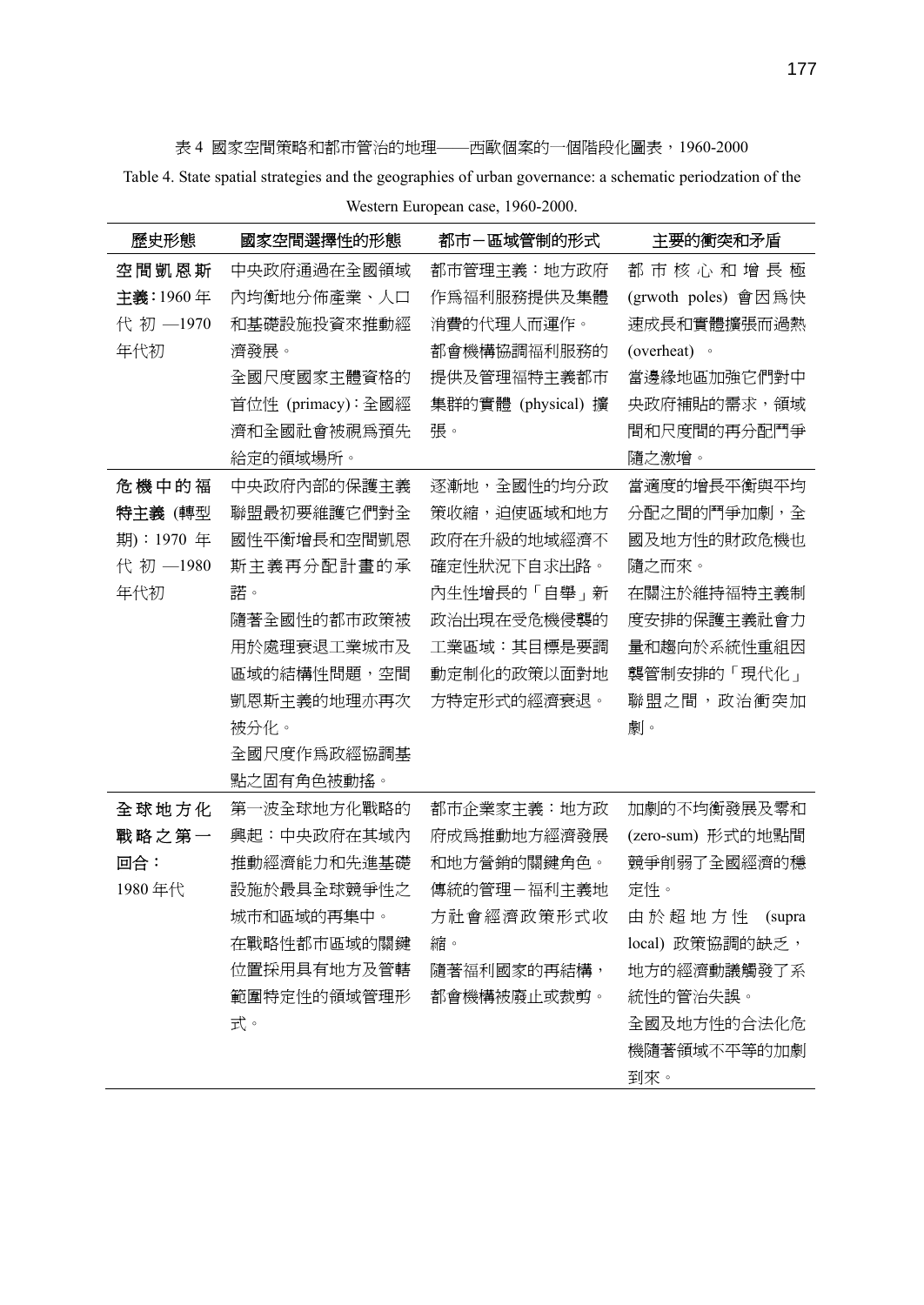表 4 (續)

Table 4. (Cont'd)

| 歷史形態        | 國家空間選擇性的形態  | 都市-區域管制的形式             | 主要的衝突和矛盾                |
|-------------|-------------|------------------------|-------------------------|
| 全球地方化       | 全球地方化戰略的尺度重 | 競爭性區域主義:都會機            | 都會機構改革觸發了問題             |
| 戰略之第二       | 構:中央政府把經濟復甦 | 構連同旨在建立區域經濟            | 朝著主要都會區的上向尺             |
| 回合:         | 的最適當尺度定位於大規 | 發展協調化方案的規劃專            | 度重構,(這些問題包括)            |
| 1990<br>年代至 | 模的都會區,而不是城市 | 案復興。                   | 不均衡發展、加劇的社會             |
| 今           | 或地方。        | 都會機構獲得了危機轉移            | 空間不平等及不充分的政             |
|             | 國家空間的新尺度疊層被 | (displacement)、尺度間管    | 策協調與合法化。                |
|             | 建立起來,以因應與第一 | 以 及 超 - 管 治<br>理 ,     | 第一回合全球地方化戰略             |
|             | 回合全球地方化策略相關 | (meta-governance) 等 多層 | 危<br>機<br>謅<br>的<br>向   |
|             | 聯的某些主要管制性诱支 | 面的 (權力) 角色。            | (crisis-tendencies) 和管治 |
|             | 和管治失誤。      | 新機構形式及政策戰略被            | 失誤在尺度上雖已被重              |
|             |             | 調動起來,以期平衡經濟            | 構,但在全國的層面上,             |
|             |             | 再生和危機管理<br>(兩大)        | 它們卻仍舊處於長期未決             |
|             |             | 優先事項。                  | 的狀態。                    |

可藉此再次調動旨在減輕不平等、不均衡發展和無約束市場競爭的社會及空間方案,這種行動此次將 在一個超出高度福特主義時代料想範圍的更大的空間尺度上進行。

仍有待觀察的是,時下的全球地方化動力和國家尺度重構是會被繼續帶向新自由主義不均衡空間 發展地理之持久化 (perpetuation),還是會由於它們自身釋放出來的矛盾和衝突被重新導向,從而在歐 洲的尺度上形成一種經過協商的處理方式 (negotiated settlement);前者建基於長期宏觀經濟不穩定所 加劇的不平等及社會的隔離,而後者則建立在實質的政治優先性和新的不同尺度間的相互妥協之上。 目前看來,GCSRs 還不會成功地為資本主義增長建立一種新的結構性一致,因為它們還須在各國的背 景下為領域管治或尺度間的管理 (interscalar management) 確立起一個穩定的框架。正如派克 (Peck 2002: 357) 解釋說:「面對地方性的政策失誤以及對中央政府持續的政治苛責,因還要在一定程度上刻 意神秘並模糊化這個體制的一系列脆弱性 (vulnerability),所以,這些尺度間管制關係的網路要比乍看 之下更為脆弱」。由於歐洲國家空間的制度和尺度框架正處於深刻的變遷期,它的將來只能通過持續的 政治鬥爭來決定,這些鬥爭同時發生在地方、全國及超國家的尺度上,以期重制管制和社會政治動員 的地理。在這種狀況下,國家權力的空間性已成為這些鬥爭的對象和賭注,而不只是它們得以展開的 場域。當代的國家理論工作者、政治社會學家及政治地理學家主要的學術和政治任務即是要發展新的 理論框架,並以此去掌握由這些鬥爭所引發的如火如荼的國家空間轉型過程。

註解

<sup>1.</sup> 對此進行研究的重要嘗試包括 Jessop (1998)、Jones (2001)、MacLeod (2000)、Macleod and Goodwin (1999),以及 Goodwin and Painter (1996)。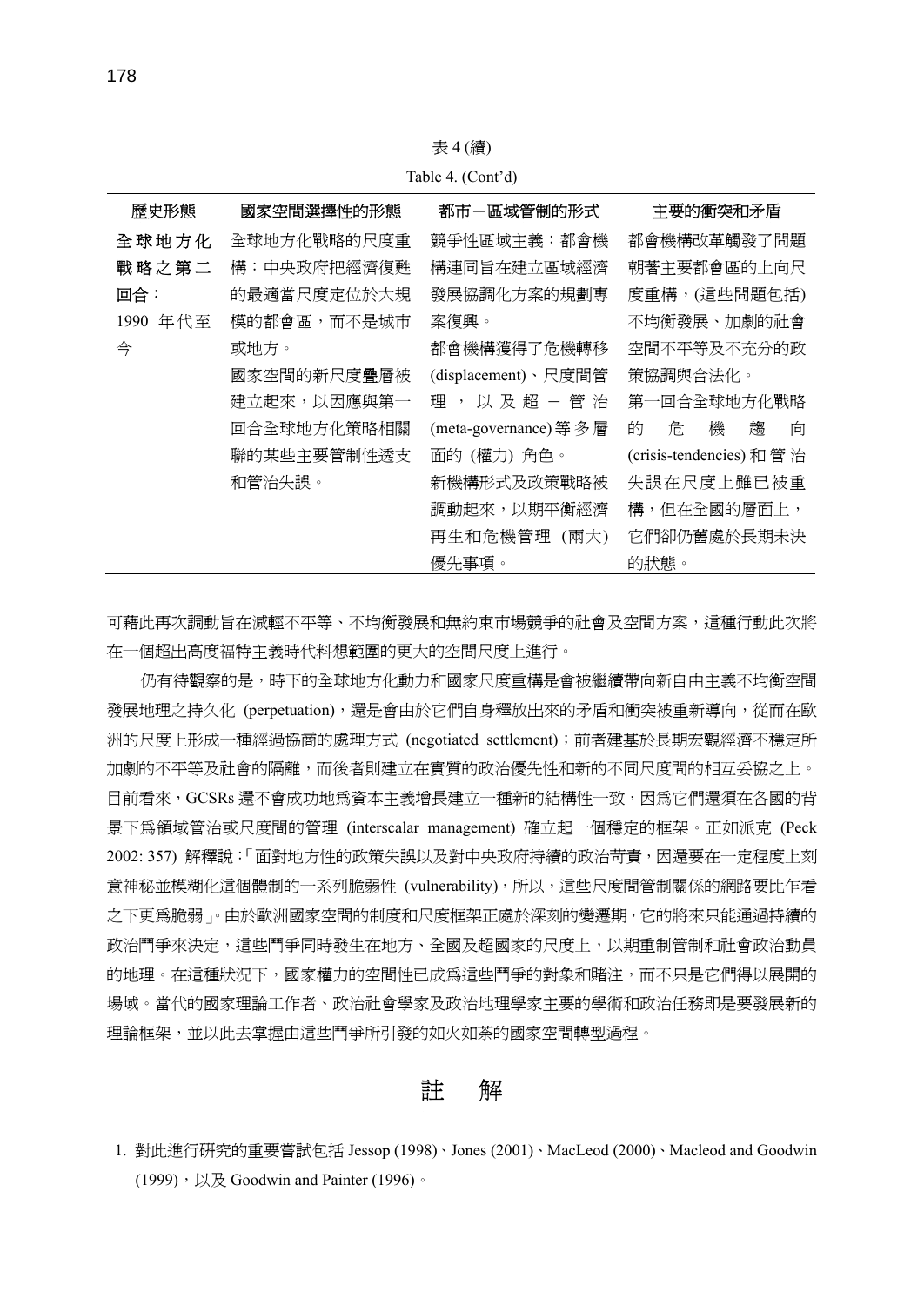- 2. 此處使用的「全球地方化」('glocalization') 一詞來自 Swyngedouw (1997, 1992) 關於當前尺度重構 過程的力作。不過,該術語並非不存在問題,至少,它明顯含有這樣的意思:是**兩個**地理上的尺 度——全球和地方——主導著當前的尺度重構過程。與 Swyngedouw 一樣,對當前的空間轉型, 我並不接受這種有局限的觀點,我堅持認為,這些 (轉型過程) 從根本上具有複合尺度的 (polyscalar) 特徵。因為,對於目前正在鋪展的尺度重構過程來說,除了全球和地方的 (尺度),身 體的、都市的、區域的、全國的和超國家的尺度也同樣是關鍵的場域和目標。而且,在當今的狀 況下,這之中每個尺度的政治、體制及文化表述方式 (expressions) 明顯都在被重新定義;任何把 尺度當作穩定、固定實體或平臺來處理的概念性語法 (conceptual grammar) 都因此被削弱。儘管 有這些分析上的危險,在本文中,我仍舊選擇使用了「全球地方化策略」的概念 (notion), 其原因 是,對於因襲之尺度等級體系的重組和改造來說,這一概念有效地凸顯了 (上述過程) 在當代資本 主義體制下的展開方式。「尺度的相對化」('relativization of scales'),這一概念由 Collinge (1999) 所 闡發,隨之又爲 Jessop (2000) 所調用,它爲處理此類議題提供了另一種重要的理論工具。正如我 在其他地方曾作過論述 (Brenner 2001, 1998),為了建立一個精確的、關係性的 (relational)、辯證 的,而同時又具備適切性的概念化框架,還有不少的理論及實證工作仍有待完成;若透過這個框 架,我們眼前所見到的複雜的尺度轉型 (過程) 將得到解釋。
- 3. (對國家空間進行狹義和整體意義的) 區分來源於筆者與 Bob Jessop、Martin Jones 和 Gordon MacLeod 仍在進展中的合作研究,其間的一些初步成果已見諸於 Brenner et al*.* (2003a, b)。本節所 闡發的一些論點是上述研究成果的進一步發展。不過,在本文中細述這些觀點,其知識的責任 (intellectual responsibility) 還在於筆者本人。鑒於本文討論的需要,我必須把國家空間的「再現性」 面向 (the 'representational' aspects) 擱置一邊,這些面向涵蓋的是:國家空間被霸權性與日常之政 治經濟行動者所再現、詮釋及想像的不同方式 (進一步的討論及參考內容,參見 Brenner et al*.* 2003b)。
- 4. 1980 年代以後的尺度重構過程以一種本質上不同的方式展開,在每個西歐民族國家內部,這些過 程也採取了不同的政治-制度路徑。此處,我關注的是這些跨越國家的 (cross-national) 尺度重構 過程所具有的潛在共性。這樣的解析將可望提供一種必不可少的分析性基礎,以有利於對都市管 制和國家尺度重構的政治進行更為系統、更能體現差異的比較研究。
- 5. 就此及其他歐洲城市-體系的類似模型所進行的社會-科學批評,參見Krätke (1993)、Krätke, Heeg, and Stein (1997)  $\bar{\text{H}}$  Taylor and Hoyler (2000)  $\circ$
- 6. 國家空間的「分裂」(splintering) 概念是得到了來自 Graham and Marvin (2001) 的啟發——他們關於 「分裂型都市型態」('splintering urbanism') 的開創性分析。在 Graham 和 Marvin 看來,分裂的都 市主義∕生活方式,它的出現要通過拆解中心化、標準化和領域上整合的基礎設施安排 (這在高 度現代性 / 福特主義的城市中佔據了主流) 來實現,其結果將引致都市和區域空間許多複雜的再 連結。分裂的都市主義∕生活方式由定制化、專業化及高負載量的基礎設施網路 (grids) 所構成, 為了連接城市裏的戰略性空間和全球資本主義的世界性網路,它們在很大程度上繞過了其周邊的 領域 (surrounding territories)。此處的討論意在指出,一個非常相似的國家空間轉型 (過程) 眼下也 在整個西歐展開。那些補償性的,進行領域整合的空間凱恩斯主義戰略已被取代,空間上分化及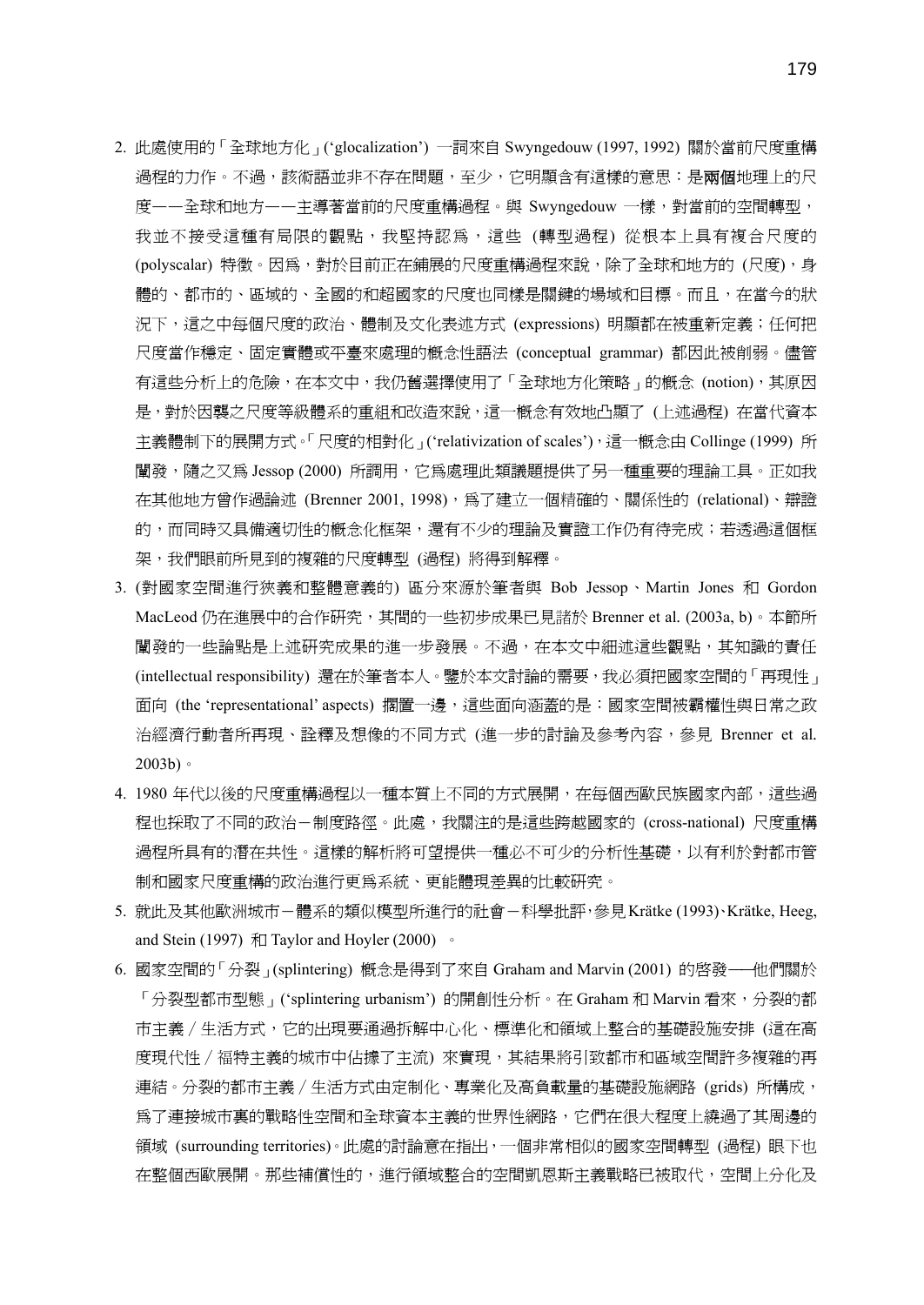分裂的國家戰略被設計出來,以期將每個國家最具競爭力的城市和區域定位於全球及歐洲的資本 迴圈之中。

引用文獻

- Agnew, J. 1994. The territorial trap: The geographical assumptions of international relations theory. *Review of International Political Economy* 1 (1): 53-80.
- ―――. 2001. How many Europes? The European Union, eastward enlargement and uneven development. *European Urban and Regional Studies* 8 (1): 29-38.
- Agnew, J., and S. Corbridge. 1995. *Mastering space: Hegemony, territory and international political economy*. New York: Routledge.
- Albrechts, L., and E. Swyngedouw. 1989. The challenges for regional policy under a flexible regime of accumulation. In *Regional policy at the crossroads: European perspectives*, eds. L. Albrechts *et al*., 67-89. London: Jessica Kingsley.
- Ansell, C. 2000. The networked polity: Regional development in Western Europe. *Governance* 13 (3): 303-33.
- Barlow, M. 1991. *Metropolitan government.* New York: Routledge.
- Boyer, R., and J. R. Hollingsworth. 1997. From national embeddedness to spatial and institutional nestedness. In *Contemporary capitalism: The embeddedness of institutions*, eds. R. Hollingsworth, and R. Boyer, 433-84. New York: Cambridge University Press.
- Brenner, N. 1998. Between fixity and motion: Accumulation, territorial organization and the historical geography of spatial scales. *Environment and Planning D: Society and Space* 16: 459-81.
- ―――. 1999. Beyond state-centrism? Space, territoriality and geographical scale in globalization studies. *Theory and Society* 28 (2): 39-78.
- ―――. 2001. The limits to scale? Methodological reflections on scalar structuration. *Progress in Human Geography* 15 (4): 525-48.
- ―――. 2003. Metropolitan institutional reform and the rescaling of state space in contemporary Western Europe. *European Urban and Regional Studies* 10 (4): 297-325.
- ―――. 2004. *New state spaces: Urban governance and the rescaling of statehood.* London and New York: Oxford University Press.
- Brenner, N., and N. Theodore, eds. 2002. *Spaces of Neoliberalism: Urban restructuring in North America and Western Europe*. Oxford and Boston: Blackwell.
- Brenner, N., B. Jessop, M. Jones, and G. MacLeod. Eds, 2003a. *State/space: A reader*. Oxford and Boston: Blackwell.
- ―――. 2003b. State space in question. In *State/space: A reader*, eds. N. Brenner, B. Jessop, M. Jones, and G. MacLeod*,* 1-26. Oxford and Boston: Blackwell.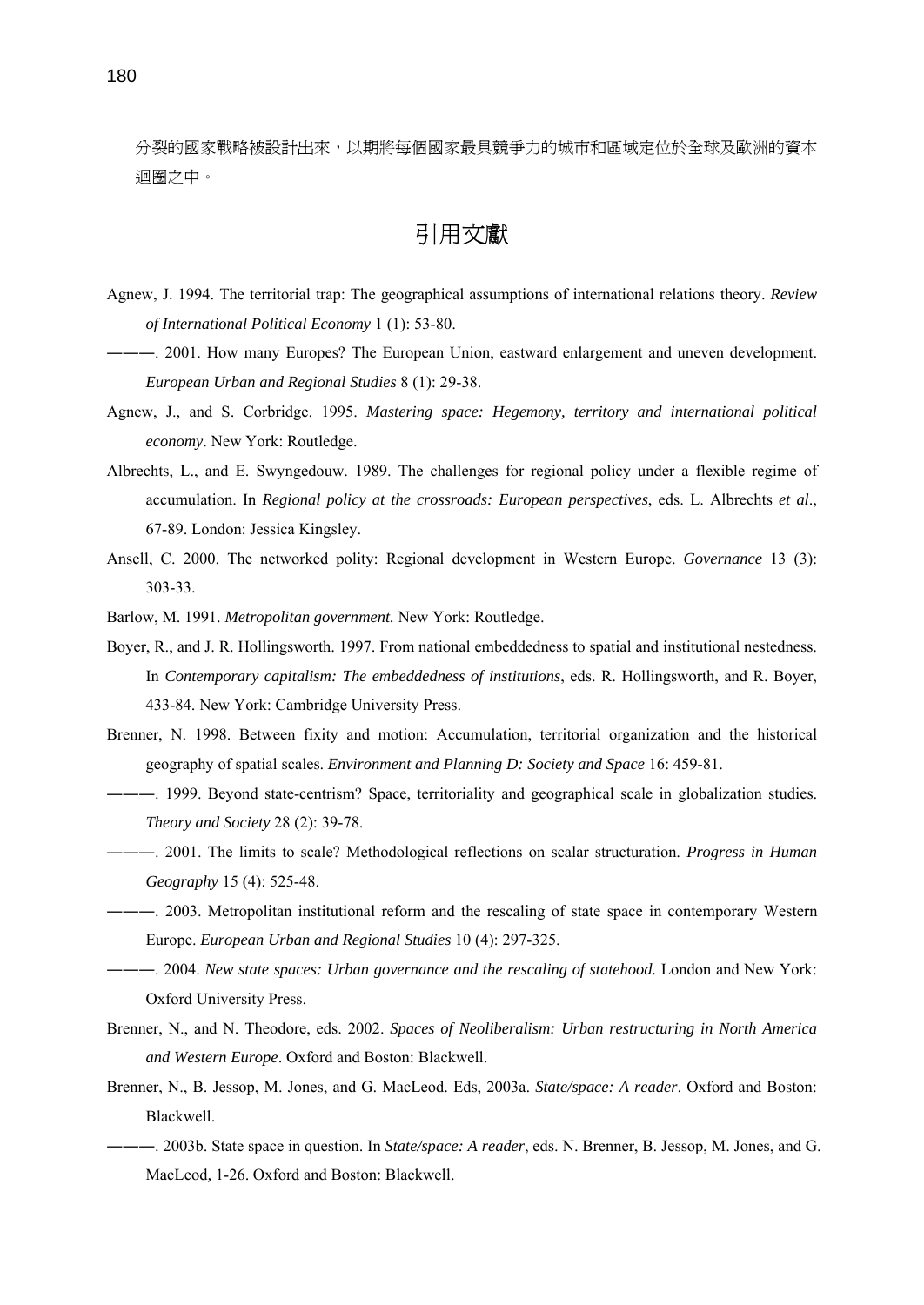Brunet, R. 1989. *Les Villes 'Europeennes'*. Paris: DATAR.

- Bullmann, U. 1991. *Kommunale strategien gegen massenarbeitslosigkeit. Ein einstieg in die sozial ökologische erneuerung*. Opladen: Leske & Budrich.
- Castells, M. 1977. *The urban question*. Cambridge, MA: MIT Press.
- Cheshire, P., and I. Gordon. 1996. Territorial competition and the predictability of collective (in)action. *International Journal of Urban and Regional Research* 20 (3): 383-99.
- Clout, H., ed. 1981. *Regional development in Western Europe*. 2nd Edition. New York: JohnWiley & Sons.
- Collinge, C. 1999. Self-organization of society by scale: A spatial reworking of regulation theory. *Environment and Planning D: Society and Space* 17: 557-74.
- Cox, K. 1990. Territorial structures of the state: Some conceptual issues. *Tijdschrift voor Economische en Sociale Geografie* 81 (4): 251-66.
- Deas, I., and K. Ward. 2000. From the "new localism" to the "new regionalism"? The implications of regional development agencies for city-regional relations. *Political Geography* 19: 273-92.
- Duncan, S., and M. Goodwin. 1989. *The local state and uneven development*. London: Polity Press.
- Dunford, M. 1988. *Capital, the state and regional development*. London: Pion.
- Dunford, M., and D. Perrons. 1994. Regional inequality, regimes of accumulation and economic development in contemporary Europe. *Transactions of the Institute of British Geographers* 19: 163-82.
- Eisenschitz, A., and J. Gough. 1993. *The politics of local economic development*. New York: Macmillan.
- Fox Przeworski, J. 1986. Changing intergovernmental relations and urban economic development. *Environment and Planning C: Government and Policy* 4 (4): 423-39.
- Gill, S. 1998. European governance and new constitutionalism: Economic and monetary union and alternatives to disciplinary Neoliberalism in Europe. *New Political Economy* 3 (1): 5-26.
- Goodwin, M., and J. Painter. 1996. Local governance, the crises of fordism and the changing geographies of regulation. *Transactions of the Institute of British Geographers* 21: 635-48.
- Gough, J., and A. Eisenschitz. 1996. The construction of mainstream local economic initiatives: Mobility, socialization and class relations. *Economic Geography* 72 (2): 178-95.
- Graham, S., and S. Marvin. 2001. *Splintering urbanism*. New York and London: Routledge.
- Hahne, U. 1985. *Regionalentwicklung durch aktivierung intraregionaler potentiale*. Schriften des Instituts f ür Regionalforschung der Universität Kiel. Band 8. Munich: Florenz.
- Hall, T., and P. Hubbard, eds. 1998. *The entrepreneurial city: Geographies of politics, regime and representation*. London: Wiley.
- Harding, A. 1994. Urban regimes and growth machines: Towards a crossnational research agenda. *Urban Affairs Quarterly* 29 (3): 356-82.
- Harding, A. 1997. Urban regimes in a Europe of the cities? *European Urban and Regional Studies* 4 (4): 291-314.
- Harvey, D. 1973. *Social justice and the city*. Cambridge, MA: Blackwell.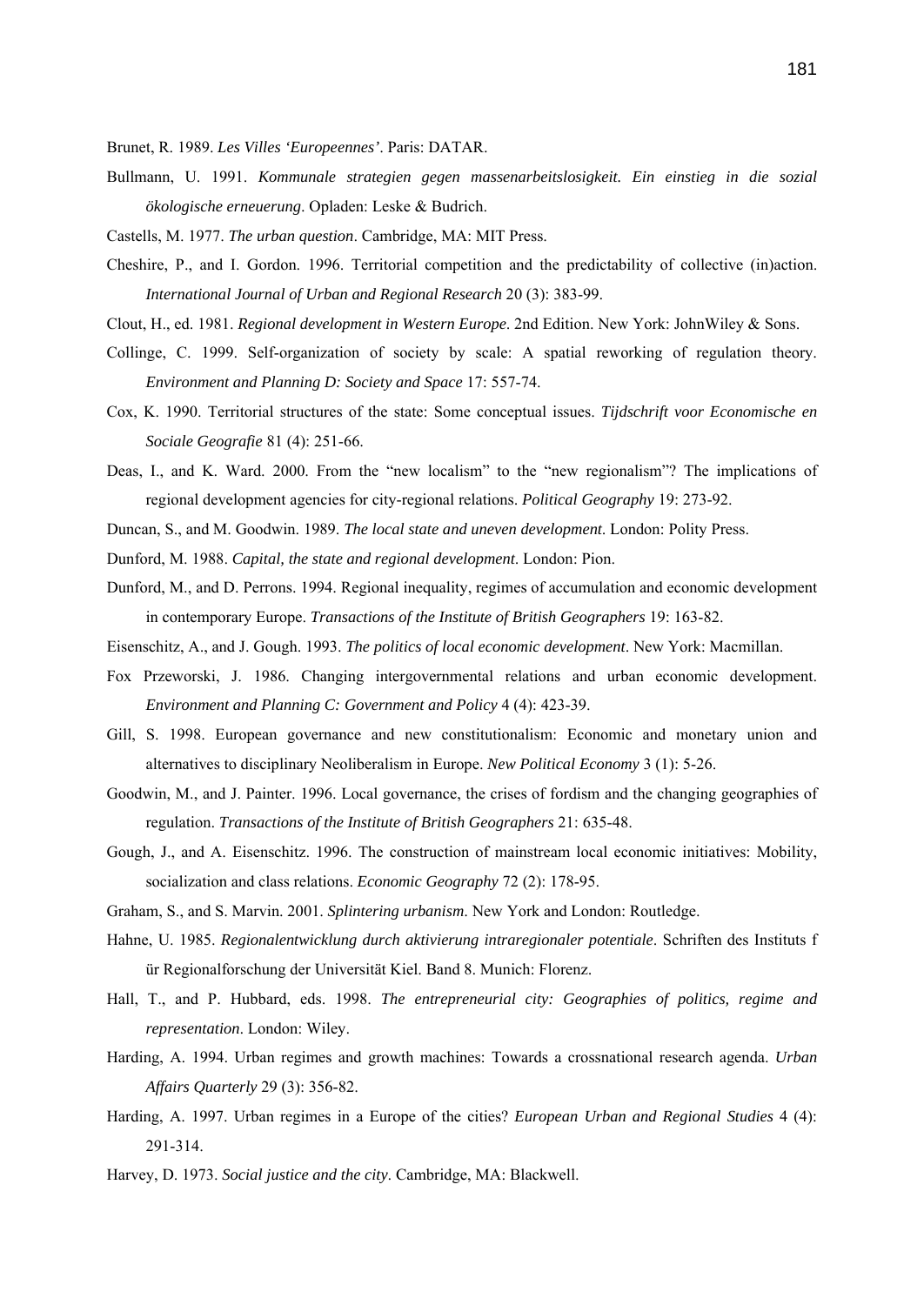- ―――. 1978. The urban process under capitalism: A framework for analysis. *International Journal of Urban and Regional Research* 2: 100-31.
- ―――. 1982. *The limits to capital*. Chicago: University of Chicago Press.
- ―――. 1989. From managerialism to entrepreneurialism: The transformation in urban governance in late capitalism. *Geografiska Annaler B*, 71 (1): 3-18.
- ―――. 1996. *Justice, nature and the geography of difference*. Oxford: Blackwell.
- Hudson, R. 2001. *Producing places*. New York: Guilford.
- Jessop, B. 1989. Conservative regimes and the transition to post-fordism: The cases of Great Britain and West Germany. In *Capitalist development and crisis theory*, eds. M. Gottdiener, and N. Komninos, 261-99. New York: St. Martin's Press.
- ―――. 1990. *State theory*. Cambridge: Polity.
- ―――. 1998. The narrative of enterprise and the enterprise of narrative: Place-marketing and the entrepreneurial city. In *The entrepreneurial city*, eds. T. Hall, and P. Hubbard, 77-102. London: John Wiley & Sons.
- ―――. 2000. The crisis of the national spatio-temporal fix and the ecological dominance of globalizing capitalism. *International Journal of Urban and Regional Research* 24 (2): 323-60.
- ―――. 2002. *The future of the capitalist state*. Cambridge: Polity.
- Jones, M. 1999. *New institutional spaces*. London: Jessica Kingsley.
- ―――. 2001. The rise of the regional state in economic governance: 'Partnerships for prosperity' or new scales of state power? *Environment and Planning A* 33: 1185-1211.
- Jones, M., and K. Ward. 2002. Excavating the logic of British urban policy: Neoliberalism as the "crisis of crisis management". In *Spaces of Neoliberalism: Urban restructuring in North America and Western Europe*, eds . N. Brenner, and N. Theodore, 126-47. Oxford and Boston: Blackwell.
- Keating, M. 1997. The invention of regions: Political restructuring and territorial government in Western Europe. *Environment and Planning C: Government and Policy* 15: 383-98.
- Krätke, S. 1993. Stadtsystem im internationalen kontext und vergleich. In *Kommunalpolitik*, eds. R. Roth, and H.Wollmann, 176-93. Opladen: Leske Verlag.
- Krätke, S., S. Heeg, and R. Stein. 1997. *Regionen im Umbruch. Probleme der Regionalentwicklung an den Grenzen zwischen 'Ost' und 'West'*, Frankfurt: Campus.
- Läpple, D. 1978. Gesellschaftlicher reproduktionsprozeß und stadtstrukturen. In *Stadtkrise und soziale bewegungen. texte zur internationale entwicklung*, eds. M. Mayer, R. Roth, and V. Brandes, 23-54. Frankfurt: Europäische Verlagsanstalt.
- Lefebvre, H. 1974. *La production de l'espace*. Paris: Anthropos.
- ―――. 2002 [1978]. Space and the state. In *State/space: A reader*, eds. N. Brenner, B. Jessop, M. Jones, and G. MacLeod, 84-100. Boston and Oxford: Blackwell.
- ―――. 2003 [1970]. *The urban revolution*. Minneapolis, MN: University of Minnesota Press.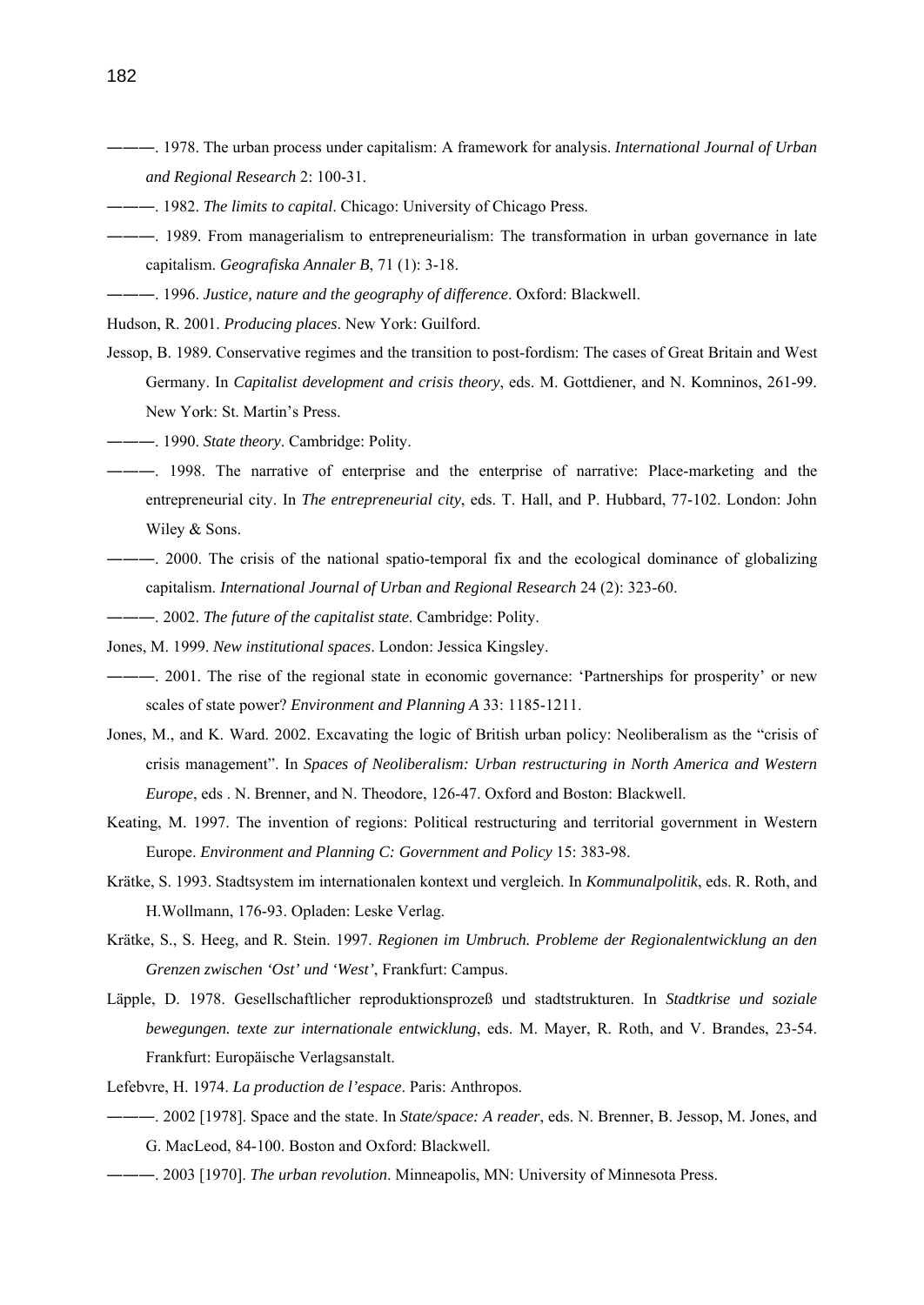- Lefebvre, C. 1998. Metropolitan government and governance in western countries: A critical overview. *International Journal of Urban and Regional Research* 22 (1): 9-25.
- Leitner, H., and E. Sheppard. 1998. Economic uncertainty, inter-urban competition and the efficacy of entrepreneurialism. In *The entrepreneurial city*, eds. T. Hall, and P. Hubbard, 285-308. Chichester: Wiley.
- Lipietz, A. 1977. *Le capital et son espace*. Paris: Maspero.
- ―――. 1992. A regulationist approach to the future of urban ecology. *Capitalism, Nature, Socialism* 3 (3): 101-10.
- ―――. 1994. The national and the regional: Their autonomy vis-`a-vis the capitalist world crisis. In *Transcending the state-global divide*, eds. R. Palan, and B. Gills, 23-44. Boulder: Lynne Rienner Publishers.
- Lojkine, J. 1978. Contribution to a marxist theory of capitalist urbanization. In *Urban sociology: Critical essays*, ed. C. G. Pickvance, 119-46. New York: St. Martin's Press.
- MacKinnon, D. 2001. Regulating regional spaces: State agencies and the production of governance in the Scottish Highlands. *Environment and Planning A* 33: 823-44.
- MacLeod, G. 2000. The learning region in an age of austerity: Capitalizing on knowledge, entrepreneurialism and reflexive capitalism. *Geoforum* 31: 219-36.
- MacLeod, G., and M. Goodwin. 1999. Space, scale and state strategy: Rethinking urban and regional governance. *Progress in Human Geography* 23 (4): 503-27.
- Martin, R., and P. Sunley. 1997. The post-keynesian state and the space economy. In *Geographies of Economies*, eds. R. Lee, and J. Wills, 278-89. London: Arnold.
- Mayer, M. 1992. The shifting local political system in European cities. In *Cities and regions in the new Europe*, eds. M. Dunford, and G. Kafkalas, 255-76. New York: Belhaven Press.
- ―――. 1994. Post-fordist city politics. In *Post-fordism: A reader*, ed. A. Amin, 316-37. Cambridge, MA: Blackwell.
- Mouritzen, P. E. 1992. *Managing cities in Austerity*, London: Sage.
- Newman, D., and A. Paasi. 1998. Fences and neighbors in the postmodern world: Boundary narratives in political geography. *Progress in Human Geography* 22 (2): 186-207.
- North, D. 1990. *Institutions, institutional change and economic performance*. London and New York: Cambridge University Press.
- OECD 1976. *Regional problems and policies in OECD countries*. Paris: OECD.
- Offe, C. 1984. Crisis of crisis management: Elements of a political crisis theory. In *Contradictions of the welfare state*, 35-64. Cambridge, MA: MIT Press.
- Ollman, B. 1993. *Dialectical investigations*. New York: Routledge.
- Painter, J., and M. Goodwin. 1996. Local governance and concrete research: Investigating the uneven development of regulation. *Economy and Society* 24 (3): 334-56.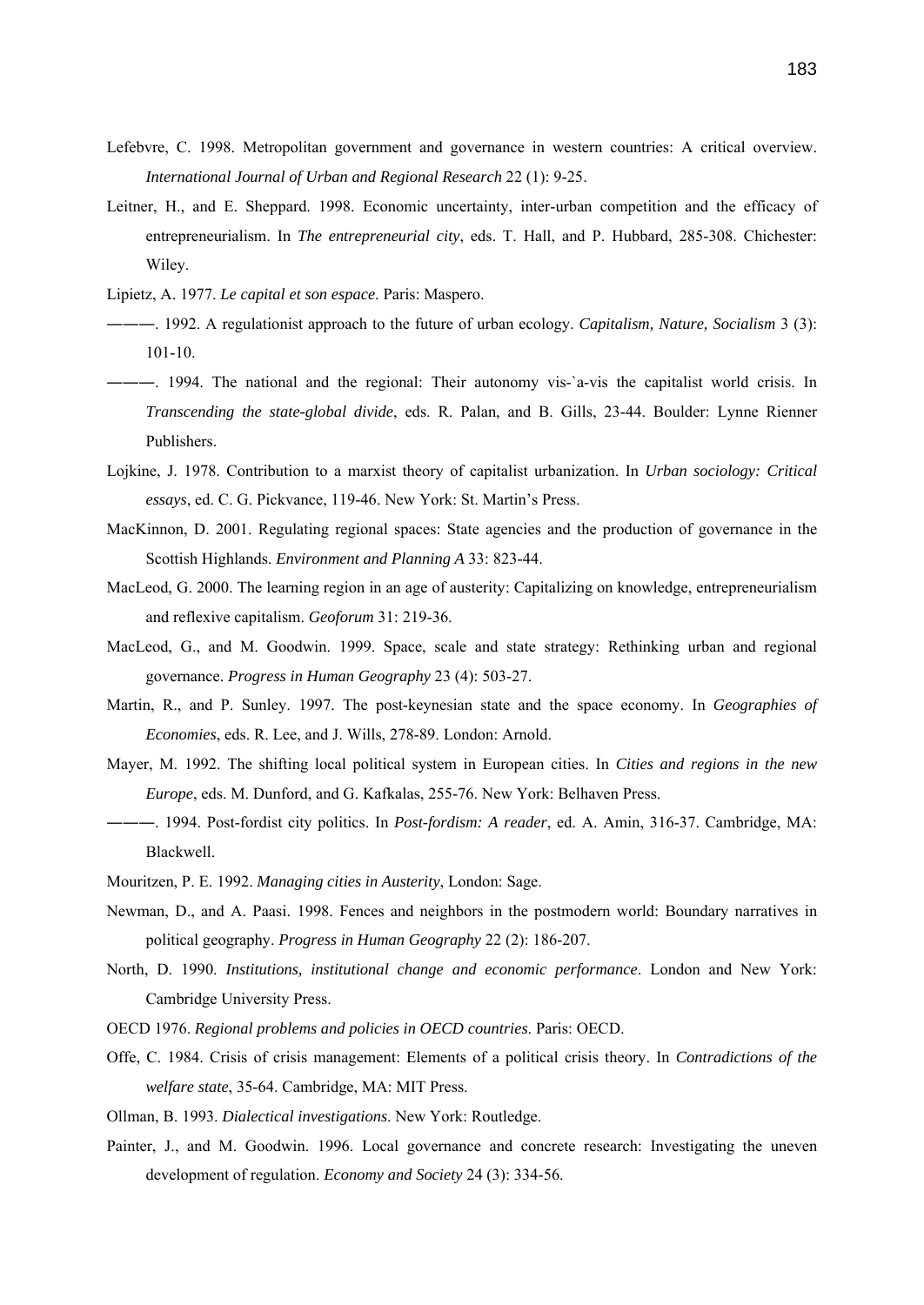- Parkinson, M. 1991. The rise of the entrepreneurial European city: Strategic responses to economic changes in the 1980s'. *Ekistics* 350: 299-307.
- Peck, J. 2001. Neoliberalizing states: Thin policies/hard outcomes. *Progress in Human Geography* 25 (3): 445-55.
- ―――. 2002. Political economies of dcale: Fast policy, interscalar relations and neoliberal workfare. *Economic Geography* 78 (3), July: 332-60.
- ―――. 2003. Geography and public policy: Mapping the penal state. *Progress in Human Geography* 27 (2): 222-32.
- Peck, J., and A. Tickell. 1994. Searching for a new institutional fix. In *Post-fordism: A reader*, ed. A. Amin, 280-315. Cambridge, MA: Blackwell.
- Perkmann, M., and N.-L. Sum, eds. 2002. *Globalization, regionalization and crossborder regions*. London: Palgrave.
- Pierson, P. 2000. Increasing returns, path dependence and the study of politics. *American Political Science Review* 94 (2): 251-68.
- Rödenstein, M. 1987. Durchstaatlichung der städte? Krisenregulierung durch die kommunale selbstverwaltung. In *Die Materialität des städtischen*, ed. W. Prigge, 107-23. Basel: Birkhäuser Verlag.
- Rodriguez-Pose, A. 1998. *The dynamics of regional growth in Europe*. Oxford: Clarendon Press.
- Sabel, C. 1994. Flexible specialisation and the re-emergence of regional economies. In *Post-fordism: A reader*, ed. A. Amin, 101-56. Cambridge, MA: Blackwell.
- Saunders, P. 1979. *Urban politics: A sociological interpretation*. London, Heinemann.
- Scharpf, F. 1991. *Crisis and choice in European social democracy*. Ithaca: Cornell University Press.
- Sharpe, L. J. 1995. The future of metropolitan government. In *The government of world cities: The future of the metro model*, ed. L. J. Sharpe, 11-31. New York: Wiley & Sons.
- Soja, E. 2000. *Postmetropolis*. Cambridge, MA: Blackwell.
- Stöhr, W., and D. R. Taylor. 1981. *Development from above or below? The dialectics of regional planning in developing countries*. New York: Wiley.
- Swyngedouw, E. 1992. The mammon quest: "Glocalisation," interspatial competition and the monetary order: The construction of new scales. In *Cities and regions in the new Europe*, eds. M. Dunford, and G. Kafkalas, 39-68. London: Belhaven Press.
- ―――. 1997. Neither global nor local: 'Glocalization' and the politics of scale. In *Spaces of globalization*, ed. K. Cox, 137-66. New York: Guilford Press.
- Taylor, P. J. 1994. The state as container: Territoriality in the modern worldsystem. *Progress in Human Geography* 18 (2): 151-62.
- Taylor, P. J., and M. Hoyler. 2000. The spatial order of European cities under conditions of contemporary globalization. *Tijdschrift voor Economische en Sociale Geografie* 91 (2): 176-89.
- Tsing, A. 2000. Inside the economy of appearances. *Public Culture* 12 (1): 115-44.